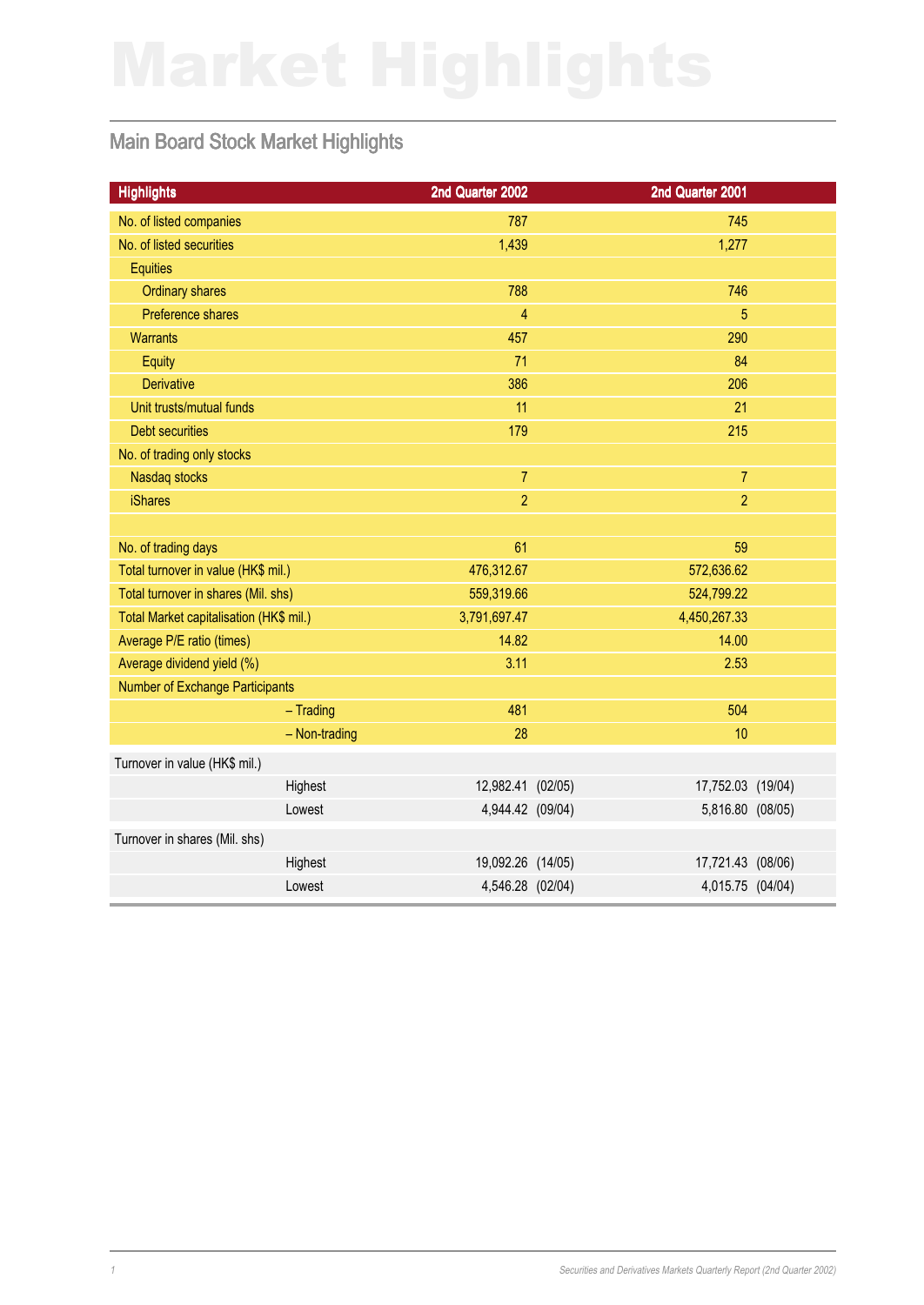## Market Highlights – Growth Enterprise Market (GEM)

| <b>Highlights</b>                       | 2nd Quarter 2002 | 2nd Quarter 2001 |                  |
|-----------------------------------------|------------------|------------------|------------------|
| No. of listed companies                 | 137              | 79               |                  |
| No. of listed securities                | 142              | 81               |                  |
| <b>Equities</b>                         | 137              | 79               |                  |
| <b>Warrants</b>                         | $\overline{5}$   |                  | $\overline{2}$   |
|                                         |                  |                  |                  |
| No. of trading days                     | 61               | 59               |                  |
| Total turnover in value (HK\$ mil.)     | 13,196.47        | 17,947.98        |                  |
| Total turnover in shares (Mil. shs)     | 21,611.14        | 16,092.43        |                  |
| Total Market capitalisation (HK\$ mil.) | 60,520.52        | 69,939.65        |                  |
| Average P/E ratio (times)               | 25.47            | 40.62            |                  |
| Average dividend yield (%)              | 0.89             | 0.54             |                  |
| Turnover in value (HK\$ mil.)           |                  |                  |                  |
| Highest                                 |                  | 489.86 (09/05)   | 1,059.53 (29/04) |
| Lowest                                  |                  | 72.98 (27/06)    | 55.19 (09/04)    |
| Turnover in shares (Mil. shs)           |                  |                  |                  |
| Highest                                 | 1,101.59 (31/05) |                  | 870.52 (29/05)   |
| Lowest                                  |                  | 127.48 (25/06)   | 60.99 (09/04)    |
|                                         |                  |                  |                  |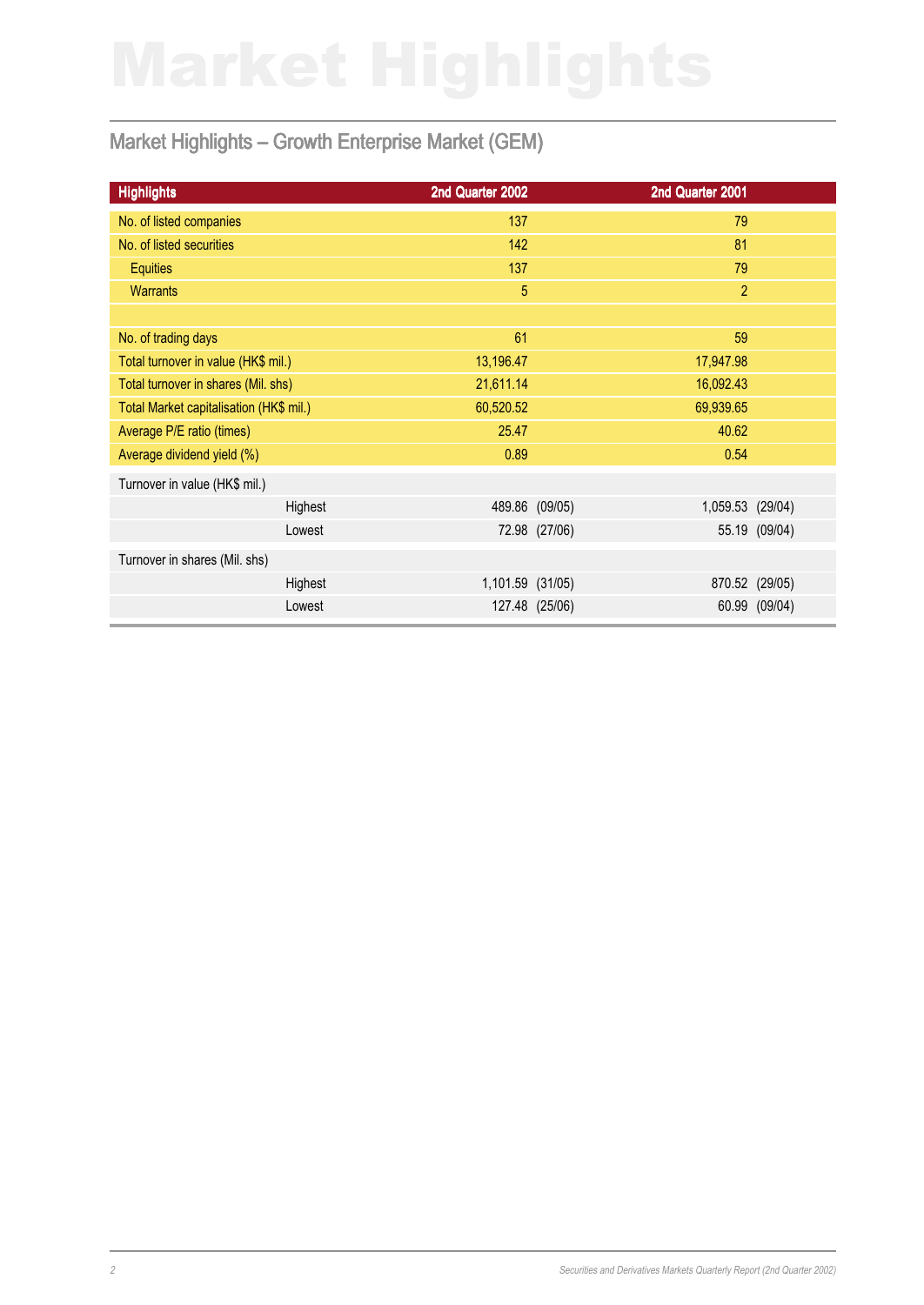## Derivatives Market Highlights

|                                                            | 2nd Quarter | 2nd Quarter |
|------------------------------------------------------------|-------------|-------------|
| <b>Highlights</b>                                          | 2002        | 2001        |
| All futures and options products (excluding stock options) |             |             |
| No. of trading days                                        | 61.0        | 59.0        |
| <b>Total contract volume</b>                               | 1,693,951   | 1,489,932   |
| Equity index products                                      | 1,574,962   | 1,346,480   |
| <b>Equity products</b>                                     | 4,471       | 363         |
| Interest rates products                                    | 113,364     | 141,474     |
| <b>Currency products</b>                                   | 1,154       | 1,615       |
| Average daily contract volume <sup>1</sup>                 | 27,770      | 25,253      |
| Total open interest as at the quarter end (contracts)      | 99,849      | 85,307      |
| Equity index products                                      | 89,989      | 48,033      |
| <b>Equity products</b>                                     | 436         | 58          |
| Interest rates products                                    | 9,424       | 36,650      |
| <b>Currency products</b>                                   | -           | 566         |
| <b>Stock options</b>                                       |             |             |
| No. of newly introduced stock options classes              | -           | -           |
| No. of stock options as at the quarter end                 |             |             |
| <b>Class</b>                                               | 30          | 20          |
| <b>Series</b>                                              | 2,182       | 1,628       |
| Total premium (HK\$ mil.)                                  | 1,097.46    | 1,941.85    |
| Call                                                       | 640.60      | 972.19      |
| Put                                                        | 456.86      | 969.65      |
| Average daily premium (HK\$ mil.)                          | 17.99       | 32.91       |
| <b>Total contract volume</b>                               | 951,927     | 1,042,102   |
| Call                                                       | 496,826     | 539,646     |
| Put                                                        | 455,101     | 502,456     |
| Average daily contract volume                              | 15,605      | 17,663      |
| Total open interest as at the quarter end (contracts)      | 572,118     | 357,882     |
| Call                                                       | 349,186     | 239,762     |
| Put                                                        | 222,932     | 118,120     |
| <b>Total number of trades</b>                              | 21,555      | 20,052      |
| Average daily number of trades                             | 353         | 340         |
| <b>Total contracts exercised</b>                           | 99,731      | 103,793     |
| Average premium per contract (HK\$)                        | 1,153       | 1,863       |
| Average contract per trade (contracts)                     | 44          | 52          |
| Put volume/call volume                                     | 0.92        | 0.93        |
| Average daily contract volume/open interest                | 2.7%        | 4.9%        |
| Options volume (shares)/underlying stock volume            | 3.9%        | 10.1%       |
| All futures and options products                           |             |             |
| Total contract volume                                      | 2,645,878   | 2,532,034   |
| Total open interest as at the quarter end (contracts)      | 671,967     | 443,189     |

1 Average daily contract volume is calculated based on the number of trading days of the Hong Kong Market.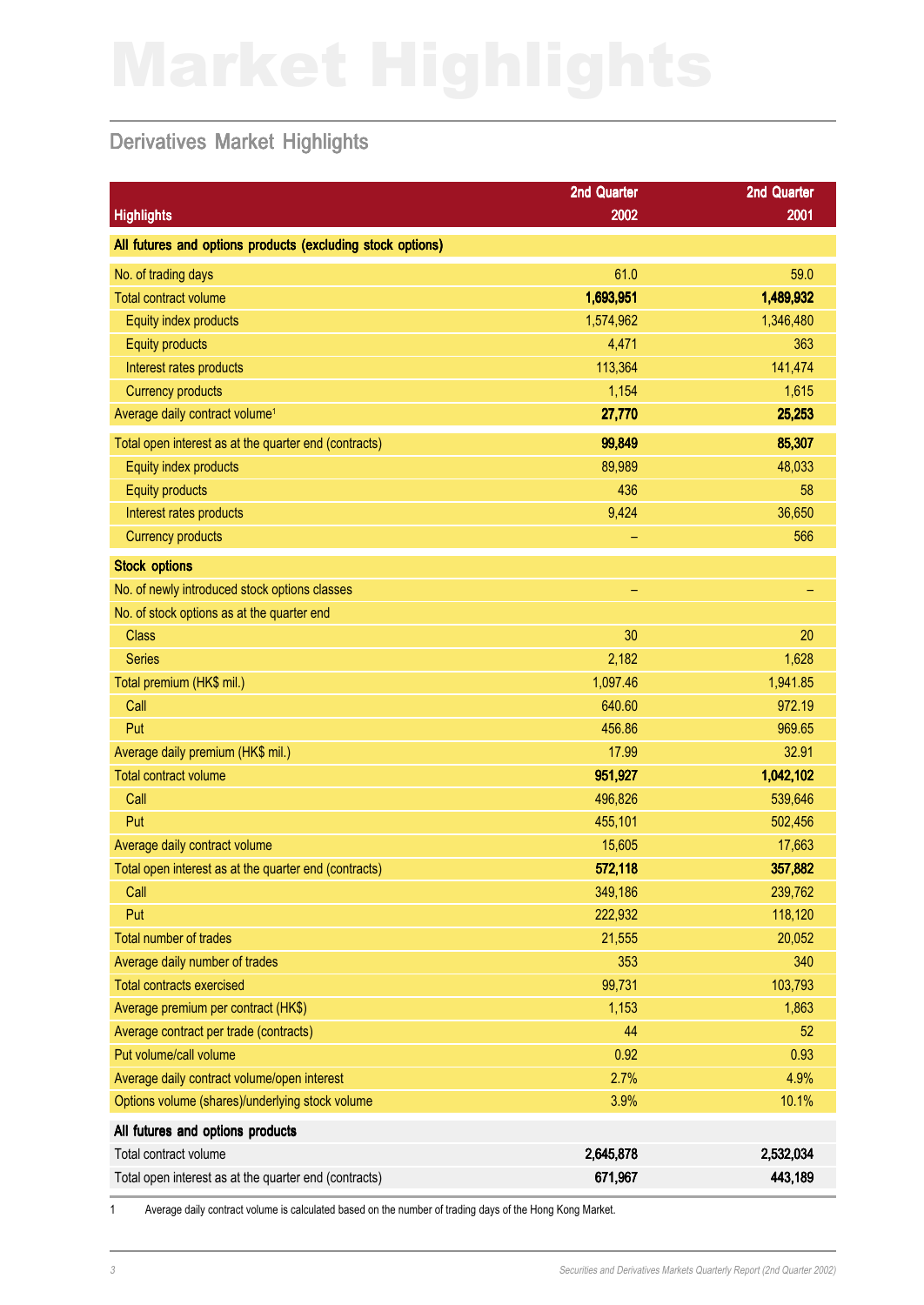## Equity Turnover

|      |    | Share (Mil. shs) | Value (HK\$ mil.) | No. of deals |
|------|----|------------------|-------------------|--------------|
| 2001 | Q2 | 447,335.55       | 544,323.13        | 6,557,098    |
|      | Q3 | 222,326.99       | 379,177.03        | 3,832,468    |
|      | Q4 | 290,363.15       | 404,930.07        | 4,630,916    |
| 2002 | Q1 | 268,156.70       | 382,384.11        | 4,211,895    |
|      | Q2 | 429,385.73       | 438,842.15        | 4,739,902    |

## Equity Trading Statistics

|      |                | No. of       | Average daily turnover | Average value |
|------|----------------|--------------|------------------------|---------------|
|      |                | trading days | (HK\$ mil.)            | per deal      |
| 2001 | Q2             | 59           | 9,225.82               | 83,013        |
|      | Q <sub>3</sub> | 62           | 6,115.76               | 98,938        |
|      | Q4             | 61           | 6,638.20               | 87,441        |
| 2002 | Q <sub>1</sub> | 59           | 6,481.09               | 90,787        |
|      | Q2             | 61           | 7,194.13               | 92,585        |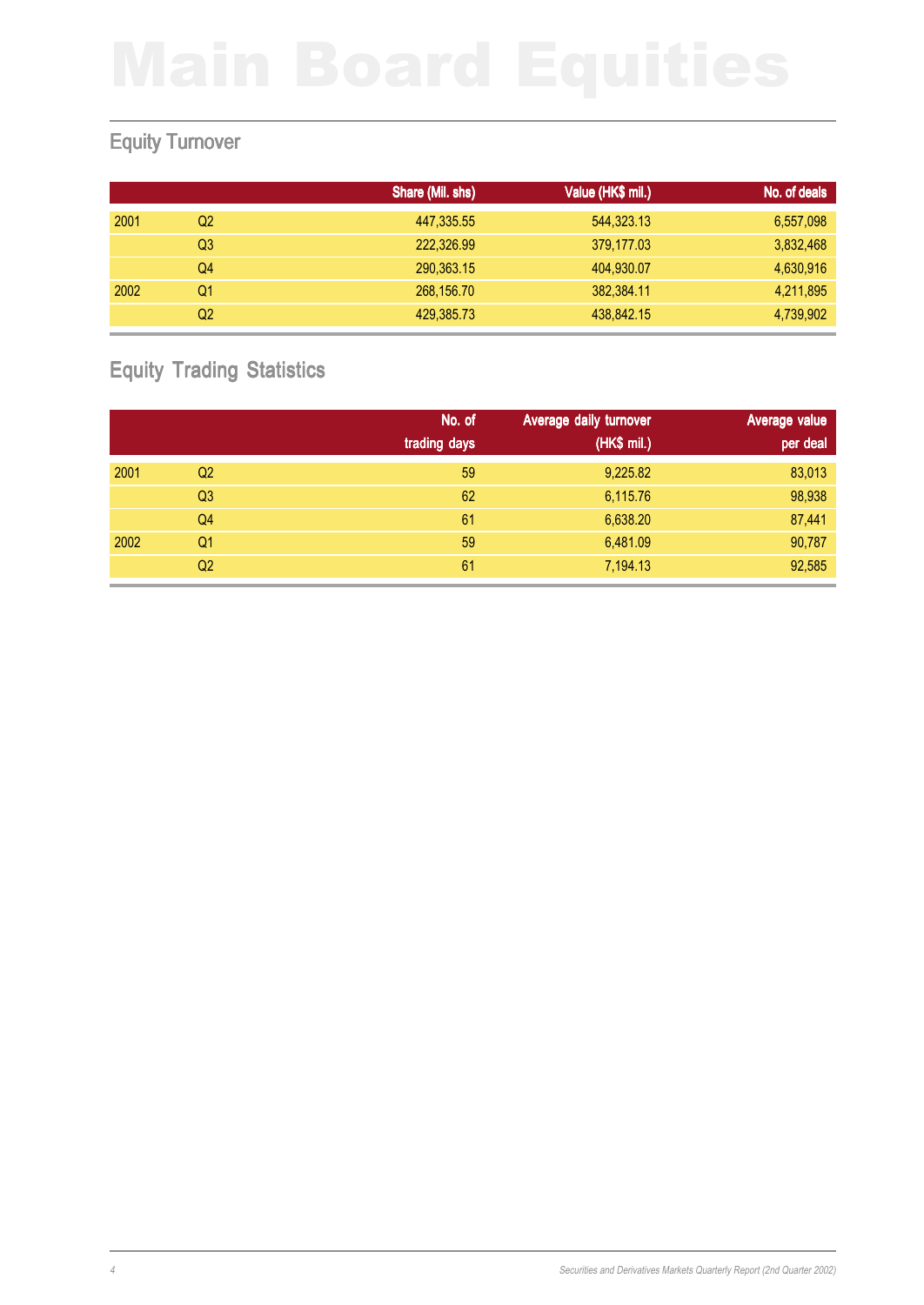### 20 Most Advanced Stocks

for 2nd quarter 2002

|                |                   | <b>Closing price</b>   |                 |                 |        |
|----------------|-------------------|------------------------|-----------------|-----------------|--------|
| <b>Rank</b>    | Code <sup>'</sup> | <b>Stock</b>           | End of Jun 2002 | End of Mar 2002 | % Up   |
| 1              | 00121             | <b>HK FORTUNE</b>      | 0.175           | 0.060           | 191.67 |
| $\overline{2}$ | 00521             | <b>SHOUGANG TECH</b>   | 0.700           | 0.250           | 180.00 |
| 3              | 00376             | <b>MANSION HOUSE</b>   | 0.325           | 0.123           | 164.23 |
| 4              | 00969             | <b>HUA LIEN INT'L</b>  | 2.100           | 0.830           | 153.01 |
| 5              | 00384             | <b>HAI XIA HOLDING</b> | 1.250           | 0.510           | 145.10 |
| 6              | 00716             | <b>SINGAMAS CONT</b>   | 1.630           | 0.670           | 143.28 |
| 7              | 00217             | <b>CHINA LOGISTICS</b> | 0.255           | 0.105           | 142.86 |
| 8              | 00730             | <b>SHOUGANG GRAND</b>  | 0.760           | 0.340           | 123.53 |
| 9              | 00283             | <b>EMPEROR TECH</b>    | 0.200           | 0.090           | 122.22 |
| 10             | 00519             | <b>APPLIED INT'L</b>   | 0.187           | 0.088           | 112.50 |
| 11             | 00290             | <b>YEW SANG HONG</b>   | 6.200           | 3.025           | 104.96 |
| 12             | 00663             | <b>SWANK INT'L MFG</b> | 0.123           | 0.062           | 98.39  |
| 13             | 00082             | YANION INT'L           | 1.220           | 0.630           | 93.65  |
| 14             | 01063             | <b>SUNCORP TECH</b>    | 0.540           | 0.280           | 92.86  |
| 15             | 00513             | <b>CONTINENTAL H</b>   | 0.740           | 0.390           | 89.74  |
| 16             | 00084             | <b>STELUX HOLDINGS</b> | 0.250           | 0.135           | 85.19  |
| 17             | 00540             | <b>THAI-ASIA F LTD</b> | 1.690           | 0.940           | 79.79  |
| 18             | 00651             | <b>WONSON INT'L</b>    | 0.070           | 0.039           | 79.49  |
| 19             | 00605             | <b>KPI COMPANY</b>     | 0.114           | 0.064           | 78.13  |
| 20             | 00043             | <b>C.P. POKPHAND</b>   | 0.220           | 0.125           | 76.00  |

## 20 Most Declined Stocks

for 2nd Quarter 2002

|                |       |                        | <b>Closing price</b> |                         |          |  |
|----------------|-------|------------------------|----------------------|-------------------------|----------|--|
| Rank           | Code  | <b>Stock</b>           | End of Jun 2002      | End of Mar 2002         | % Down   |  |
| 1              | 00479 | <b>CIL HOLDINGS</b>    | 0.023                | 0.500<br>$\overline{A}$ | $-95.40$ |  |
| $\overline{c}$ | 00090 | <b>GOLD WO INT'L</b>   | 0.010                | 0.086<br>$\overline{A}$ | $-88.37$ |  |
| 3              | 00261 | <b>CCT TECH</b>        | 0.029                | 0.100<br>$\overline{A}$ | $-71.00$ |  |
| 4              | 00855 | <b>CEDAR BASE ELEC</b> | 0.026                | 0.065                   | $-60.00$ |  |
| 5              | 00673 | <b>TECHCAP HOLDING</b> | 0.020                | 0.050                   | $-60.00$ |  |
| 6              | 00897 | <b>DAILYWIN GROUP</b>  | 0.051                | 0.124                   | $-58.87$ |  |
| 7              | 01218 | <b>EASYKNIT INT'L</b>  | 0.038                | 0.089                   | $-57.30$ |  |
| 8              | 00952 | <b>QUAM</b>            | 0.015                | 0.034                   | $-55.88$ |  |
| 9              | 00304 | <b>PEACE MARK</b>      | 0.244                | 0.550                   | $-55.64$ |  |
| 10             | 01139 | <b>VICTORY GROUP</b>   | 0.131                | 0.285                   | $-54.04$ |  |
| 11             | 00616 | 1100                   | 0.139                | 0.295                   | $-52.88$ |  |
| 12             | 00698 | <b>TONGDA GROUP</b>    | 0.039                | 0.079                   | $-50.63$ |  |
| 13             | 00456 | <b>NEW RANK CITY</b>   | 0.400                | 0.800                   | $-50.00$ |  |
| 14             | 00112 | <b>CHI CHEUNG</b>      | 0.042                | 0.083                   | $-49.40$ |  |
| 15             | 00007 | <b>KARL THOMSON</b>    | 0.260                | 0.510                   | $-49.02$ |  |
| 16             | 00241 | 21 CN CYBERNET         | 0.160                | 0.310                   | $-48.39$ |  |
| 17             | 00680 | <b>SOUTH SEA HOLD</b>  | 0.010                | 0.019                   | $-47.37$ |  |
| 18             | 01169 | <b>HAIER-CCT</b>       | 0.200                | 0.380                   | $-47.37$ |  |
| 19             | 00297 | <b>WAH TAK FUNG</b>    | 0.230                | 0.425                   | $-45.88$ |  |
| 20             | 00286 | G-PROP (HOLD)          | 0.039                | 0.072                   | $-45.83$ |  |

A Adjusted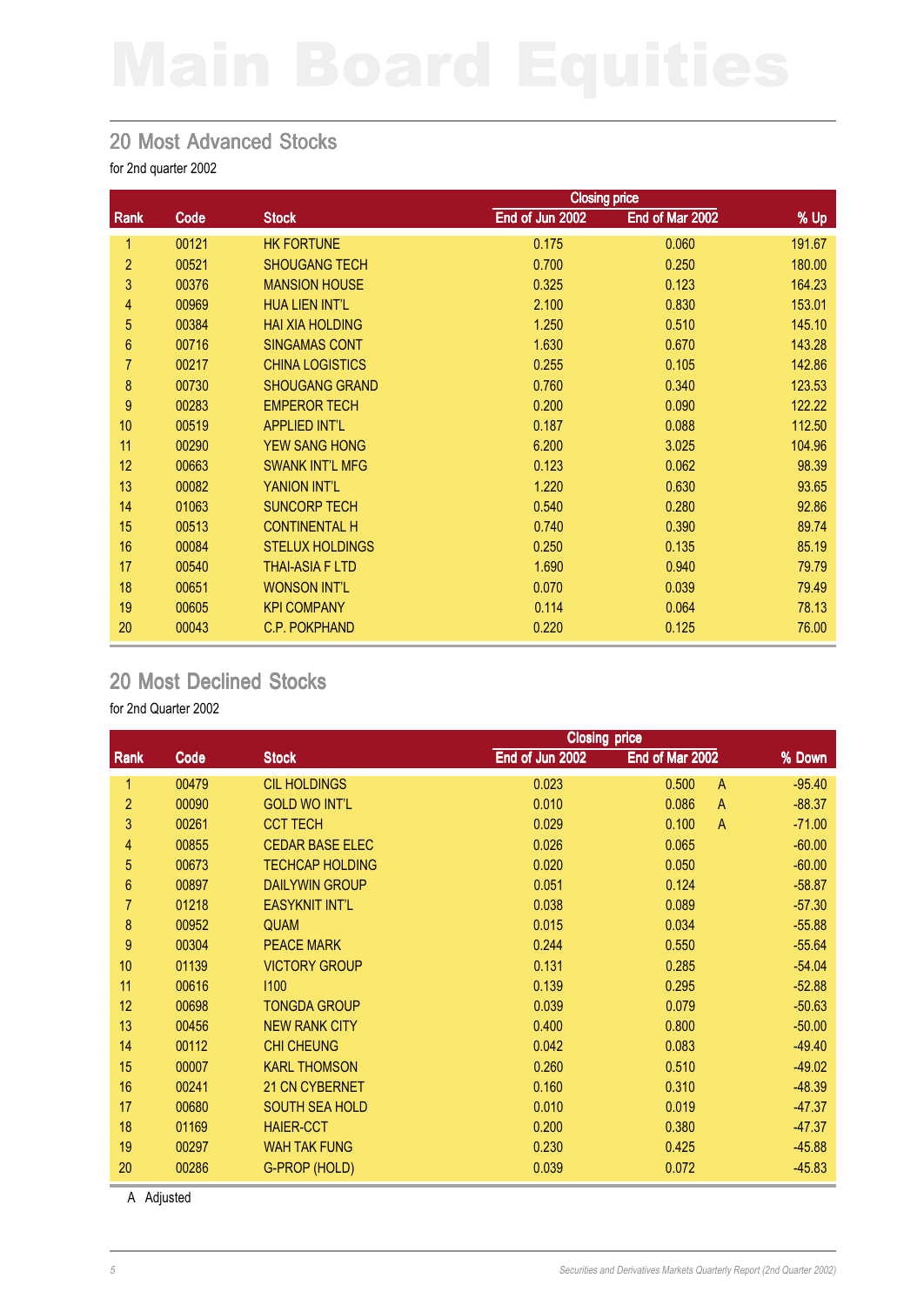## 20 Most Active Stocks by Value

for 2nd quarter 2002

| Rank           | Code  | <b>Stock</b>              | Turnover (HK\$ mil.) | % of Total |
|----------------|-------|---------------------------|----------------------|------------|
| 1              | 00005 | <b>HSBC HOLDINGS</b>      | 41,820.39            | 9.53       |
| $\overline{c}$ | 00941 | <b>CHINA MOBILE</b>       | 33,073.63            | 7.54       |
| 3              | 00013 | <b>HUTCHISON</b>          | 31,157.93            | 7.10       |
| 4              | 00001 | <b>CHEUNG KONG</b>        | 23,293.06            | 5.31       |
| 5              | 00016 | <b>SHK PPT</b>            | 18,932.94            | 4.31       |
| 6              | 00011 | <b>HANG SENG BANK</b>     | 11,390.20            | 2.60       |
| 7              | 00762 | <b>CHINA UNICOM</b>       | 8,209.27             | 1.87       |
| 8              | 00012 | <b>HENDERSON LAND</b>     | 6,485.37             | 1.48       |
| 9              | 00883 | <b>CNOOC</b>              | 5,943.20             | 1.35       |
| 10             | 00006 | <b>HK ELECTRIC</b>        | 5,877.66             | 1.34       |
| 11             | 00008 | <b>PCCW</b>               | 5,861.49             | 1.34       |
| 12             | 00857 | PETROCHINA - H SHARES     | 5,735.06             | 1.31       |
| 13             | 00002 | <b>CLP HOLDINGS</b>       | 5,715.94             | 1.30       |
| 14             | 00019 | <b>SWIRE PACIFIC 'A'</b>  | 5,664.05             | 1.29       |
| 15             | 00179 | <b>JOHNSON ELECH</b>      | 5,620.39             | 1.28       |
| 16             | 00003 | <b>HK &amp; CHINA GAS</b> | 5,271.89             | 1.20       |
| 17             | 00715 | <b>HUTCH HARB RING</b>    | 5,230.32             | 1.19       |
| 18             | 00267 | <b>CITIC PACIFIC</b>      | 5,133.26             | 1.17       |
| 19             | 00603 | <b>CHINA CITY GAS</b>     | 5,016.51             | 1.14       |
| 20             | 00494 | LI & FUNG                 | 4,726.29             | 1.08       |
| <b>Total</b>   |       |                           | 240,158.85           | 54.73      |

## 20 Most Active Stock by Shares

| Rank             | Code  | <b>Stock</b>           | Turnover (Mil. shs) | % of Total |
|------------------|-------|------------------------|---------------------|------------|
| 1                | 01215 | <b>GUO XIN GROUP</b>   | 36,234.67           | 8.44       |
| $\overline{2}$   | 00603 | <b>CHINA CITY GAS</b>  | 31,137.76           | 7.25       |
| 3                | 00501 | <b>RNA HOLDINGS</b>    | 18,880.34           | 4.40       |
| 4                | 00673 | <b>TECHCAP HOLDING</b> | 18,309.39           | 4.26       |
| 5                | 01189 | <b>ANANDA WING ON</b>  | 15,296.42           | 3.56       |
| $\boldsymbol{6}$ | 01222 | <b>WANG ON GROUP</b>   | 13,776.85           | 3.21       |
| 7                | 00155 | <b>REXCAPITAL</b>      | 8,523.26            | 1.98       |
| 8                | 00307 | <b>SUN MEDIA GROUP</b> | 7,359.45            | 1.71       |
| 9                | 00342 | <b>NEWOCEAN ENERGY</b> | 6,761.77            | 1.57       |
| 10               | 01060 | <b>SAC CEMENT</b>      | 6,138.23            | 1.43       |
| 11               | 00140 | <b>CHINA BIO-MEDIC</b> | 5,702.40            | 1.33       |
| 12               | 00715 | <b>HUTCH HARB RING</b> | 5,701.78            | 1.33       |
| 13               | 00250 | SINO-I.COM             | 5,600.62            | 1.30       |
| 14               | 00491 | <b>TERABIT ACCESS</b>  | 4,776.49            | 1.11       |
| 15               | 01141 | <b>HUNG FUNG GROUP</b> | 4,594.33            | 1.07       |
| 16               | 00152 | <b>SHENZHEN INT'L</b>  | 4,477.78            | 1.04       |
| 17               | 00090 | <b>GOLD WO INT'L</b>   | 4,192.45            | 0.98       |
| 18               | 01218 | <b>EASYKNIT INT'L</b>  | 3,851.15            | 0.90       |
| 19               | 00326 | <b>CHINA STAR ENT</b>  | 3,662.40            | 0.85       |
| 20               | 00857 | PETROCHINA - H SHARES  | 3,556.32            | 0.83       |
| <b>Total</b>     |       |                        | 208,533.88          | 48.57      |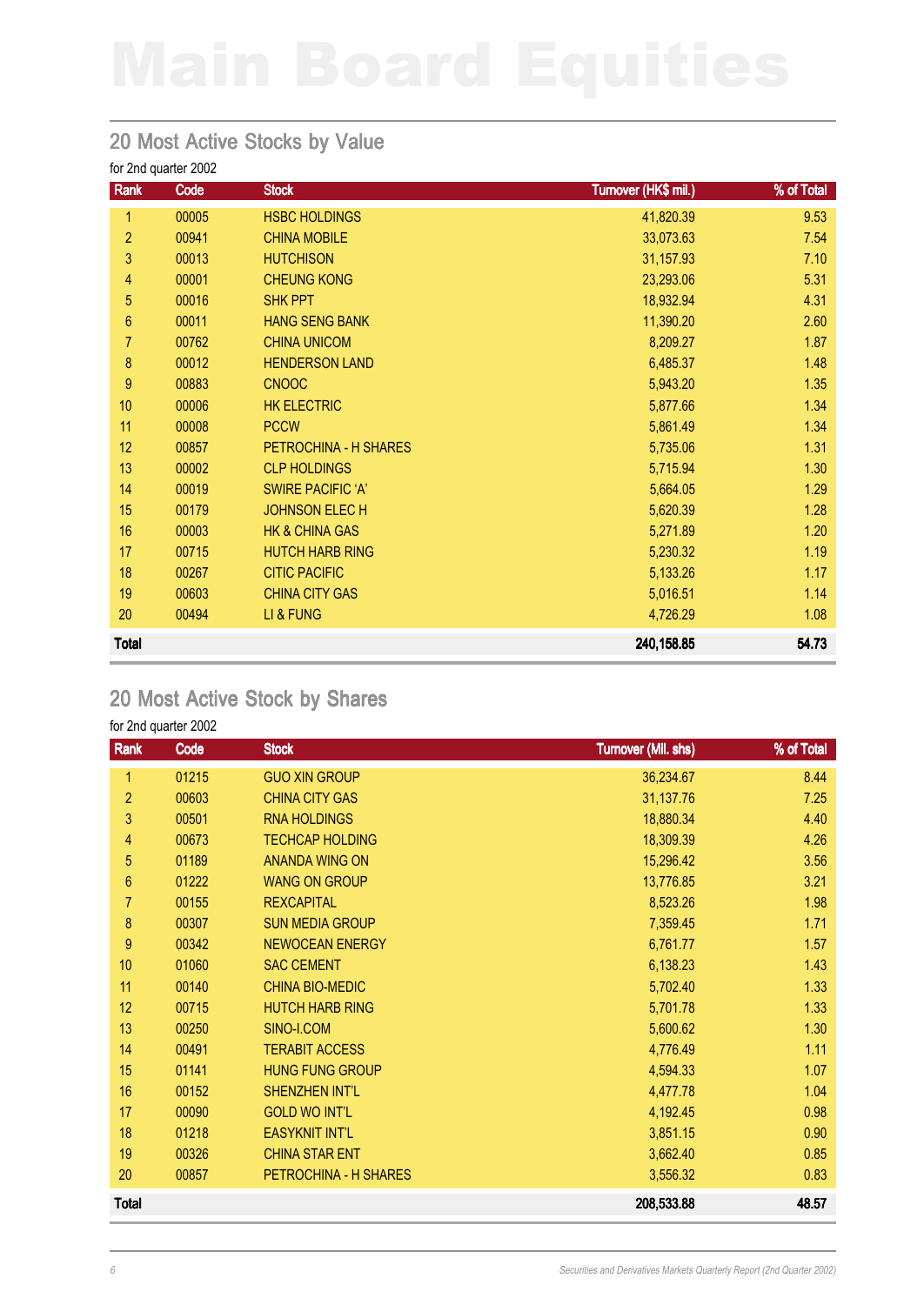## Market Capitalisation of Domestic Companies

|      |                | HK\$ mil.    |
|------|----------------|--------------|
| 2001 | Q2             | 4,450,267.33 |
|      | Q <sub>3</sub> | 3,373,477.56 |
|      | Q4             | 3,885,342.08 |
| 2002 | Q1             | 3,855,291.10 |
|      | Q2             | 3,791,697.47 |

## Market Capitalisation by Classifications

### Quarter-end figures

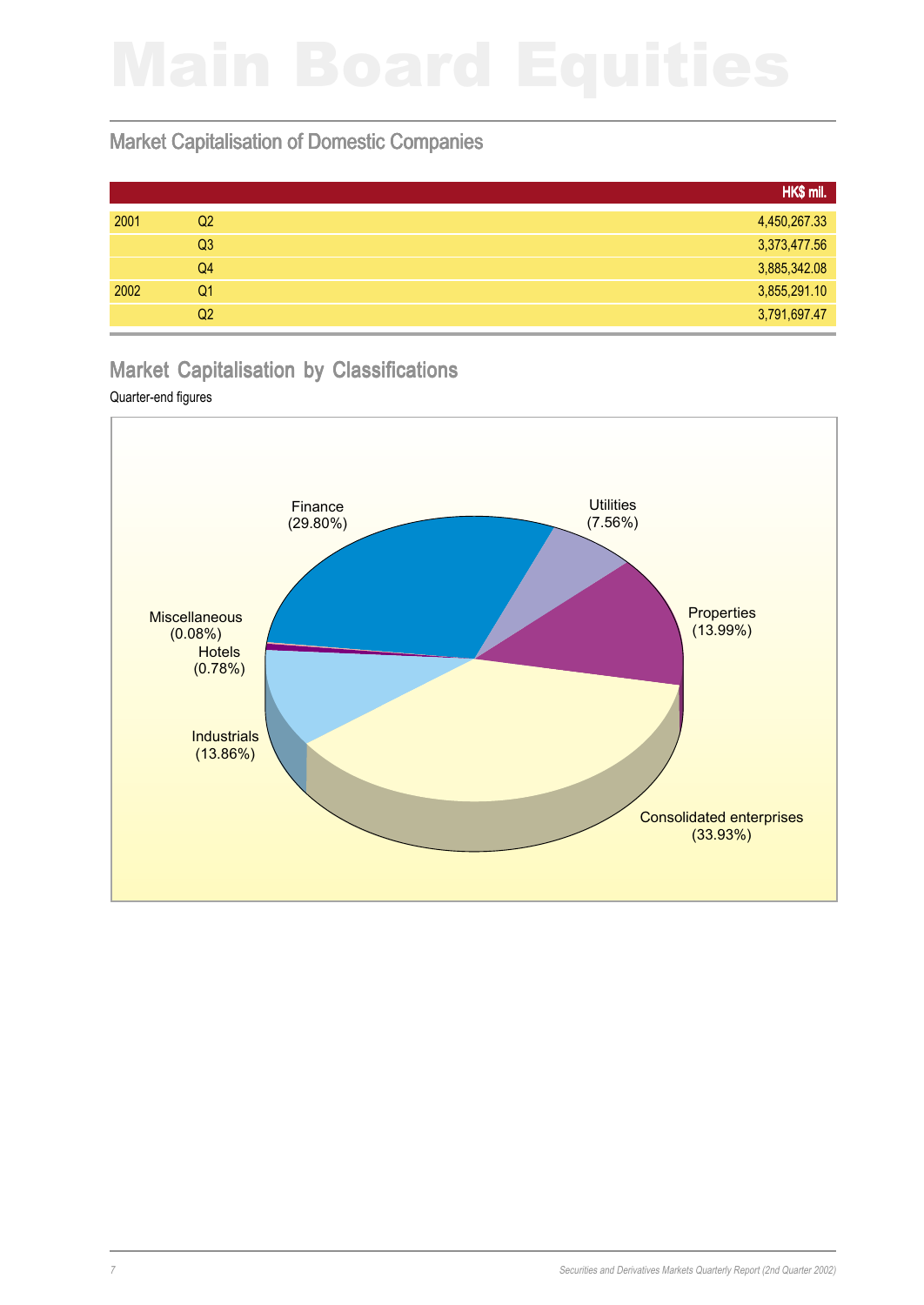## 50 Leading Companies in Market Capitalisation

as at the end of 2nd quarter 2002

| Rank             | <b>Company</b>                                    | Market capitalisation (HK\$ mil.) | % of market total |
|------------------|---------------------------------------------------|-----------------------------------|-------------------|
| 1                | <b>HSBC Holdings plc</b>                          | 845,593.70                        | 22.30             |
| $\overline{c}$   | China Mobile (Hong Kong) Ltd.                     | 429,784.86                        | 11.33             |
| 3                | Hutchison Whampoa Ltd.                            | 248,341.35                        | 6.55              |
| 4                | Hang Seng Bank Ltd.                               | 159,638.87                        | 4.21              |
| 5                | Cheung Kong (Holdings) Ltd.                       | 150,550.68                        | 3.97              |
| $\boldsymbol{6}$ | Sun Hung Kai Properties Ltd.                      | 142,253.76                        | 3.75              |
| $\overline{7}$   | CNOOC Ltd.                                        | 85,838.03                         | 2.26              |
| $\bf 8$          | China Unicom Ltd.                                 | 75,317.98                         | 1.99              |
| $\boldsymbol{9}$ | <b>CLP Holdings Ltd.</b>                          | 74,655.62                         | 1.97              |
| 10               | Hongkong Electric Holdings Ltd.                   | 62,213.73                         | 1.64              |
| 11               | Hong Kong and China Gas Co. Ltd., The             | 58,900.36                         | 1.55              |
| 12               | Henderson Land Development Co. Ltd.               | 55,797.34                         | 1.47              |
| 13               | Swire Pacific Ltd.                                | 55,101.45                         | 1.45              |
| 14               | <b>MTR Corporation Ltd.</b>                       | 51,079.22                         | 1.35              |
| 15               | Wharf (Holdings) Ltd., The                        | 45,033.35                         | 1.19              |
| 16               | Pacific Century CyberWorks Ltd.                   | 42,445.76                         | 1.12              |
| 17               | Cathay Pacific Airways Ltd.                       | 39,840.08                         | 1.05              |
| 18               | CITIC Pacific Ltd.                                | 37,007.28                         | 0.98              |
| 19               | Johnson Electric Holdings Ltd.                    | 33,982.55                         | 0.90              |
| 20               | Li & Fung Ltd.                                    | 30,324.19                         | 0.80              |
| 21               | PetroChina Co. Ltd. - H Shares                    | 29,186.81                         | 0.77              |
| 22               | Cheung Kong Infrastructure Holdings Ltd.          | 28,290.33                         | 0.75              |
| 23               | Hang Lung Properties Ltd.                         | 25,715.07                         | 0.68              |
| 24               | China Petroleum & Chemical Corporation - H Shares | 23,324.88                         | 0.62              |
| 25               | Bank of East Asia, Ltd., The                      | 22,600.91                         | 0.60              |
| 26               | Legend Group Ltd.                                 | 21,398.93                         | 0.56              |
| 27               | China Resources Enterprise, Ltd.                  | 18,972.78                         | 0.50              |
| 28               | Henderson Investment Ltd.                         | 18,453.49                         | 0.49              |
| 29               | Esprit Holdings Ltd.                              | 17,485.33                         | 0.46              |
| 30               | Kowloon Motor Bus Holdings Ltd., The              | 17,033.58                         | 0.45              |
| 31               | Yue Yuen Industrial (Holdings) Ltd.               | 16,665.03                         | 0.44              |
| 32               | <b>Television Broadcasts Ltd.</b>                 | 14,541.60                         | 0.38              |
| 33               | Shangri-La Asia Ltd.                              | 14,148.29                         | 0.37              |
| 34               | Guoco Group Ltd.                                  | 14,097.54                         | 0.37              |
| 35               | Shanghai Industrial Holdings Ltd.                 | 13,841.03                         | 0.37              |
| 36               | Hong Kong Exchanges and Clearing Ltd.             | 13,402.10                         | 0.35              |
| 37               | New World Development Co. Ltd.                    | 13,324.50                         | 0.35              |
| 38               | COSCO Pacific Ltd.                                | 13,311.48                         | 0.35              |
| 39               | Tingyi (Cayman Islands) Holdings Corp.            | 13,273.18                         | 0.35              |
| 40               | Wheelock and Co. Ltd.                             | 12,800.65                         | 0.34              |
| 41               | China Merchants Holdings (International) Co. Ltd  | 12,334.58                         | 0.33              |
| 42               | Sino Land Co. Ltd.                                | 11,428.92                         | 0.30              |
| 43               | Tsim Sha Tsui Properties Ltd.                     | 10,532.87                         | 0.28              |
| 44               | Hang Lung Group Ltd.                              | 9,729.98                          | 0.26              |
| 45               | Huaneng Power International, Inc. - H Shares      | 9,600.00                          | 0.25              |
| 46               | Kerry Properties Ltd.                             | 9,596.55                          | 0.25              |
| 47               | i-CABLE Communications Ltd.                       | 9,566.50                          | 0.25              |
| 48               | Dah Sing Financial Holdings Ltd.                  | 9,369.99                          | 0.25              |
| 49               | Texwinca Holdings Ltd.                            | 8,868.44                          | 0.23              |
| 50               | Wing Lung Bank Ltd.                               | 7,964.12                          | 0.21              |
| <b>Total</b>     |                                                   | 3,184,559.66                      | 83.99             |
| Market total     |                                                   | 3,791,697.47                      | 100.00            |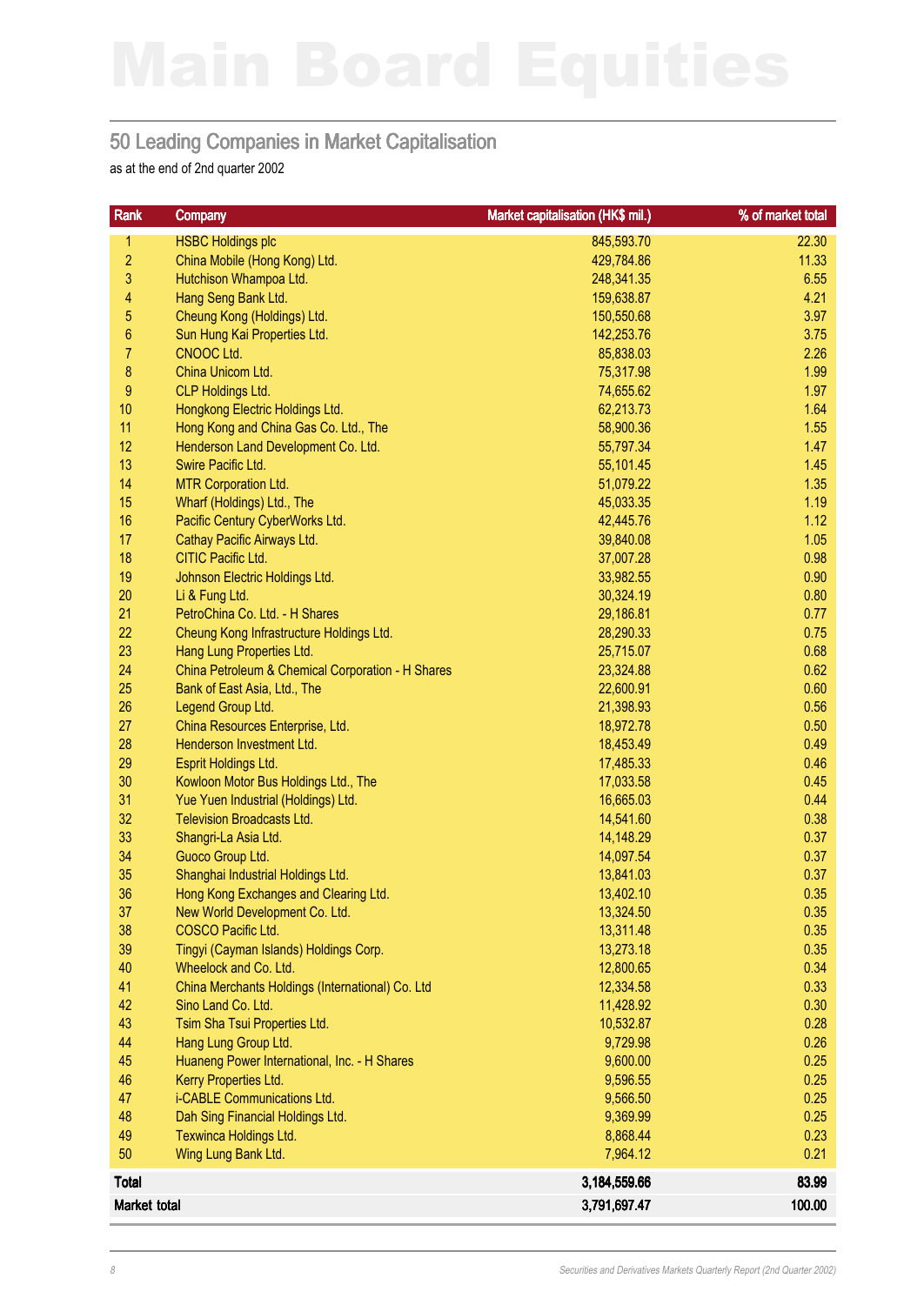## Short Selling (value)

|      |    | Short selling turnover (HK\$ mil.) | Equity turnover (HK\$ mil.) | % of equity total |
|------|----|------------------------------------|-----------------------------|-------------------|
| 2001 | Q2 | 15,965.87                          | 544,323.13                  | 2.93              |
|      | Q3 | 15,247.90                          | 379,177.03                  | 4.02              |
|      | Q4 | 17,211.80                          | 404,930.07                  | 4.25              |
| 2002 | Q1 | 15,978.00                          | 382,384.11                  | 4.18              |
|      | Q2 | 16,369.87                          | 438,842.15                  | 3.73              |

## Short Selling (share)

|      |    | Short selling turnover (Mil. shs) | Equity turnover (Mil. shs) | % of equity total |
|------|----|-----------------------------------|----------------------------|-------------------|
| 2001 | Q2 | 1.949.89                          | 447,335.55                 | 0.44              |
|      | Q3 | 1,379.22                          | 222,326.99                 | 0.62              |
|      | Q4 | 1,740.80                          | 290,363.15                 | 0.60              |
| 2002 | Q1 | 1,504.47                          | 268,156.70                 | 0.56              |
|      | Q2 | 1.552.77                          | 429,385.73                 | 0.36              |

## New Listing Companies Statistics

|      |                | No. of newly listed companies | Funds raised (HK\$ mil.) |
|------|----------------|-------------------------------|--------------------------|
| 2001 | Q2             | 10                            | 2,027.08                 |
|      | Q <sub>3</sub> | 5                             | 1,024.00                 |
|      | Q4             | 11                            | 5,794.86                 |
| 2002 | Q1             | 18                            | 1,447.59                 |
|      | Q2             | 16                            | 2,031.21                 |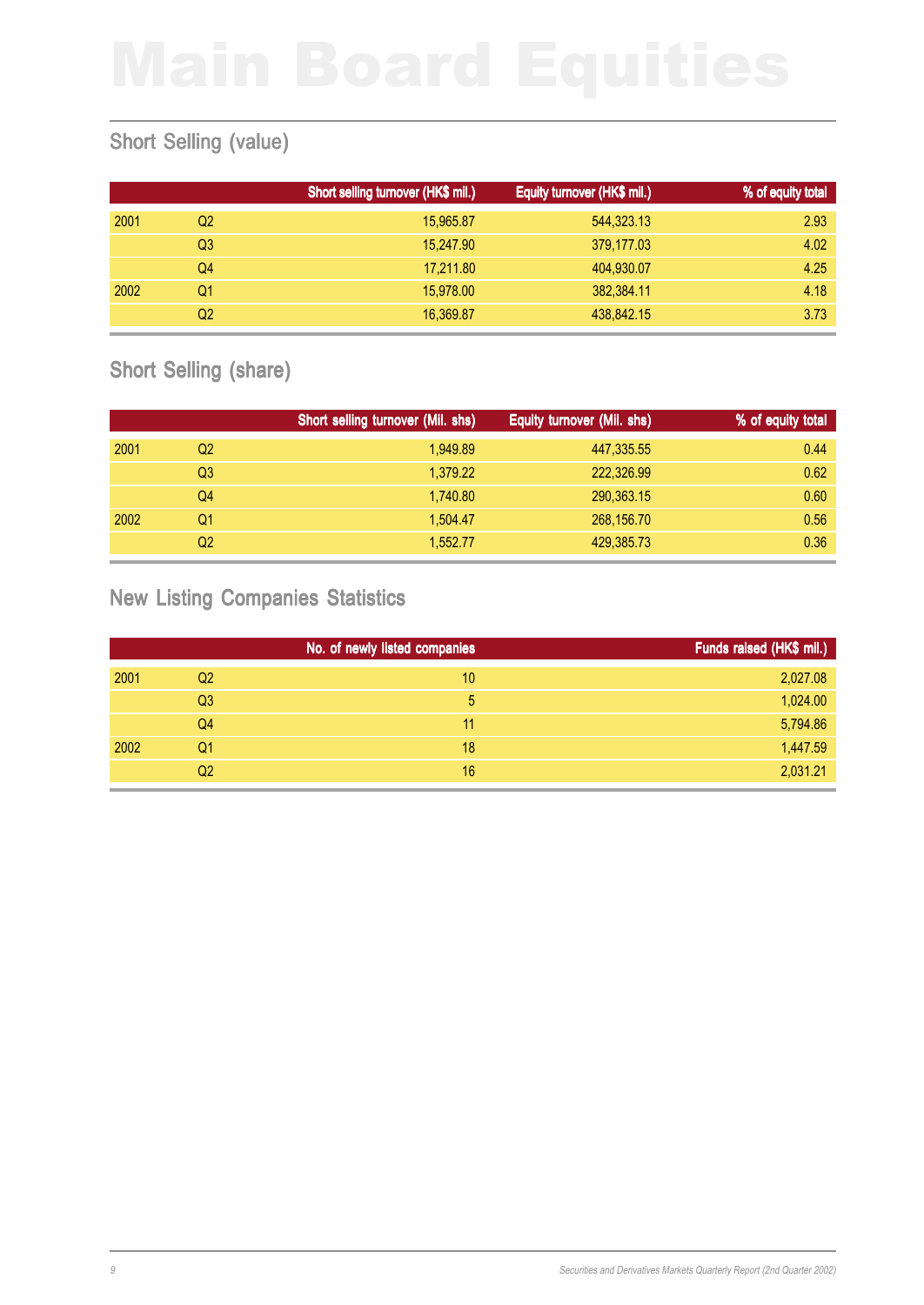## **Newly Listed Companies**

| Code         | Company name                               | <b>Listing date</b> | No. of issued shares | Funds raised (HK\$ mil.) |
|--------------|--------------------------------------------|---------------------|----------------------|--------------------------|
| 01186        | Value Partners China Greenchip Fund Ltd    | 2002/04/08          | 30,700,000           | 305.00                   |
| 00223        | Kenfair International (Holdings) Ltd       | 2002/04/10          | 190,800,000          | 82.80                    |
| 02389        | Wang Sing International Holdings Group Ltd | 2002/04/26          | 336,000,000          | 79.80                    |
| 00928        | <b>Tack Fat Group International Ltd</b>    | 2002/04/29          | 1,328,000,000        | 141.68                   |
| 00582        | <b>Greenfield Chemical Holdings Ltd</b>    | 2002/04/30          | 250,000,000          | 50.00                    |
| 00856        | <b>VST Holdings Ltd</b>                    | 2002/05/09          | 700,000,000          | 54.25                    |
| 00915        | <b>Linmark Group Ltd</b>                   | 2002/05/10          | 647,400,000          | 301.39                   |
| 00766        | <b>Sino Prosper Holdings Ltd</b>           | 2002/05/15          | 800,000,000          | 50.00                    |
| 01198        | <b>Chitaly Holdings Ltd</b>                | 2002/05/15          | 230,000,000          | 57.50                    |
| 02688        | Xinao Gas Holdings Ltd                     | 2002/06/03          | 737,000,000          |                          |
| 00169        | <b>China Fair Land Holdings Ltd</b>        | 2002/06/04          | 280,000,000          | 96.60                    |
| 00064        | <b>Get Nice Holdings Ltd</b>               | 2002/06/06          | 300,000,000          | 75.00                    |
| 00356        | Incutech Investments Ltd                   | 2002/06/07          | 60,000,000           | 30.00                    |
| 02323        | Topsearch International (Holdings) Ltd     | 2002/06/21          | 640,000,000          | 253.92                   |
| 00249        | Harbin Brewery Group Ltd                   | 2002/06/27          | 880,000,000          | 377.52                   |
| 00691        | Global Trend Intelligent Technologies Ltd  | 2002/06/28          | 404,000,000          | 75.75                    |
| <b>Total</b> |                                            |                     |                      | 2,031.21                 |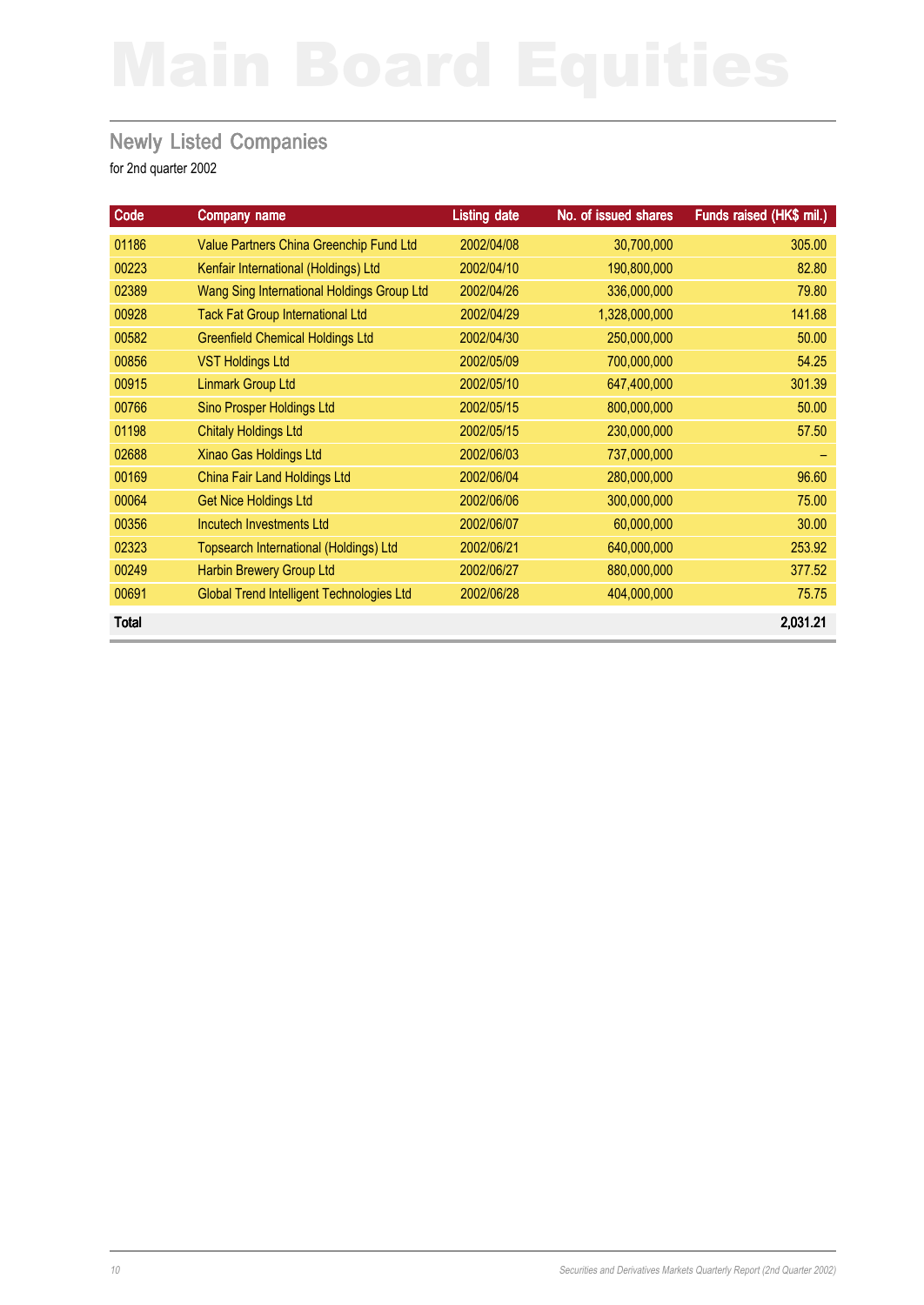## Company Name Changes

for 2nd quarter 2002

| Code  | Old name                                   | New name                              | <b>Effective date</b> | <b>Adoption date</b> |
|-------|--------------------------------------------|---------------------------------------|-----------------------|----------------------|
| 00992 | Legend Holdings Ltd *                      | <b>Legend Group Ltd</b>               | 2002/03/28            | 2002/04/08           |
| 00491 | <b>Welback Holdings Ltd</b>                | <b>Terabit Access Technology</b>      | 2002/03/27            | 2002/04/12           |
|       |                                            | <b>International Ltd</b>              |                       |                      |
| 00371 | <b>IFTA Pacific Holdings Ltd</b>           | Shang Hua Holdings Ltd                | 2002/03/22            | 2002/04/15           |
| 00094 | <b>O2New Technology Ltd</b>                | <b>Omnitech Group Ltd</b>             | 2002/04/08            | 2002/04/19           |
| 01051 | Star Bio-Tech (Holdings) Ltd               | <b>Credit Card DNA Security</b>       | 2002/04/26            | 2002/05/02           |
|       |                                            | System (Holdings) Ltd                 |                       |                      |
| 00300 | Kunming Machine Tool Co Ltd - H Shares     | Jiaoda Kunji High-Tech                | 2002/03/29            | 2002/05/03           |
|       |                                            | Co Ltd - H Shares                     |                       |                      |
| 01215 | Wah Lee Resources Holdings Ltd             | <b>Guo Xin Group Ltd</b>              | 2002/04/26            | 2002/05/10           |
| 00988 | <b>Pearl Oriental Holdings Ltd</b>         | The Sun's Group Ltd                   | 2002/05/09            | 2002/05/17           |
| 00735 | Quality Food International Ltd #           | <b>Quality Food International Ltd</b> | 2002/05/13            | 2002/05/23           |
| 01172 | <b>Midas Printing Group Ltd</b>            | Midas International Holdings Ltd      | 2002/05/28            | 2002/06/06           |
| 00155 | <b>HiNet Holdings Ltd</b>                  | <b>REXCAPITAL International</b>       | 2002/05/14            | 2002/06/11           |
|       |                                            | <b>Holdings Ltd</b>                   |                       |                      |
| 00075 | <b>Prestige Properties Holdings Ltd</b>    | Y. T. Realty Group Ltd                | 2002/05/29            | 2002/06/12           |
| 00261 | <b>Wireless InterNetworks Ltd</b>          | <b>CCT Technology Ltd</b>             | 2002/05/22            | 2002/06/13           |
| 00603 | Hikari Tsushin International Ltd           | China City Natural Gas Holdings Ltd   | 2002/06/03            | 2002/06/18           |
| 00512 | China Apollo Holdings Ltd                  | <b>MAXX Bioscience Holdings Ltd</b>   | 2002/05/17            | 2002/06/19           |
| 00676 | Pegasus International Holdings Ltd #       | Pegasus International Holdings Ltd    | 2002/06/11            | 2002/06/19           |
| 00431 | <b>Greater China Sci-Tech Holdings Ltd</b> | <b>Greater China Holdings Ltd</b>     | 2002/05/09            | 2002/06/20           |
| 01104 | <b>Ying Wing Holdings Ltd</b>              | Shanghai Merchants Holdings Ltd       | 2002/06/07            | 2002/06/20           |
| 00764 | <b>Ocean Shores Group Ltd</b>              | Riche Multi-Media Holdings Ltd        | 2002/06/10            | 2002/06/20           |
| 00307 | Sun Television Cybernetworks Holdings Ltd  | Sun Media Group Holdings Ltd          | 2002/05/31            | 2002/06/21           |
| 01192 | <b>Gemzboh Holdings Ltd</b>                | <b>Titan (Holdings) Ltd</b>           | 2002/06/06            | 2002/06/24           |
| 00285 | Heshun Specialised Fibre Holdings Ltd      | China Specialised Fibre Holdings Ltd  | 2002/06/12            | 2002/06/26           |

Change of English name only

# Change of Chinese name only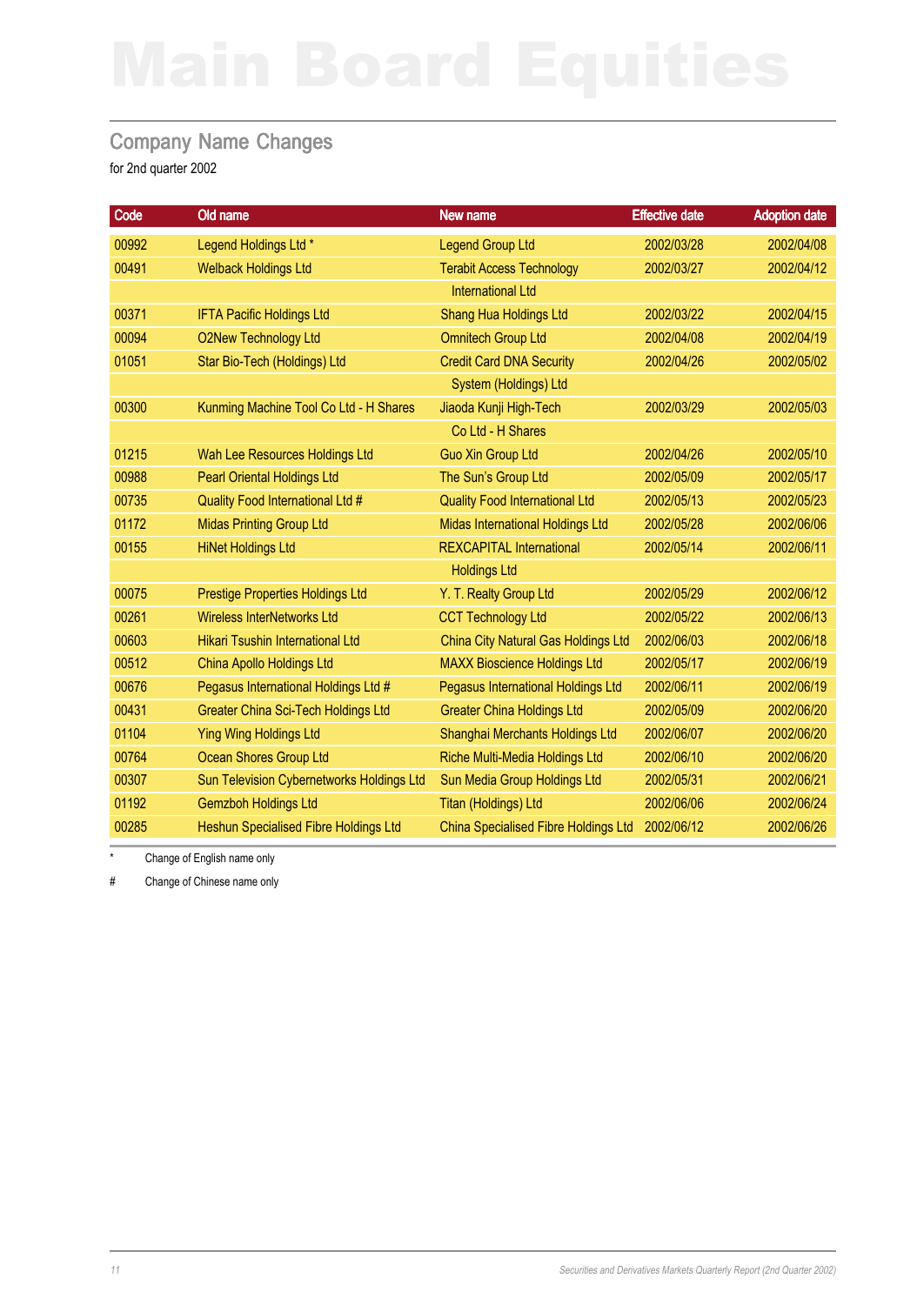### Bonus Issues / Bonus Warrants

for 2nd quarter 2002

| Code  | Company                                   | <b>Particulars</b>                       | Ex-date    |
|-------|-------------------------------------------|------------------------------------------|------------|
| 00930 | Asia Aluminum Holdings Ltd                | <b>Bonus 1 2004 wts for 10</b>           | 2002/04/02 |
| 00910 | <b>Good Fellow Group Ltd</b>              | Bonus 2 for 1                            | 2002/04/08 |
| 00635 | Playmates Interactive Entertainment Ltd   | Bonus 1 2004 wt for 1 rts sh subscribed  | 2002/04/12 |
| 00809 | Global Bio-chem Technology Group Co Ltd   | Bonus 1 for 5                            | 2002/04/17 |
| 00399 | Far East Pharmaceutical Technology Co Ltd | Bonus 1 2003 wt for 5                    | 2002/04/22 |
| 00003 | Hong Kong and China Gas Co Ltd, The       | Bonus 1 for 10                           | 2002/04/22 |
| 01228 | <b>Tak Shun Technology Group Ltd</b>      | Bonus 2 for 1, Bonus 1 2004 wt for 5     | 2002/04/29 |
| 00047 | Hop Hing Holdings Ltd                     | Bonus 1 2005 wt for 5                    | 2002/05/10 |
| 00913 | Unity Investments Holdings Ltd            | Bonus 1 for 1                            | 2002/05/15 |
| 00818 | Hi Sun Group Ltd                          | Bonus 1 for 1                            | 2002/05/16 |
| 01168 | Sinolink Worldwide Holdings Ltd           | <b>Bonus 1 2003 wt for 10</b>            | 2002/05/16 |
| 00764 | Riche Multi-Media Holdings Ltd            | Bonus 1 2005 wt for 5                    | 2002/05/17 |
| 00412 | <b>B-Tech (Holdings) Ltd</b>              | Bonus 1 2003 wt for 5 rts shs subscribed | 2002/05/28 |
| 00353 | <b>Jackley Holdings Ltd</b>               | Bonus 2 for 1                            | 2002/05/30 |
| 00428 | <b>Harmony Asset Ltd</b>                  | Bonus 1 2004 wt for 5                    | 2002/06/10 |
| 00619 | South China Brokerage Co Ltd              | Bonus 1 2003 wt for 5                    | 2002/06/13 |
| 00898 | Multifield International Holdings Ltd     | Bonus 1 for 5                            | 2002/06/17 |

## Share Split / Consolidation

| Code  | <b>Company</b>                                | <b>Particulars</b>      | <b>Effective date</b> |
|-------|-----------------------------------------------|-------------------------|-----------------------|
| 04336 | Applied Materials, Inc.                       | Split 1 into 2          | 2002/04/18            |
| 00164 | <b>Premium Land Ltd</b>                       | Split 1 into 5          | 2002/04/25            |
| 01049 | <b>Celestial Asia Securities Holdings Ltd</b> | Consolidation 20 into 1 | 2002/04/26            |
| 00092 | <b>Champion Technology Holdings Ltd</b>       | Consolidation 25 into 1 | 2002/05/06            |
| 00261 | <b>CCT Technology Holdings Ltd</b>            | Consolidation 10 into 1 | 2002/05/21            |
| 00412 | B-Tech (Holdings) Ltd                         | Consolidation 40 into 1 | 2002/05/27            |
| 00381 | Kiu Hung International Holdings Ltd           | Split 1 into 5          | 2002/05/29            |
| 00339 | <b>Earnest Investments Holdings Ltd</b>       | Split 1 into 5          | 2002/05/31            |
| 00479 | <b>CIL Holdings Ltd</b>                       | Consolidation 50 into 1 | 2002/06/25            |
| 00175 | South China Information and Technology Ltd    | Consolidation 2 into 1  | 2002/06/25            |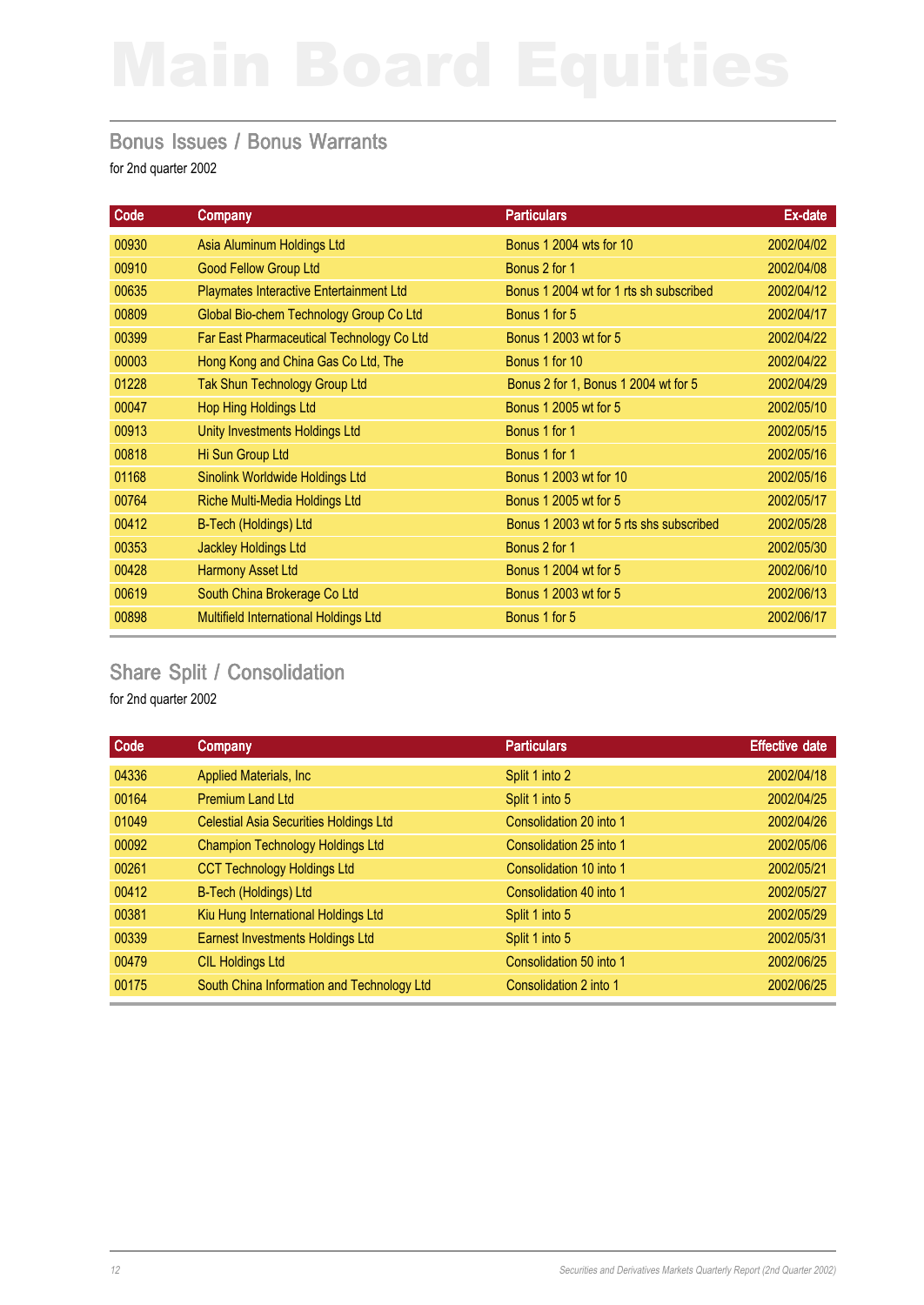## Rights Issues & Open Offers

| <b>Month</b> | Code  | <b>Company</b>                               | <b>Ratio</b>                                                                        | Funds raised (HK\$ mil.) |
|--------------|-------|----------------------------------------------|-------------------------------------------------------------------------------------|--------------------------|
| Apr          | 00472 | Applied (China) Ltd                          | Rts 1 for 1 @\$0.073                                                                | 41.95                    |
|              | 00132 | China Investments Holdings Ltd               | Rts 1 for 5 @\$0.21                                                                 | 27.98                    |
|              | 00326 | <b>China Star Entertainment Ltd</b>          | Rts 1 for 2 @\$0.05                                                                 | 52.90                    |
|              | 00276 | New World CyberBase Ltd                      | Rts 1 for 2 @\$0.05                                                                 | 97.08                    |
|              | 00649 | Shimao China Holdings Ltd                    | Rts 7 for 10 @\$0.65                                                                | 213.88                   |
|              | 00063 | <b>Winfoong International Ltd</b>            | Open Offer 1 for 1 @\$0.195                                                         | 145.75                   |
|              | 00720 | Wo Kee Hong (Holdings) Ltd                   | Rts 1 for 1 @\$0.35<br>(with bonus 3 for 1 rts share)                               | 49.31                    |
|              |       |                                              |                                                                                     |                          |
| May          | 01141 | Hung Fung Group Holdings Ltd                 | Open offer 3 for 2 @\$0.01                                                          | 40.26                    |
|              | 00635 | Playmates Interactive Entertainment Ltd      | Rts 1 for 5 @\$0.26<br>(with bonus 1 2004 wt for 1 rts share)                       | 52.47                    |
|              | 00155 | <b>REXCAPITAL International Holdings Ltd</b> | Open Offer 1 for 2 @\$0.018                                                         | 111.94                   |
|              | 00242 | Shun Tak Holdings Ltd                        | Rts 1 for 4 @\$1.00                                                                 | 388.49                   |
|              | 00535 | <b>Vision Century Corporation Ltd</b>        | Rts 1 for 2 @\$0.42                                                                 | 350.27                   |
| Jun          | 00595 | <b>AV Concept Holdings Ltd</b>               | Rts 1 for 2 @\$0.26                                                                 | 31.07                    |
|              | 00412 | B-Tech (Holdings) Ltd                        | Rts 10 for 1 consolidated share @\$0.084<br>(with bonus 1 2003 wt for 5 rts shares) | 102.79                   |
|              |       |                                              |                                                                                     |                          |
|              | 00943 | eForce Holdings Ltd                          | Rts 1 for 2 @\$0.127                                                                | 74.66                    |
|              | 00090 | Gold Wo International Holdings Ltd           | Rts 1 for 2 @\$0.016                                                                | 32.00                    |
|              | 01125 | Lai Fung Holdings Ltd                        | Rts 1 for 4 @\$0.10                                                                 | 76.77                    |
| <b>Total</b> |       |                                              |                                                                                     | 1,889.58                 |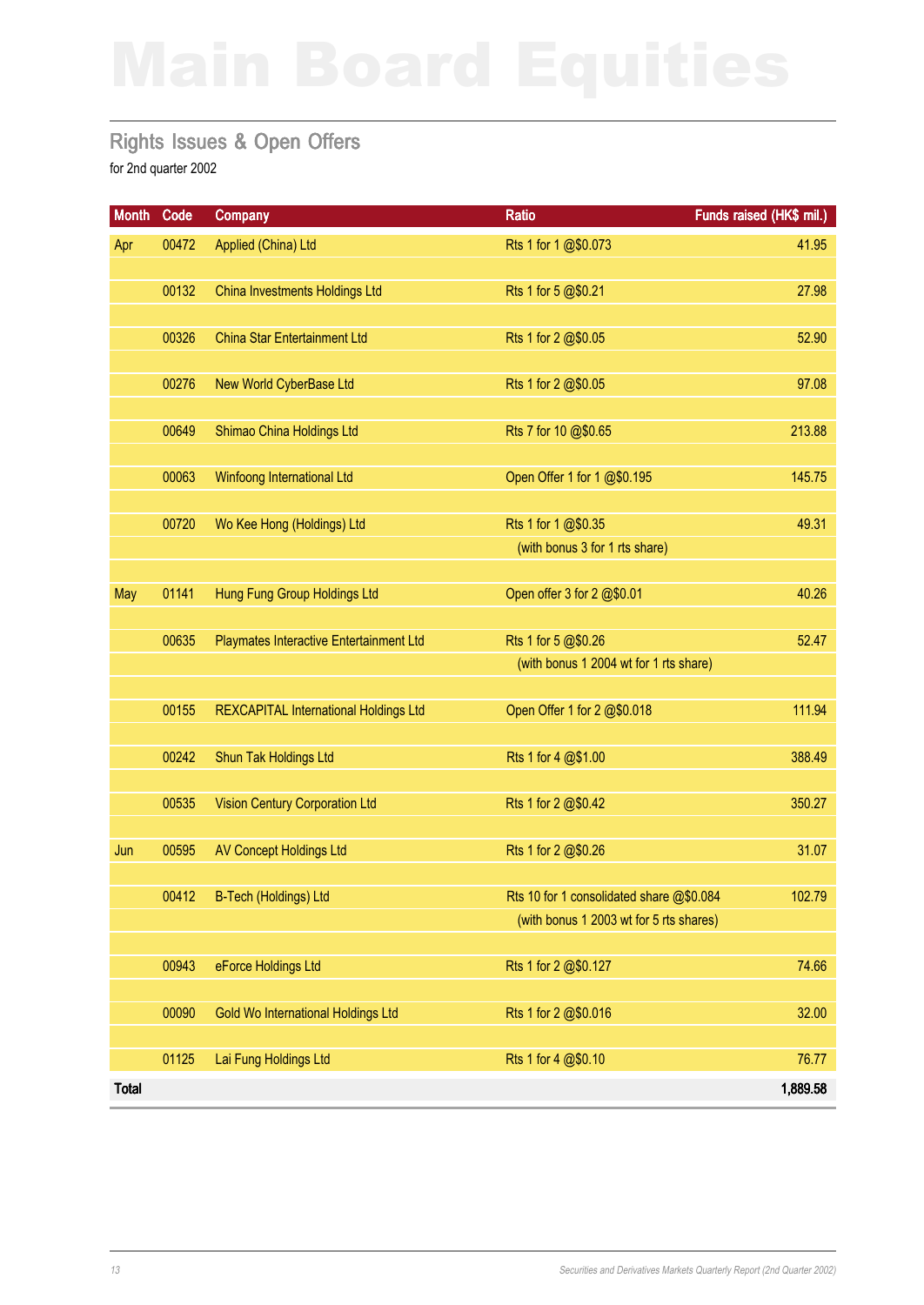## Placing\*

|              |       |                        | No. of            | <b>Placing price</b> | <b>Funds raised</b> |
|--------------|-------|------------------------|-------------------|----------------------|---------------------|
| <b>Month</b> | Code  | <b>Company</b>         | new shares placed | (HK\$)               | (HK\$ mil.)         |
| 2001         |       |                        |                   |                      |                     |
| Dec**        | 00755 | FOURSEAS.COM           | 100,000,000       | 0.320                | 32.00               |
| 2002         |       |                        |                   |                      |                     |
| Mar **       | 00899 | <b>ASIA RESOURCES</b>  | 1,100,000,000     | 0.025                | 27.50               |
|              | 00412 | <b>B-TECH (HOLD)</b>   | 815,800,000       | 0.013                | 10.61               |
|              | 00493 | <b>CAPITAL AUTO</b>    | 1,350,000,000     | 0.100                | 135.00              |
|              | 00603 | <b>CHINA CITY GAS</b>  | 932,700,000       | 0.045                | 41.97               |
|              | 00326 | <b>CHINA STAR ENT</b>  | 131,653,393       | 0.095                | 12.51               |
|              | 00326 | <b>CHINA STAR ENT</b>  | 221,000,000       | 0.095                | 21.00               |
|              | 00500 | <b>DVN (HOLDINGS)</b>  | 18,571,429        | 2.100                | 39.00               |
|              | 00639 | <b>FUSHAN HOLDINGS</b> | 230,000,000       | 0.150                | 34.50               |
|              | 00286 | G-PROP (HOLD)          | 73,400,000        | 0.105                | 7.71                |
|              | 00905 | <b>HAYWOOD INV</b>     | 20,000,000        | 0.350                | 7.00                |
|              | 01100 | <b>MAINLAND HOLD</b>   | 18,000,000        | 1.750                | 31.50               |
|              | 01100 | <b>MAINLAND HOLD</b>   | 2,000,000         | 1.750                | 3.50                |
|              | 00078 | <b>REGAL INT'L</b>     | 90,000,000        | 0.140                | 12.60               |
|              | 00307 | <b>SUN MEDIA GROUP</b> | 1,000,000,000     | 0.105                | 105.00              |
|              | 00760 | <b>TOMORROW INT'L</b>  | 178,000,000       | 0.150                | 26.70               |
|              | 00627 | <b>U-RIGHT INT'L</b>   | 120,000,000       | 0.690                | 82.80               |
|              | 00922 | <b>VISION TECH</b>     | 11,600,000        | 0.120                | 1.39                |
| Apr          | 01189 | <b>ANANDA WING ON</b>  | 4,800,000,000     | 0.027                | 129.60              |
|              | 01163 | <b>BRIGHT INT'L GP</b> | 40,500,000        | 0.770                | 31.19               |
|              | 00897 | <b>DAILYWIN GROUP</b>  | 26,370,000        | 0.100                | 2.64                |
|              | 01051 | <b>DNA SECURITY</b>    | 2,500,000,000     | 0.010                | 25.00               |
|              | 01051 | <b>DNA SECURITY</b>    | 2,000,000,000     | 0.010                | 20.00               |
|              | 00370 | E-LIFE INT'L           | 370,000,000       | 0.050                | 18.50               |
|              | 00231 | <b>FAIRYOUNG HOLD</b>  | 50,000,000        | 0.100                | 5.00                |
|              | 00970 | <b>GLOBAL FOOD</b>     | 6,000,000         | 0.800                | 4.80                |
|              | 00970 | <b>GLOBAL FOOD</b>     | 5,900,000         | 0.800                | 4.72                |
|              | 00234 | <b>NEW CENTURY GP</b>  | 80,000,000        | 0.250                | 20.00               |
|              | 00094 | <b>OMNITECH GROUP</b>  | 230,000,000       | 0.065                | 14.95               |
|              | 00925 | PEAKTOP INT'L          | 78,000,000        | 0.300                | 23.40               |
|              | 00164 | <b>PREMIUM LAND</b>    | 89,946,000        | 0.800                | 71.96               |
|              | 00735 | <b>QUALITY FOOD</b>    | 280,000,000       | 0.100                | 28.00               |
|              | 01207 | <b>SHANGHAI ESTATE</b> | 100,000,000       | 0.990                | 99.00               |
|              | 01104 | <b>SHANGHAI MER H</b>  | 33,800,000        | 0.530                | 17.91               |
|              | 00993 | <b>SIMSEN INT'L</b>    | 9,968,000         | 0.240                | 2.39                |
|              | 00993 | <b>SIMSEN INT'L</b>    | 23,382,000        | 0.240                | 5.61                |
|              | 00993 | <b>SIMSEN INT'L</b>    | 12,000,000        | 0.240                | 2.88                |
|              |       |                        |                   |                      |                     |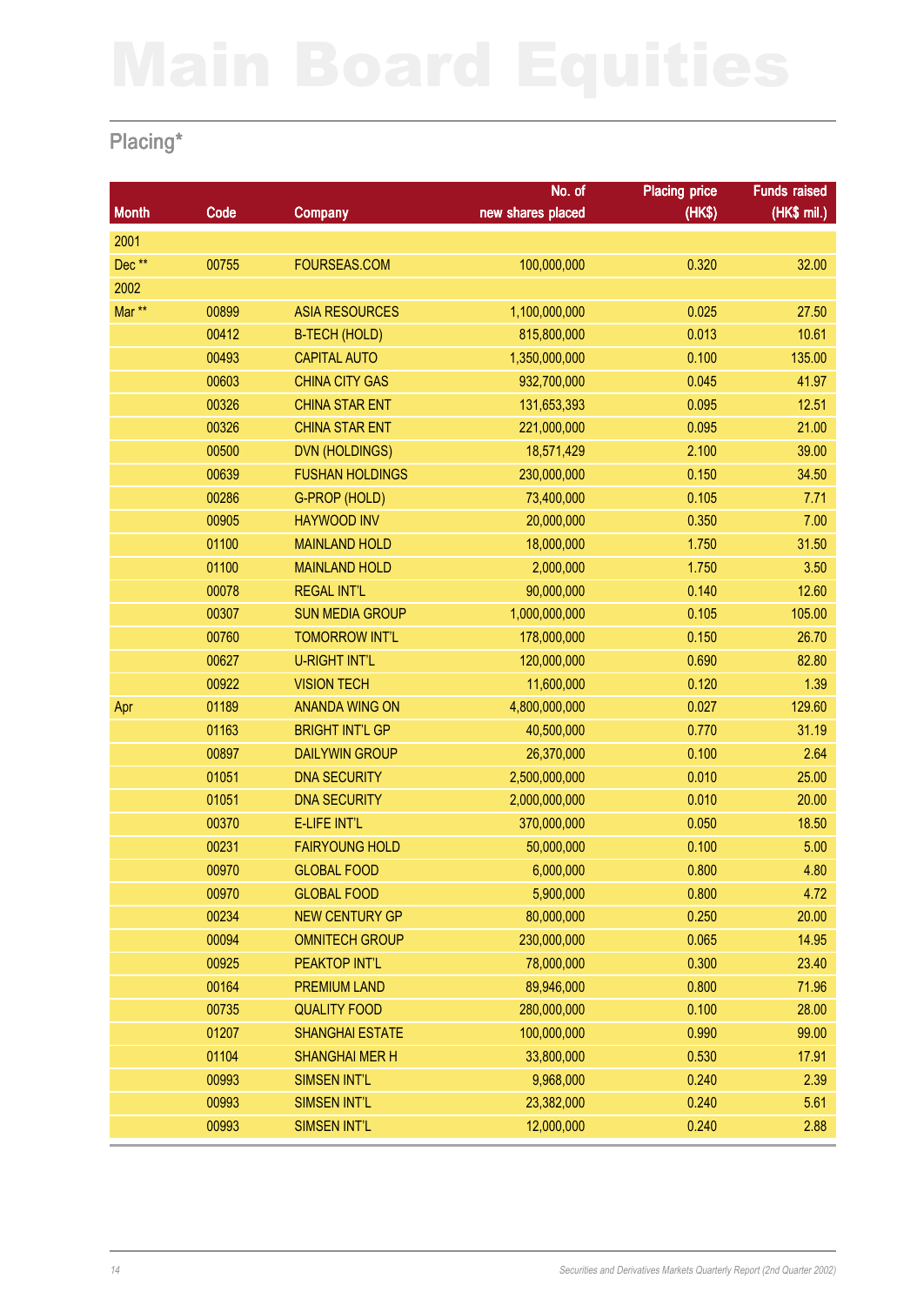## Placing\*

|              |       |                        | No. of            | <b>Placing price</b> | <b>Funds raised</b> |
|--------------|-------|------------------------|-------------------|----------------------|---------------------|
| <b>Month</b> | Code  | <b>Company</b>         | new shares placed | (HK\$)               | $(HK$$ mil.)        |
| May          | 00862 | <b>ASIA LOGISTICS</b>  | 159,121,700       | 0.133                | 21.20               |
|              | 01130 | <b>BENEFUN INT'L</b>   | 160,000,000       | 0.070                | 11.20               |
|              | 00261 | <b>CCT TECH</b>        | 4,000,000,000     | 0.010                | 40.00               |
|              | 00603 | <b>CHINA CITY GAS</b>  | 1,119,000,000     | 0.130                | 145.47              |
|              | 01193 | <b>CHINA RES LOGIC</b> | 170,000,000       | 0.940                | 159.80              |
|              | 00120 | <b>COSMOPOL INT'L</b>  | 9,000,000         | 0.580                | 5.22                |
|              | 00897 | <b>DAILYWIN GROUP</b>  | 31,650,000        | 0.100                | 3.17                |
|              | 00231 | <b>FAIRYOUNG HOLD</b>  | 50,000,000        | 0.100                | 5.00                |
|              | 00399 | FE PHARMA TECH         | 60,000,000        | 2.450                | 147.00              |
|              | 00875 | <b>FIRST DRAGONCOM</b> | 251,000,000       | 0.110                | 27.61               |
|              | 00286 | G-PROP (HOLD)          | 239,000,000       | 0.061                | 14.58               |
|              | 01141 | <b>HUNG FUNG GROUP</b> | 3,000,000,000     | 0.010                | 30.00               |
|              | 00349 | <b>ICBC (ASIA)</b>     | 93,055,000        | 8.160                | 759.33              |
|              | 00340 | <b>INNOMAXX BIOTEC</b> | 155,500,000       | 0.100                | 15.55               |
|              | 00295 | <b>KONG SUN HOLD</b>   | 300,000,000       | 0.320                | 96.00               |
|              | 00094 | <b>OMNITECH GROUP</b>  | 600,000,000       | 0.072                | 43.20               |
|              | 00979 | <b>PROSPER EVISION</b> | 290,000,000       | 0.103                | 29.87               |
|              | 00281 | RIVERA (HOLD)          | 268,091,085       | 0.200                | 53.62               |
|              | 00451 | <b>SAME TIME HOLD</b>  | 105,400,000       | 0.100                | 10.54               |
|              | 01104 | <b>SHANGHAI MER H</b>  | 6,200,000         | 0.620                | 3.84                |
|              | 00198 | <b>STAR EAST HOLD</b>  | 350,000,000       | 0.080                | 28.00               |
|              | 00061 | <b>TECH VENTURE</b>    | 60,000,000        | 0.530                | 31.80               |
|              | 00669 | <b>TECHTRONIC IND</b>  | 60,000,000        | 6.275                | 376.50              |
|              | 01222 | <b>WANG ON GROUP</b>   | 1,950,000,000     | 0.020                | 39.00               |
| <b>Total</b> |       |                        |                   |                      | 3,257.31            |

\* Due to the reporting time-lag, placing figures for the quarter are provisional.

\*\* Supplementary information update for previous quarters.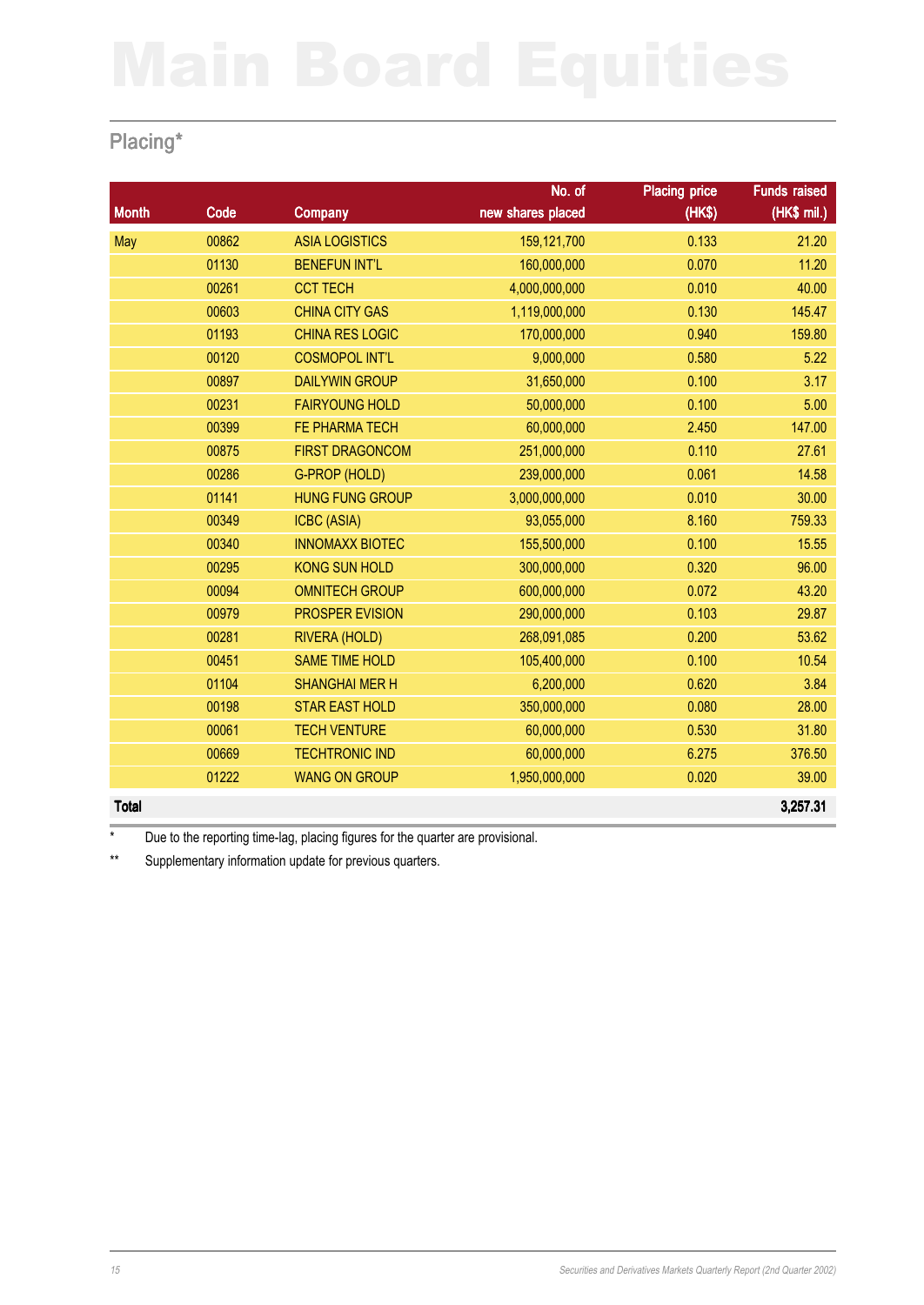## Warrant Trading Statistics

|      |                |                   |                | <b>Total</b> |
|------|----------------|-------------------|----------------|--------------|
|      |                | <b>Equity wts</b> | Derivative wts | (HK\$ mil.)  |
| 2001 | Q <sub>2</sub> | 394.70            | 23,785.04      | 24,179.75    |
|      | Q <sub>3</sub> | 381.01            | 27,619.83      | 28,000.83    |
|      | Q <sub>4</sub> | 682.29            | 12,679.05      | 13,361.33    |
| 2002 | Q1             | 728.23            | 18,370.19      | 19,098.42    |
|      | Q <sub>2</sub> | 652.11            | 33,197.32      | 33,849.43    |

## Warrant Market Value

|      |                |               |                   |               |                       |           | <b>Total</b> |
|------|----------------|---------------|-------------------|---------------|-----------------------|-----------|--------------|
|      |                | <b>Number</b> | <b>Equity wts</b> | <b>Number</b> | <b>Derivative wts</b> | Total no. | (HK\$ mil.)  |
| 2001 | Q <sub>2</sub> | 84            | 1,867.19          | 206           | 9,324.38              | 290       | 11,191.57    |
|      | Q3             | 82            | 1,373.20          | 142           | 6,667.65              | 224       | 8,040.86     |
|      | Q4             | 74            | 2,357.12          | 22            | 543.75                | 96        | 2,900.86     |
| 2002 | Q1             | 69            | 2,723.24          | 286           | 21,532.65             | 355       | 24,255.89    |
|      | Q <sub>2</sub> | 71            | 2,694.67          | 386           | 23,346.15             | 457       | 26,040.82    |

## New Listing Statistics – Warrants

|      |                | No. of newly listed<br>equity wts | No. of newly listed<br>derivative wts | <b>Amount raised</b><br>(HK\$ mil.) |
|------|----------------|-----------------------------------|---------------------------------------|-------------------------------------|
| 2001 | Q <sub>2</sub> |                                   | 77                                    | 6,371.44                            |
|      |                |                                   |                                       |                                     |
|      | Q <sub>3</sub> | 9                                 | -                                     | 26.25                               |
|      | Q4             | 8                                 | -                                     | 85.91                               |
| 2002 | Q <sub>1</sub> | 6                                 | 281                                   | 26,080.84                           |
|      | Q <sub>2</sub> | 12                                | 104                                   | 10,564.33                           |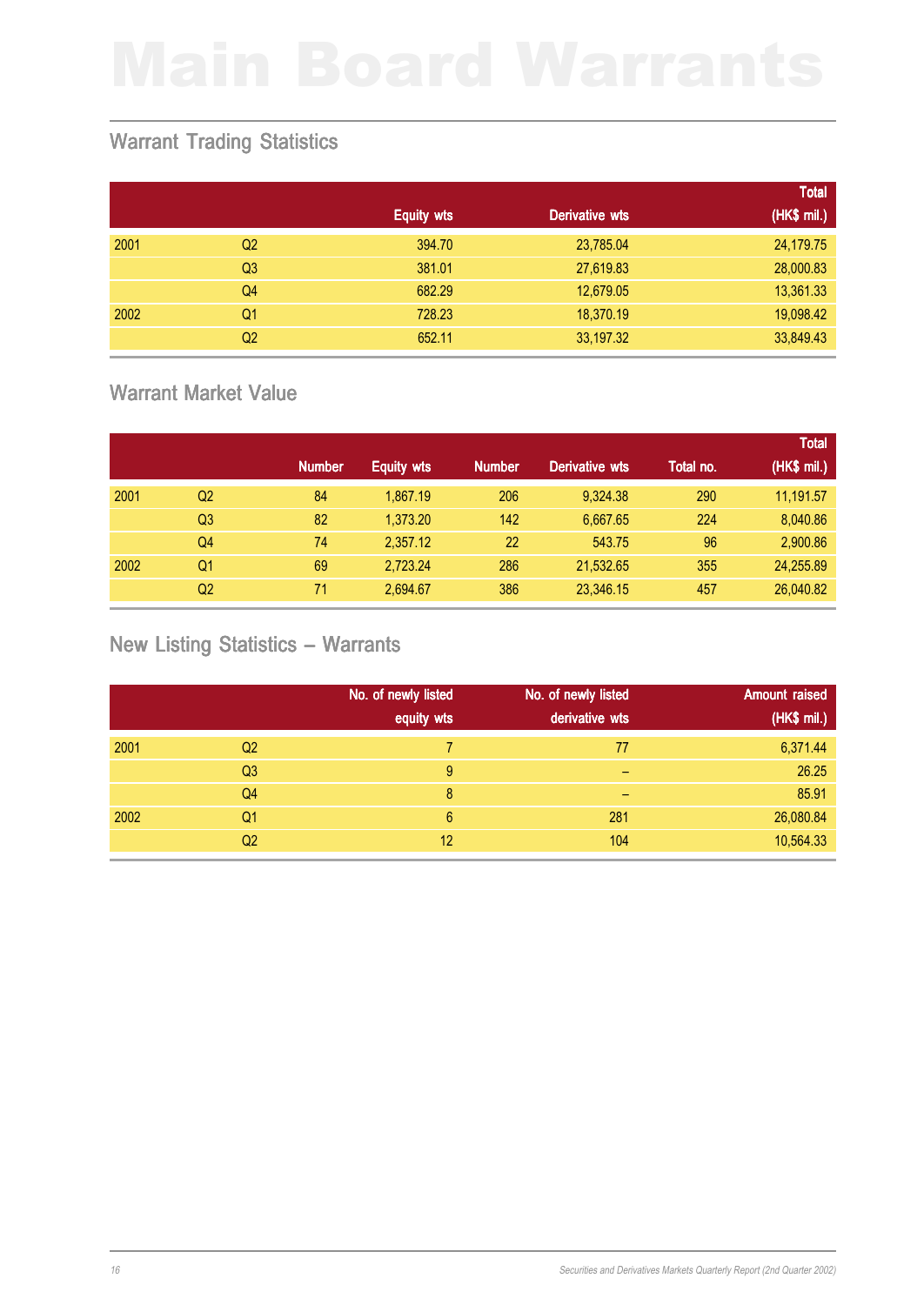## Newly Listed Equity Warrants

|              |                                                       | Initial issued |                     |               | <b>Amount raised</b> |
|--------------|-------------------------------------------------------|----------------|---------------------|---------------|----------------------|
| Code         | <b>Equity warrants</b>                                | amount (HK\$)  | <b>Listing date</b> | <b>Expiry</b> | (HK\$ mil.)          |
| 00314        | Asia Aluminum Holdings Ltd Warrants 2004              | 177,442,718    | 2002/04/12          | 2004/04/09    |                      |
| 01054        | <b>Terabit Access Technology International Ltd</b>    | 156,840,000    | 2002/04/19          | 2003/04/18    | 26.14                |
|              | <b>Warrants 2003</b>                                  |                |                     |               |                      |
| 00637        | Far East Pharmaceutical Technology Co Ltd             | 225,876,488    | 2002/05/07          | 2003/05/06    |                      |
|              | <b>Warrants 2003</b>                                  |                |                     |               |                      |
| 01119        | Playmates Interactive Entertainment Ltd Warrants 2004 | 60,543,330     | 2002/05/13          | 2004/05/12    |                      |
| 01165        | Tak Shun Technology Group Ltd Warrants 2004           | 115,200,000    | 2002/05/30          | 2004/05/29    |                      |
| 00344        | Hop Hing Holdings Ltd Warrants 2005                   | 22,092,103     | 2002/06/03          | 2005/04/30    |                      |
| 00852        | Sinolink Worldwide Holdings Ltd Warrants 2003         | 181,440,200    | 2002/06/05          | 2003/11/29    |                      |
| 02305        | China City Natural Gas Holdings Ltd Warrants 2003     | 132,000,000    | 2002/06/20          | 2003/12/19    | 25.60                |
| 01115        | Riche Multi-Media Holdings Ltd Warrants 2005          | 342,144,000    | 2002/06/20          | 2005/06/16    |                      |
| 00652        | <b>Harmony Asset Ltd</b>                              | 15,571,616     | 2002/06/25          | 2004/06/30    |                      |
| 01204        | South China Brokerage Co Ltd Warrants 2003            | 77,790,988     | 2002/06/25          | 2003/06/21    |                      |
| 01144        | B-Tech (Holdings) Ltd Warrants 2003                   | 22,027,034     | 2002/06/28          | 2003/06/30    |                      |
| <b>Total</b> |                                                       |                |                     |               | 51.74                |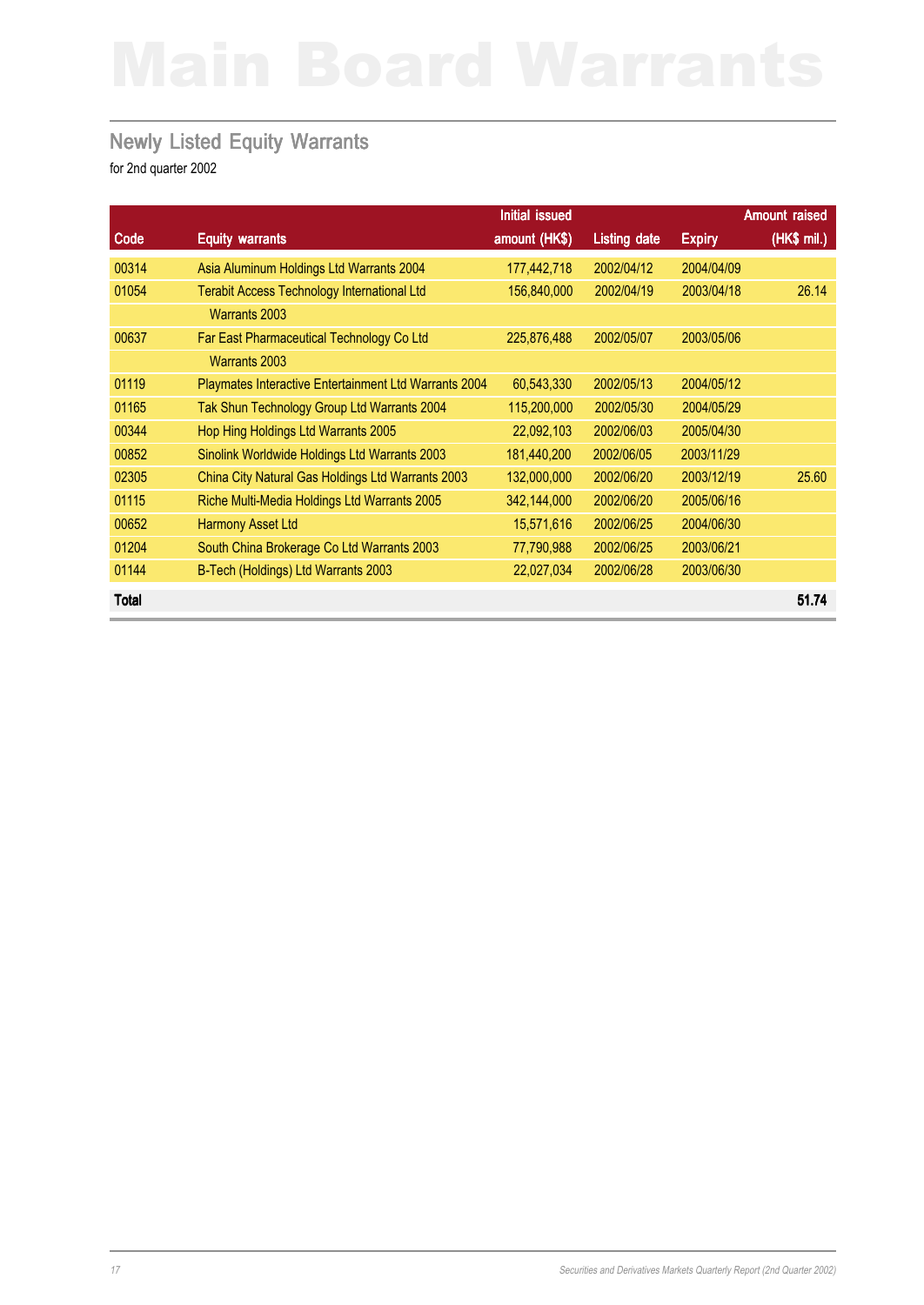## Newly Listed Derivative Warrants

|         |                                                                                    | No. of issue |                            |            | Amount raised |
|---------|------------------------------------------------------------------------------------|--------------|----------------------------|------------|---------------|
| Code    | <b>Derivative warrants</b>                                                         | (units)      | <b>Listing date Expiry</b> |            | (HK\$ mil.)   |
| 09284   | Credit Suisse First Boston - KOSPI 200 Index European Warrants Dec 2002            | 380,000,000  | 2002/04/03                 | 2002/12/23 | 99.56         |
| 09285   | Macquarie Bank Ltd - China Unicom European Put Warrants Dec 2002                   | 100,000,000  | 2002/04/03                 | 2002/12/10 | 96.00         |
|         | 09029 # KBC Fin Product Int'l Ltd - China Mobile European Warrants Aug 2002        | 280,000,000  | 2002/04/09                 | 2002/08/09 | 74.20         |
|         | 09115 # KBC Fin Product Int'l Ltd - SHK Ppt European Warrants Aug 2002             | 168,000,000  | 2002/04/10                 | 2002/08/15 | 55.44         |
| 09286   | Credit Suisse First Boston - COSCO Pac European Warrants Nov 2003                  | 380,000,000  | 2002/04/12                 | 2003/11/28 | 95.00         |
| 09287   | KBC Fin Product Int'l Ltd - HSI European Put Warrants Oct 2002                     | 388,000,000  | 2002/04/15                 | 2002/10/15 | 97.00         |
| 09288   | KBC Fin Product Int'l Ltd - CITIC Pac European Warrants Oct 2002                   | 380,000,000  | 2002/04/15                 | 2002/10/16 | 95.00         |
|         | 09045 # SGA Societe Generale Acceptance N.V. - HSI European Warrants Jul 2002      | 300,000,000  | 2002/04/15                 | 2002/07/30 | 51.30         |
| 09289   | J P Morgan Int'l Der. Ltd - CHALCO European Warrants Nov 2002                      | 301,750,000  | 2002/04/16                 | 2002/11/11 | 97.47         |
| 09290   | SGA Societe Generale Acceptance N.V. - Cheung Kong European Warrants Oct 2002      | 138,000,000  | 2002/04/22                 | 2002/10/22 | 98.81         |
| 09291   | SGA Societe Generale Acceptance N.V. - Hutchison European Warrants Oct 2002        | 140,000,000  | 2002/04/22                 | 2002/10/22 | 92.40         |
| 09292   | SGA Societe Generale Acceptance N.V. - USD/JPY European Put Warrants Nov 2002      | 390,000,000  | 2002/04/22                 | 2002/11/28 | 99.45         |
| 09044 # | SGA Societe Generale Acceptance N.V. - China Mobile European Warrants Aug 2002     | 250,000,000  | 2002/04/22                 | 2002/08/05 | 66.25         |
| 09293   | KBC Fin Product Int'l Ltd - Cheung Kong European Warrants Oct 2002                 | 108,000,000  | 2002/04/23                 | 2002/10/24 | 95.15         |
| 09294   | KBC Fin Product Int'l Ltd - Hutchison European Warrants Oct 2002                   | 108,000,000  | 2002/04/23                 | 2002/10/24 | 92.99         |
| 09295   | Credit Lyonnais F P (G) Ltd - Hutchison European Warrants Oct 2002                 | 106,000,000  | 2002/04/25                 | 2002/10/25 | 99.11         |
| 09296   | Macquarie Bank Ltd - China Mobile European Warrants May 2003                       | 300,000,000  | 2002/04/30                 | 2003/05/28 | 99.00         |
|         | 09119 # KBC Fin Product Int'l Ltd - SHK Ppt European Put Warrants Aug 2002         | 128,000,000  | 2002/04/30                 | 2002/08/08 | 50.56         |
| 09297   | Credit Suisse First Boston - China Mobile European Warrants Jan 2003               | 360,000,000  | 2002/05/02                 | 2003/01/08 | 95.40         |
| 09298   | Credit Suisse First Boston - CITIC Pac European Warrants Jun 2003                  | 380,000,000  | 2002/05/02                 | 2003/06/26 | 95.00         |
| 09299   | Credit Suisse First Boston - CNOOC European Warrants Mar 2003                      | 380,000,000  | 2002/05/02                 | 2003/03/28 | 95.00         |
| 09300   | Credit Suisse First Boston - COSCO Pac European Warrants Nov 2002                  | 210,000,000  | 2002/05/02                 | 2002/11/28 | 95.55         |
| 09301   | Macquarie Bank Ltd - Li & Fung European Warrants Dec 2002                          | 100,000,000  | 2002/05/02                 | 2002/12/12 | 99.90         |
| 09302   | KBC Fin Product Int'l Ltd - China Mobile European Warrants Nov 2002                | 378,000,000  | 2002/05/02                 | 2002/11/13 | 98.28         |
| 09306   | KBC Fin Product Int'l Ltd - China Mobile European Put Warrants Nov 2002            | 268,000,000  | 2002/05/02                 | 2002/11/06 | 99.96         |
|         | 09110 # KBC Fin Product Int'l Ltd - Hutchison European Warrants Aug 2002           | 128,000,000  | 2002/05/02                 | 2002/08/15 | 60.80         |
|         | 09066 # KBC Fin Product Int'l Ltd - HSI European Put Warrants Jul 2002             | 400,000,000  | 2002/05/02                 | 2002/07/30 | 47.60         |
| 09303   | Barclays Bank plc - Shanghai Ind European Warrants Nov 2002                        | 150,000,000  | 2002/05/06                 | 2002/11/06 | 37.50         |
|         | 09033 # KBC Fin Product Int'l Ltd - China Mobile European Put Warrants Aug 2002    | 280,000,000  | 2002/05/06                 | 2002/08/02 | 41.44         |
|         | 09034 # KBC Fin Product Int'l Ltd - HSBC European Put Warrants Aug 2002            | 128,000,000  | 2002/05/06                 | 2002/08/02 | 32.00         |
| 09304   | Credit Suisse First Boston - CHALCO European Warrants Jan 2003                     | 350,000,000  | 2002/05/07                 | 2003/01/28 | 92.75         |
| 09308   | Credit Suisse First Boston - Wharf European Warrants Mar 2003                      | 350,000,000  | 2002/05/09                 | 2003/03/28 | 96.60         |
| 09305   | Credit Suisse First Boston - Henderson Land European Warrants Dec 2002             | 360,000,000  | 2002/05/09                 | 2002/12/23 | 95.04         |
| 09307   | Credit Suisse First Boston - Swire Pacific European Warrants Jan 2003              | 200,000,000  | 2002/05/09                 | 2003/01/28 | 94.20         |
| 09309   | KBC Fin Product Int'l Ltd - Cheung Kong European Warrants Nov 2002                 | 208,000,000  | 2002/05/09                 | 2002/11/11 | 97.14         |
| 09310   | KBC Fin Product Int'l Ltd - SHK Ppt European Warrants Nov 2002                     | 158,000,000  | 2002/05/09                 | 2002/11/11 | 97.01         |
|         | 09049 # SGA Societe Generale Acceptance N.V. - HSI European Put Warrants Jul 2002  | 400,000,000  | 2002/05/10                 | 2002/07/30 | 36.00         |
| 09312   | SGA Societe Generale Acceptance N.V. - EUR/USD European Warrants Jan 2003          | 400,000,000  | 2002/05/10                 | 2003/01/27 | 100.00        |
| 09311   | SGA Societe Generale Acceptance N.V. - China Mobile European Put Warrants Nov 2002 | 400,000,000  | 2002/05/10                 | 2002/11/25 | 100.00        |
| 09314   | KBC Fin Product Int'l Ltd - HSI European Put Warrants Nov 2002                     | 400,000,000  | 2002/05/10                 | 2002/11/28 | 100.00        |
| 09315   | KBC Fin Product Int'l Ltd - HSBC European Warrants Nov 2002                        | 235,000,000  | 2002/05/10                 | 2002/11/11 | 99.17         |
| 09316   | KBC Fin Product Int'l Ltd - PCCW European Warrants Nov 2002                        | 400,000,000  | 2002/05/10                 | 2002/11/11 | 100.00        |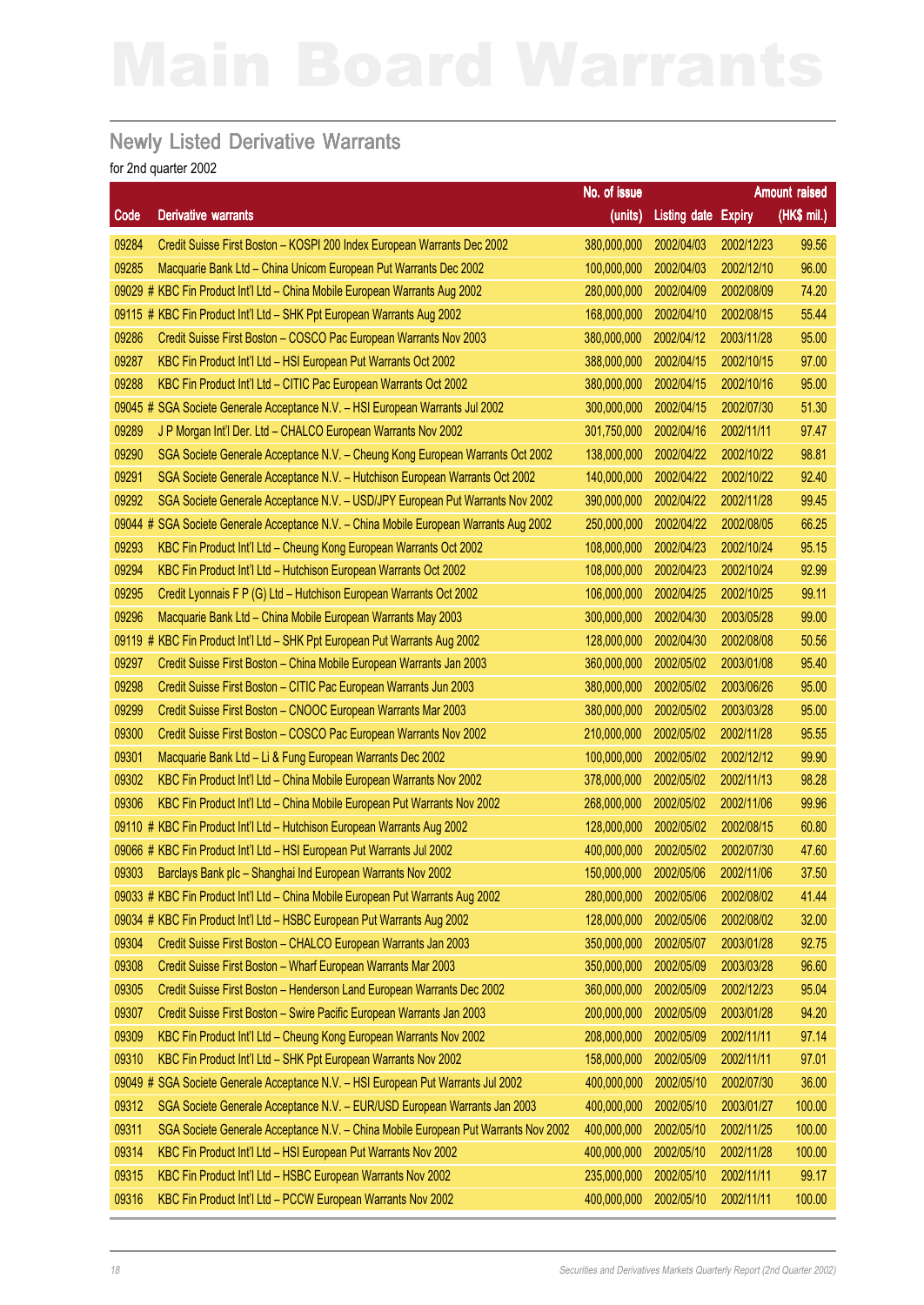|         |                                                                                   | No. of issue           |                            |            | <b>Amount raised</b> |
|---------|-----------------------------------------------------------------------------------|------------------------|----------------------------|------------|----------------------|
| Code    | <b>Derivative warrants</b>                                                        | (units)                | <b>Listing date Expiry</b> |            | (HK\$ mil.)          |
| 09313   | KBC Fin Product Int'l Ltd - CITIC Pac European Warrants Nov 2002                  | 400,000,000            | 2002/05/10                 | 2002/11/11 | 100.00               |
| 09317   | BNP Paribas CMG Ltd - Hutchison European Warrants Dec 2002                        | 270,000,000            | 2002/05/13                 | 2002/12/30 | 98.55                |
| 09318   | Macquarie Bank Ltd - CITIC Pac European Warrants Jan 2003                         | 400,000,000            | 2002/05/13                 | 2003/01/15 | 100.00               |
| 09320   | Macquarie Bank Ltd - CK(H) European Warrants Dec 2002                             | 200,000,000            | 2002/05/15                 | 2002/12/11 | 99.40                |
| 09321   | Macquarie Bank Ltd - PCCW European Warrants Dec 2002                              | 300,000,000            | 2002/05/15                 | 2002/12/19 | 99.00                |
| 09322   | Macquarie Bank Ltd - TraHK European Warrants Jul 2003                             | 400,000,000            | 2002/05/15                 | 2003/07/30 | 100.00               |
| 09323   | Macquarie Bank Ltd - Wharf European Warrants Feb 2003                             | 330,000,000            | 2002/05/15                 | 2003/02/12 | 97.68                |
| 09319   | Goldman Sachs Int'l - SHK Ppt European Warrants Nov 2002                          | 150,000,000            | 2002/05/15                 | 2002/11/29 | 86.25                |
| 09324   | SGA Societe Generale Acceptance N.V. - China Mobile European Warrants Nov 2002    | 400,000,000            | 2002/05/17                 | 2002/11/20 | 100.00               |
| 09325   | SGA Societe Generale Acceptance N.V. - HSBC European Warrants Nov 2002            | 165,000,000            | 2002/05/17                 | 2002/11/19 | 99.00                |
| 09326   | SGA Societe Generale Acceptance N.V. - HSI European Warrants Dec 2002             | 400,000,000            | 2002/05/17                 | 2002/12/30 | 100.00               |
| 09327   | SGA Societe Generale Acceptance N.V. - PCCW European Warrants Dec 2002            | 400,000,000            | 2002/05/17                 | 2002/12/23 | 100.00               |
| 09328   | KBC Fin Product Int'l Ltd - HSI European Warrants Nov 2002                        | 400,000,000            | 2002/05/17                 | 2002/11/28 | 100.00               |
| 09329   | Macquarie Bank Ltd - HSBC European Warrants Jan 2003                              | 200,000,000            | 2002/05/21                 | 2003/01/16 | 100.00               |
| 09330   | Macquarie Bank Ltd - HWL European Warrants Dec 2002                               | 250,000,000            | 2002/05/21                 | 2002/12/20 | 98.75                |
| 09331   | Macquarie Bank Ltd - SHK Ppt European Warrants Mar 2003                           | 160,000,000            | 2002/05/21                 | 2003/03/03 | 95.04                |
| 09333   | Macquarie Bank Ltd - HSBC European Put Warrants Feb 2003                          | 200,000,000            | 2002/05/21                 | 2003/02/17 | 92.80                |
| 09335   | Macquarie Bank Ltd - SHK Ppt European Put Warrants Jan 2003                       | 200,000,000            | 2002/05/21                 | 2003/01/20 | 97.60                |
| 09111 # | KBC Fin Product Int'l Ltd - PCCW European Warrants Aug 2002                       | 388,000,000            | 2002/05/21                 | 2002/08/05 | 98.94                |
| 09332   | Lehman Brothers Holdings Inc. - HSBC Eurpoean Put Warrants Dec 2002               | 150,000,000            | 2002/05/22                 | 2002/12/20 | 97.50                |
| 09334   | Lehman Brothers Holdings Inc. - HWL Eurpoean Warrants Dec 2002                    | 150,000,000            | 2002/05/22                 | 2002/12/16 | 99.00                |
| 09336   | Macquarie Bank Ltd - HKEx Eurpoean Warrants Apr 2003                              | 400,000,000            | 2002/05/22                 | 2003/04/04 | 100.00               |
| 09337   | KBC Fin Product Int'l Ltd - Cheung Kong European Warrants Nov 2002                | 118,000,000            | 2002/05/23                 | 2002/11/25 | 99.12                |
| 09338   | KBC Fin Product Int'l Ltd - HSBC European Warrants Dec 2002                       | 378,000,000            | 2002/05/23                 | 2002/12/03 | 98.28                |
| 09339   | KBC Fin Product Int'l Ltd - HWL European Warrants Dec 2002                        | 120,000,000            | 2002/05/23                 | 2002/12/04 | 99.60                |
| 09340   | KBC Fin Product Int'l Ltd - HWL European Warrants Dec 2002                        | 225,000,000            | 2002/05/23                 | 2002/12/05 | 99.00                |
| 09341   | KBC Fin Product Int'l Ltd - SHK Ppt European Warrants Dec 2002                    | 128,000,000            | 2002/05/23                 | 2002/12/09 | 98.56                |
| 09342   | KBC Fin Product Int'l Ltd - HSBC European Put Warrants Nov 2002                   | 118,000,000 2002/05/23 |                            | 2002/11/26 | 99.12                |
| 09343   | Credit Lyonnais F P (G) Ltd - Cheung Kong European Warrants Nov 2002              | 114,416,000            | 2002/05/24                 | 2002/11/26 | 100.00               |
| 09344   | Morgan Stanley - HSCEI European Warrants Dec 2002                                 | 300,000,000            | 2002/05/24                 | 2002/12/30 | 89.70                |
| 09345   | SGA Societe Generale Acceptance N.V. - Cheung Kong European Warrants Dec 2002     | 145,000,000            | 2002/05/24                 | 2002/12/03 | 98.60                |
| 09346   | SGA Societe Generale Acceptance N.V. - Cheung Kong European Warrants Dec 2002     | 215,000,000            | 2002/05/24                 | 2002/12/17 | 98.90                |
| 09347   | SGA Societe Generale Acceptance N.V. - China Resources European Warrants Dec 2002 | 150,000,000            | 2002/05/24                 | 2002/12/11 | 97.50                |
| 09348   | SGA Societe Generale Acceptance N.V. - HWL European Warrants Dec 2002             | 170,000,000            | 2002/05/24                 | 2002/12/11 | 98.60                |
| 09349   | BNP Paribas CMG Ltd - China Mobile European Warrants Nov 2002                     | 400,000,000            | 2002/05/29                 | 2002/11/29 | 100.00               |
| 09350   | BNP Paribas CMG Ltd - HSBC European Warrants Nov 2002                             | 229,000,000            | 2002/05/29                 | 2002/11/29 | 99.62                |
| 09351   | Macquarie Bank Ltd - China Mobile European (Div) Warrants Nov 2003                | 9,200,000              | 2002/05/29                 | 2003/11/28 | 99.45                |
| 09352   | Macquarie Bank Ltd - CITIC Pac European (Div) Warrants Oct 2003                   | 12,700,000             | 2002/05/29                 | 2003/10/15 | 98.81                |
| 09353   | Macquarie Bank Ltd - CLP European (Div) Warrants Jun 2003                         | 9,700,000              | 2002/05/29                 | 2003/06/20 | 99.43                |
| 09354   | Macquarie Bank Ltd - Hang Seng Bank European (Div) Warrants Sep 2003              | 2,900,000              | 2002/05/29                 | 2003/09/22 | 96.48                |
| 09355   | Macquarie Bank Ltd - HKEx European (Div) Warrants Oct 2003                        | 17,000,000             | 2002/05/29                 | 2003/10/24 | 99.62                |
| 09356   | Macquarie Bank Ltd - SHK Ppt European (Div) Warrants Dec 2003                     | 3,500,000              | 2002/05/29                 | 2003/12/23 | 96.01                |
| 09357   | BNP Paribas CMG Ltd - Cheung Kong European Warrants Dec 2002                      | 268,000,000            | 2002/05/30                 | 2002/12/02 | 99.96                |
| 09358   | Credit Lyonnais F P (G) Ltd - HSBC European Warrants Dec 2002                     | 126,580,000            | 2002/05/30                 | 2002/12/02 | 100.00               |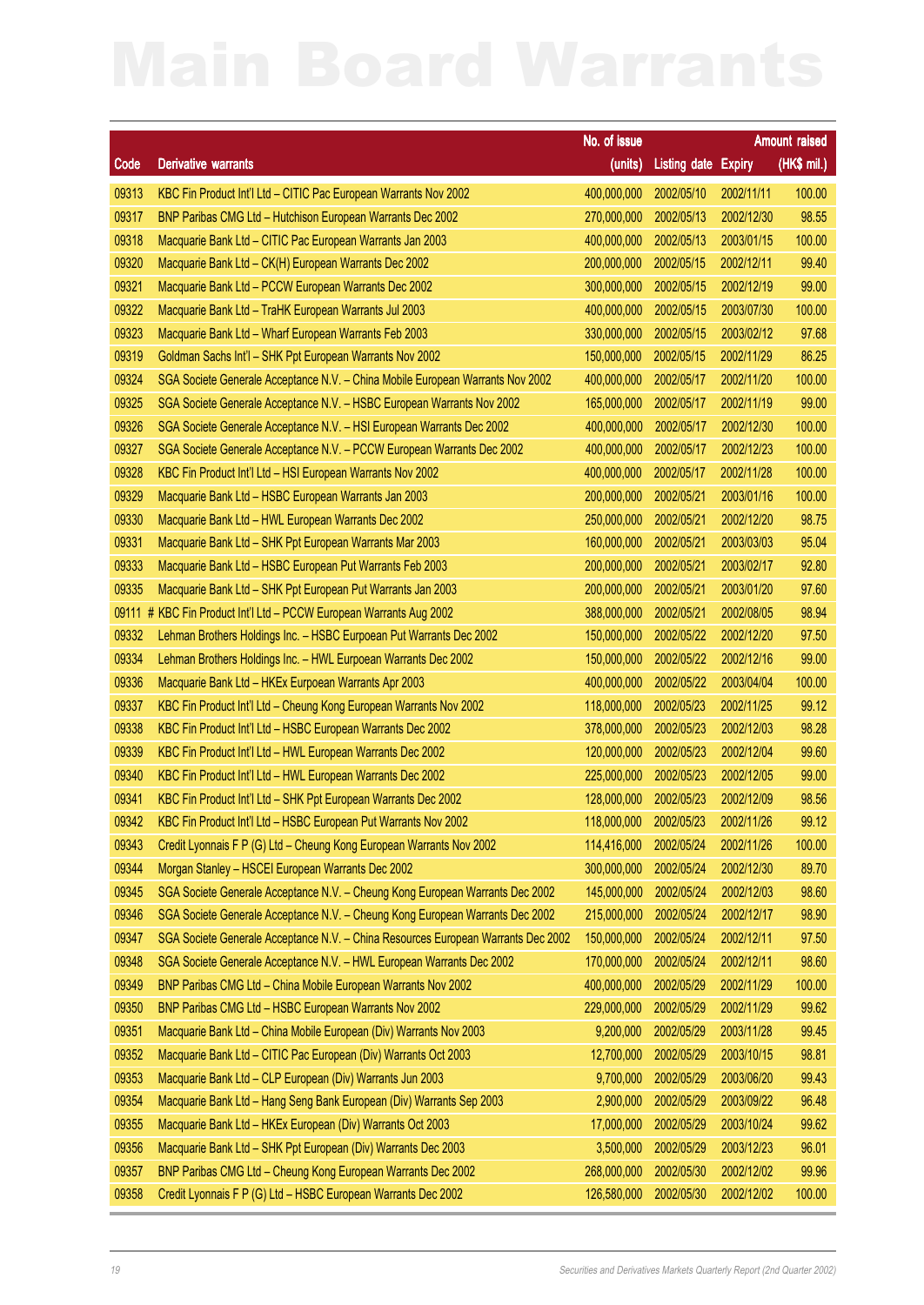|              |                                                                                 | No. of issue |                     |            | <b>Amount raised</b> |
|--------------|---------------------------------------------------------------------------------|--------------|---------------------|------------|----------------------|
| Code         | <b>Derivative warrants</b>                                                      | (units)      | Listing date Expiry |            | (HK\$ mil.)          |
| 09359        | Credit Suisse First Boston - China Res Ent European Warrants Jun 2003           | 380,000,000  | 2002/05/30          | 2003/06/18 | 95.00                |
| 09360        | Credit Suisse First Boston - Huaneng Power European Warrants Jan 2003           | 200,000,000  | 2002/05/30          | 2003/01/28 | 90.40                |
| 09361        | Macquarie Bank Ltd - PetroChina European Warrants Jun 2003                      | 400,000,000  | 2002/05/30          | 2003/06/26 | 100.00               |
| 09362        | SGA Societe Generale Acceptance N.V. - SHK Ppt European Put Warrants Dec 2002   | 156,000,000  | 2002/05/30          | 2002/12/11 | 99.84                |
| 09363        | Credit Lyonnais F P (G) Ltd - Hutchison European Warrants Dec 2002              | 135,130,000  | 2002/05/31          | 2002/12/06 | 100.00               |
| 09364        | KBC Fin Product Int'l Ltd - SHK Ppt European Put Warrants Dec 2002              | 147,000,000  | 2002/05/31          | 2002/12/02 | 99.96                |
| 09365        | SGA Societe Generale Acceptance N.V. - HSBC European Put Warrants Dec 2002      | 136,000,000  | 2002/06/03          | 2002/12/04 | 99.28                |
| 09366        | KBC Fin Product Int'l Ltd - HSBC European Put Warrants Dec 2002                 | 260,000,000  | 2002/06/03          | 2002/12/05 | 98.80                |
| 09367        | Credit Lyonnais F P (G) Ltd - SHK Ppt European Warrants Dec 2002                | 181,000,000  | 2002/06/07          | 2002/12/10 | 99.55                |
| 09368        | BNP Paribas Arbit Issu B.V. - China Res Ent European Warrants Dec 2002          | 30,000,000   | 2002/06/10          | 2002/12/10 | 44.10                |
| 09369        | SGA Societe Generale Acceptance N.V. - HSI European Put Warrants Dec 2002       | 400,000,000  | 2002/06/11          | 2002/12/30 | 100.00               |
| 09370        | SGA Societe Generale Acceptance N.V. – SHK Ppt European Warrants Jan 2003       | 140,000,000  | 2002/06/11          | 2003/01/03 | 98.00                |
| 09371        | KBC Fin Product Int'l Ltd - SHK Ppt European Warrants Dec 2002                  | 133,000,000  | 2002/06/12          | 2002/12/12 | 99.75                |
| 09372        | Goldman Sachs Int'l - China Mobile European Warrants Dec 2002                   | 350,000,000  | 2002/06/18          | 2002/12/30 | 96.25                |
| 09373        | Lehman Brothers Holdings Inc. - HSBC European Warrants Jan 2003                 | 260,000,000  | 2002/06/18          | 2003/01/13 | 98.54                |
| 09374        | Credit Lyonnais F P (G) Ltd - China Mobile European Warrants Dec 2002           | 322,000,000  | 2002/06/19          | 2002/12/19 | 99.82                |
| 09375        | BNP Paribas Arbit Issu B.V. - SHK Ppt European Warrants Dec 2002                | 133,000,000  | 2002/06/20          | 2002/12/20 | 58.25                |
| 09376        | KBC Fin Product Int'l Ltd - China Mobile European Warrants Jan 2003             | 300,000,000  | 2002/06/20          | 2003/01/03 | 96.00                |
| 09377        | SGA Societe Generale Acceptance N.V. - Hang Lung Ppt European Warrants Jan 2003 | 150,000,000  | 2002/06/21          | 2003/01/22 | 99.00                |
| 09378        | ABN AMRO Bank N.V. - HSBC European Warrants Apr 2003                            | 85,000,000   | 2002/06/24          | 2003/04/08 | 32.30                |
| 09382        | ABN AMRO Bank N.V. - HSBC European Put Warrants Feb 2003                        | 85,000,000   | 2002/06/24          | 2003/02/28 | 45.90                |
| 09380        | Credit Suisse First Boston - Legend European Warrants Feb 2003                  | 250,000,000  | 2002/06/25          | 2003/02/18 | 100.00               |
| 09384        | Credit Suisse First Boston - Legend European Put Warrants Jan 2003              | 270,000,000  | 2002/06/25          | 2003/01/28 | 97.74                |
| 09381        | Credit Suisse First Boston - PetroChina European Warrants Jul 2003              | 380,000,000  | 2002/06/25          | 2003/07/28 | 95.00                |
| 09379        | Credit Suisse First Boston - Sinopec European Warrants Aug 2003                 | 380,000,000  | 2002/06/25          | 2003/08/28 | 95.00                |
| 09383        | Credit Suisse First Boston - China Unicom European Warrants Sep 2003            | 380,000,000  | 2002/06/26          | 2003/09/18 | 95.00                |
| 09387        | Credit Suisse First Boston - China Unicom European Put Warrants Mar 2003        | 180,000,000  | 2002/06/26          | 2003/03/18 | 96.12                |
| 09385        | Credit Suisse First Boston - Henderson Land European Put Warrants Jan 2003      | 330,000,000  | 2002/06/26          | 2003/01/22 | 96.36                |
| 09386        | J P Morgan Int'l Der. Ltd - PCCW European Warrants Jan 2003                     | 399,000,000  | 2002/06/27          | 2003/01/28 | 99.75                |
| <b>Total</b> |                                                                                 |              |                     |            | 10,512.59            |

# Further issue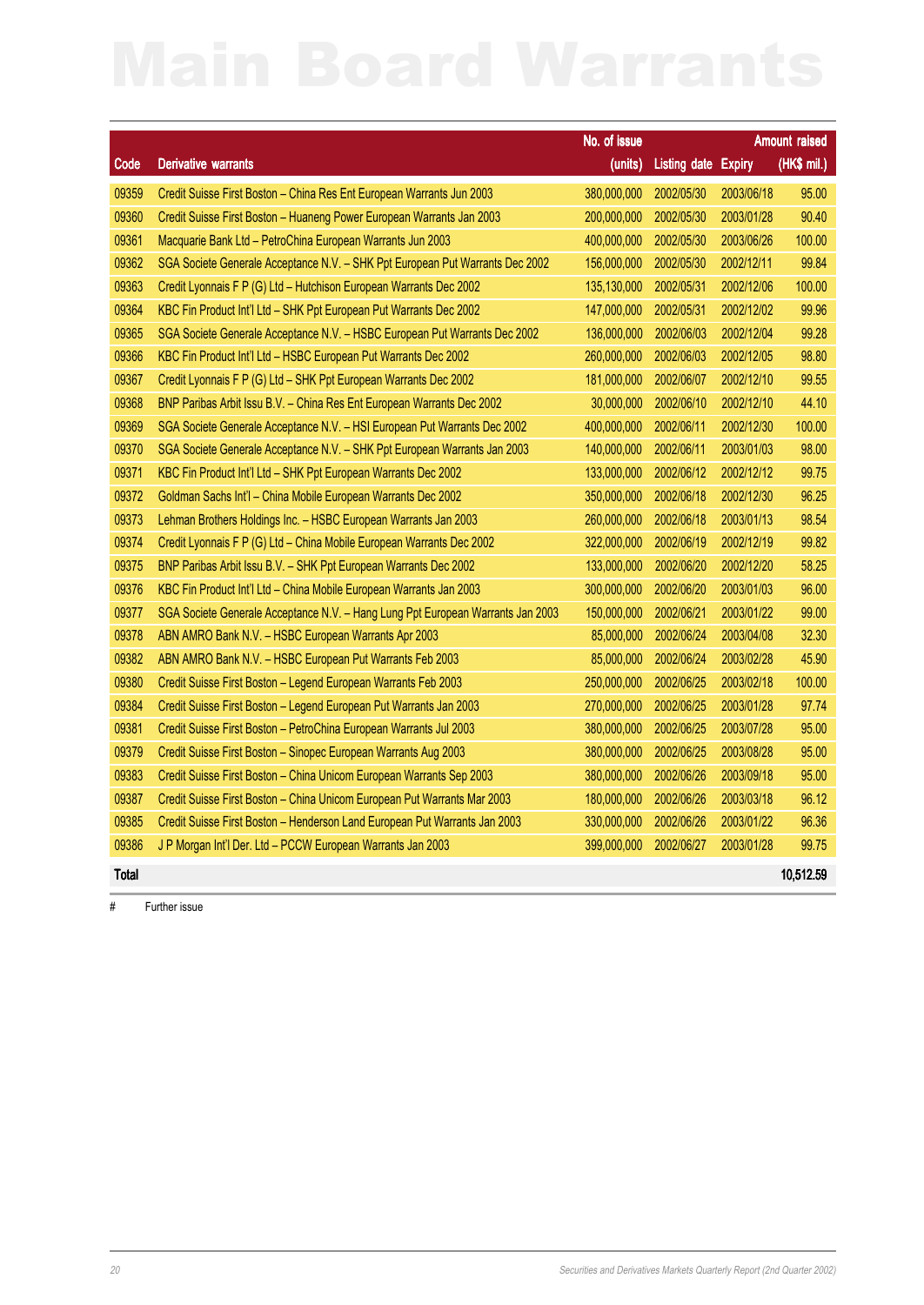## Debt Securities Trading Statistics

|      |                |                                 | <b>Turnover value</b>    |  |  |
|------|----------------|---------------------------------|--------------------------|--|--|
|      |                | Exchange fund notes (HK\$ mil.) | Market total (HK\$ mil.) |  |  |
| 2001 | Q <sub>2</sub> | 0.70                            | 3.46                     |  |  |
|      | Q <sub>3</sub> | 0.99                            | 21.09                    |  |  |
|      | Q <sub>4</sub> | 2.49                            | 11.34                    |  |  |
| 2002 | Q1             | 0.60                            | 9.80                     |  |  |
|      | Q2             | -                               | 8.25                     |  |  |

## Debt Securities Nominal Value

|      |                | No. of issues | Nominal value (HK\$ mil.) |
|------|----------------|---------------|---------------------------|
| 2001 | Q2             | 215           | 657,849.13                |
|      | Q <sub>3</sub> | 208           | 626,553.51                |
|      | Q4             | 195           | 607,961.98                |
| 2002 | Q1             | 190           | 577,932.94                |
|      | Q2             | 179           | 544,960.94                |

## New Listing Statistics – Debt Securities

|      |                | No. of newly listed debt securities | Amount raised (HK\$ mil.) |
|------|----------------|-------------------------------------|---------------------------|
| 2001 | Q2             |                                     | 15,030.53                 |
|      | Q <sub>3</sub> | 4                                   | 3,515.09                  |
|      | Q4             |                                     | 4,699.34                  |
| 2002 | Q1             | 6                                   | 6,284.59                  |
|      | Q2             | 5                                   | 5,838.15                  |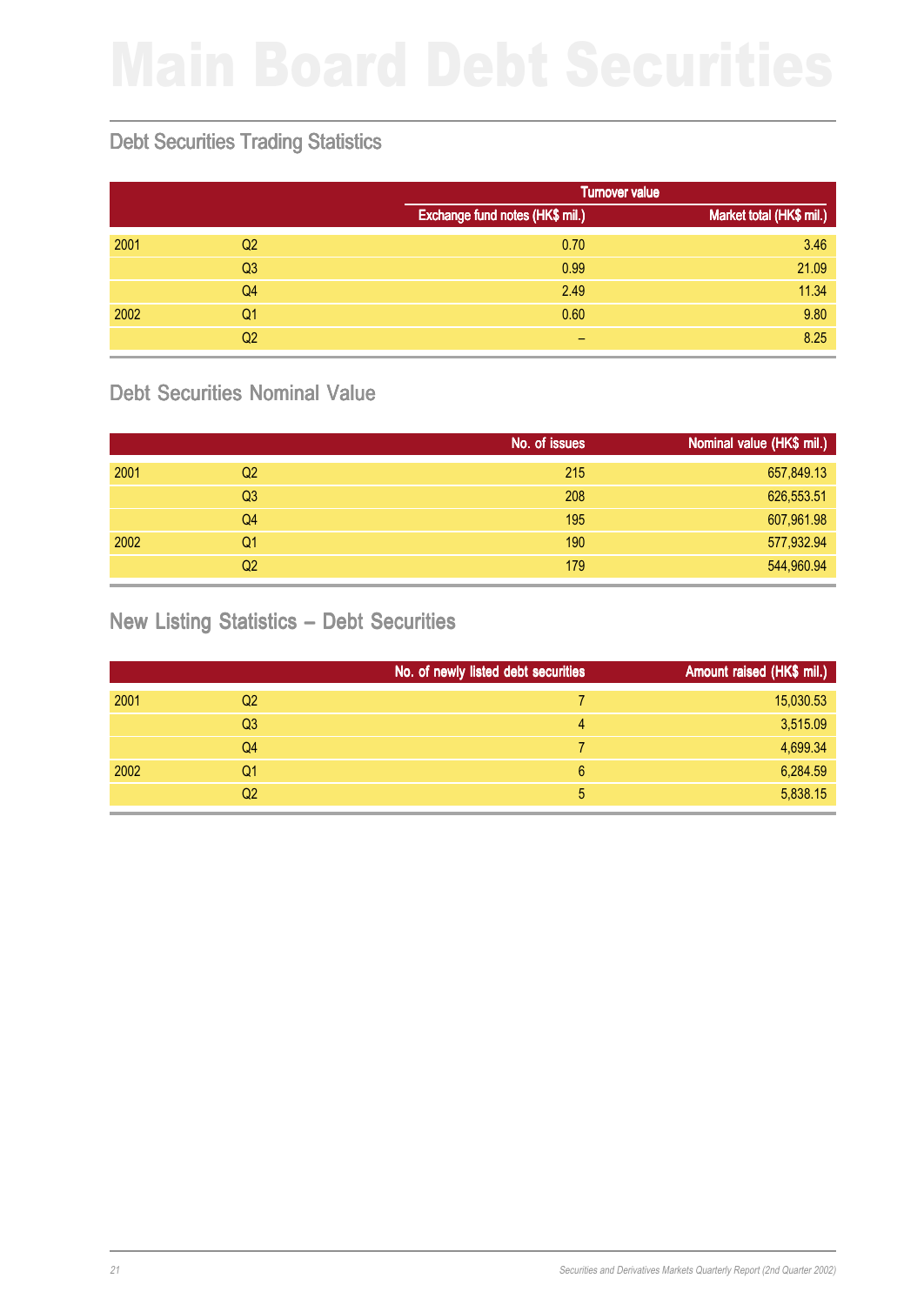## Newly Listed Debt Securities

|              |                                          |                  |               |                     |                 | <b>Amount raised</b> |
|--------------|------------------------------------------|------------------|---------------|---------------------|-----------------|----------------------|
| Code         | <b>Debt securities</b>                   | <b>Principal</b> |               | <b>Listing date</b> | <b>Maturity</b> | (HK\$ mil.)          |
| 4094         | Hong Kong Monetary Authority 4.31%       | <b>HKD</b>       | 1,200,000,000 | 2002/04/24          | 2005/04/25      | 1,198.20             |
|              | <b>Exchange Fund Notes 2005</b>          |                  |               |                     |                 |                      |
|              |                                          |                  |               |                     |                 |                      |
| 2563         | <b>CLP Power Hong Kong Financing Ltd</b> | <b>USD</b>       | 300,000,000   | 2002/05/08          | 2012/05/08      | 2,325.89             |
|              | 6.25% Notes 2012                         |                  |               |                     |                 |                      |
|              |                                          |                  |               |                     |                 |                      |
| 4095         | Hong Kong Monetary Authority 3.30%       | <b>HKD</b>       | 1,200,000,000 | 2002/05/14          | 2004/05/13      | 1,197.84             |
|              | Exchange Fund Notes 2004                 |                  |               |                     |                 |                      |
|              |                                          |                  |               |                     |                 |                      |
| 4096         | Hong Kong Monetary Authority 4.76%       | <b>HKD</b>       | 600,000,000   | 2002/06/18          | 2007/06/18      | 604.02               |
|              | Exchange Fund Notes 2007                 |                  |               |                     |                 |                      |
|              |                                          |                  |               |                     |                 |                      |
| 4097         | Hong Kong Monetary Authority 5.80%       | <b>HKD</b>       | 500,000,000   | 2002/06/20          | 2012/06/19      | 512.20               |
|              | Exchange Fund Notes 2012                 |                  |               |                     |                 |                      |
|              |                                          |                  |               |                     |                 |                      |
| <b>Total</b> |                                          |                  |               |                     |                 | 5,838.15             |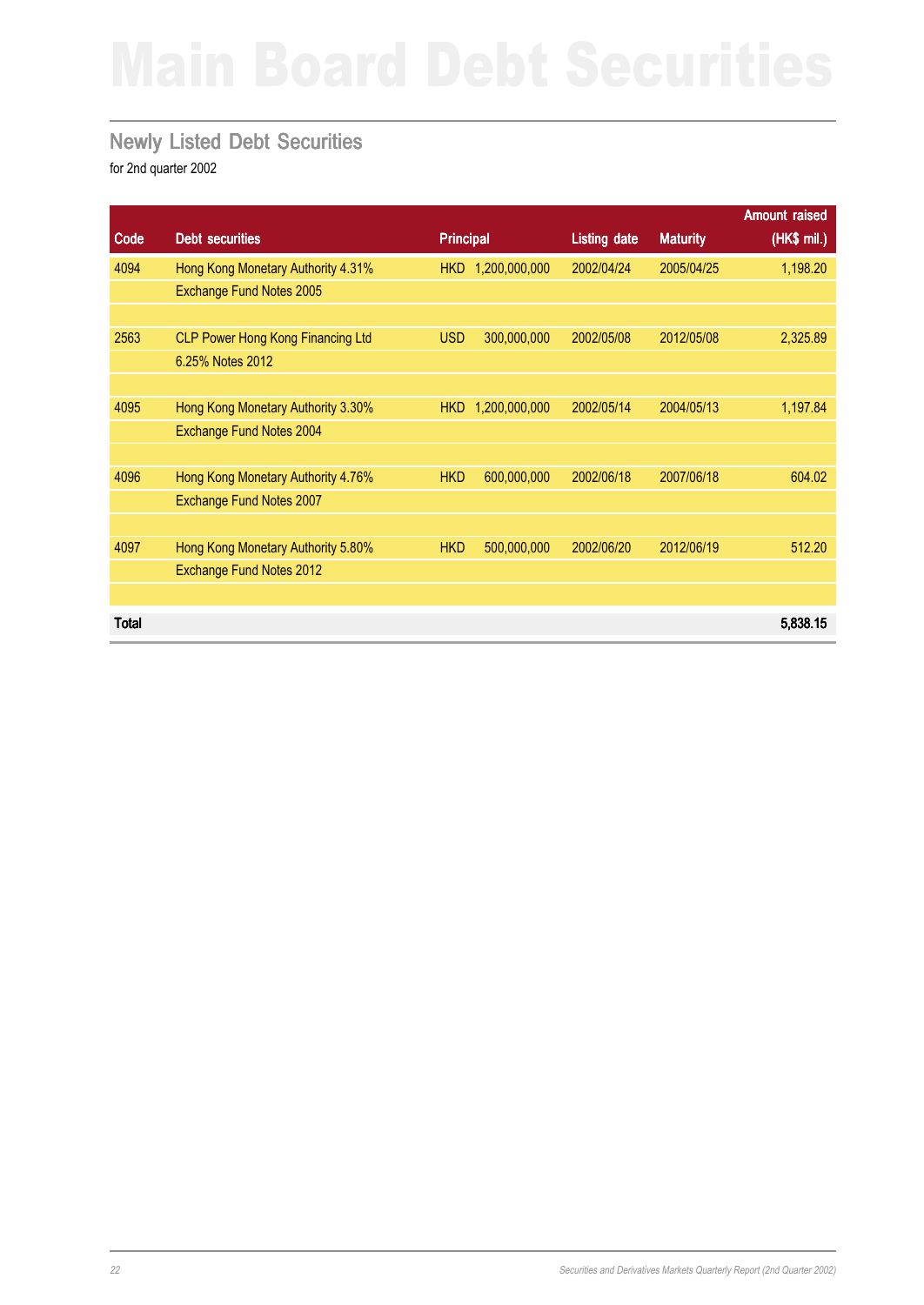## Unit Trusts Trading Statistics

|                | No. of issues | Turnover value (HK\$ mil.) |
|----------------|---------------|----------------------------|
| Q <sub>2</sub> | 21            | 4,077.24                   |
| Q <sub>3</sub> | 21            | 4,586.32                   |
| Q <sub>4</sub> | 22            | 2,919.14                   |
| Q1             | 22            | 3,128.43                   |
| Q <sub>2</sub> | 11            | 3,593.79                   |
|                |               |                            |

New Listing Unit Trust and Mutual Funds Statistics

|      |                | No. of newly listed<br>unit trust and mutual funds | <b>Funds raised</b><br>(HK\$ mil.) |
|------|----------------|----------------------------------------------------|------------------------------------|
| 2001 | Q <sub>2</sub> |                                                    |                                    |
|      | Q <sub>3</sub> | -                                                  |                                    |
|      | Q <sub>4</sub> |                                                    | 257.64                             |
| 2002 | Q <sub>1</sub> | -                                                  |                                    |
|      | Q <sub>2</sub> |                                                    | 351.58                             |

## Newly Listed Unit Trust and Mutual Funds

| <b>Code</b> | Unit trust and Mutual funds | Fund manager                            | <b>Issue price (HK\$)</b> | Listing date |
|-------------|-----------------------------|-----------------------------------------|---------------------------|--------------|
| 2301        | New Era PRC Fund            | First State Investments (Hong Kong) Ltd | USD <sub>10.00</sub>      | 2002/06/25   |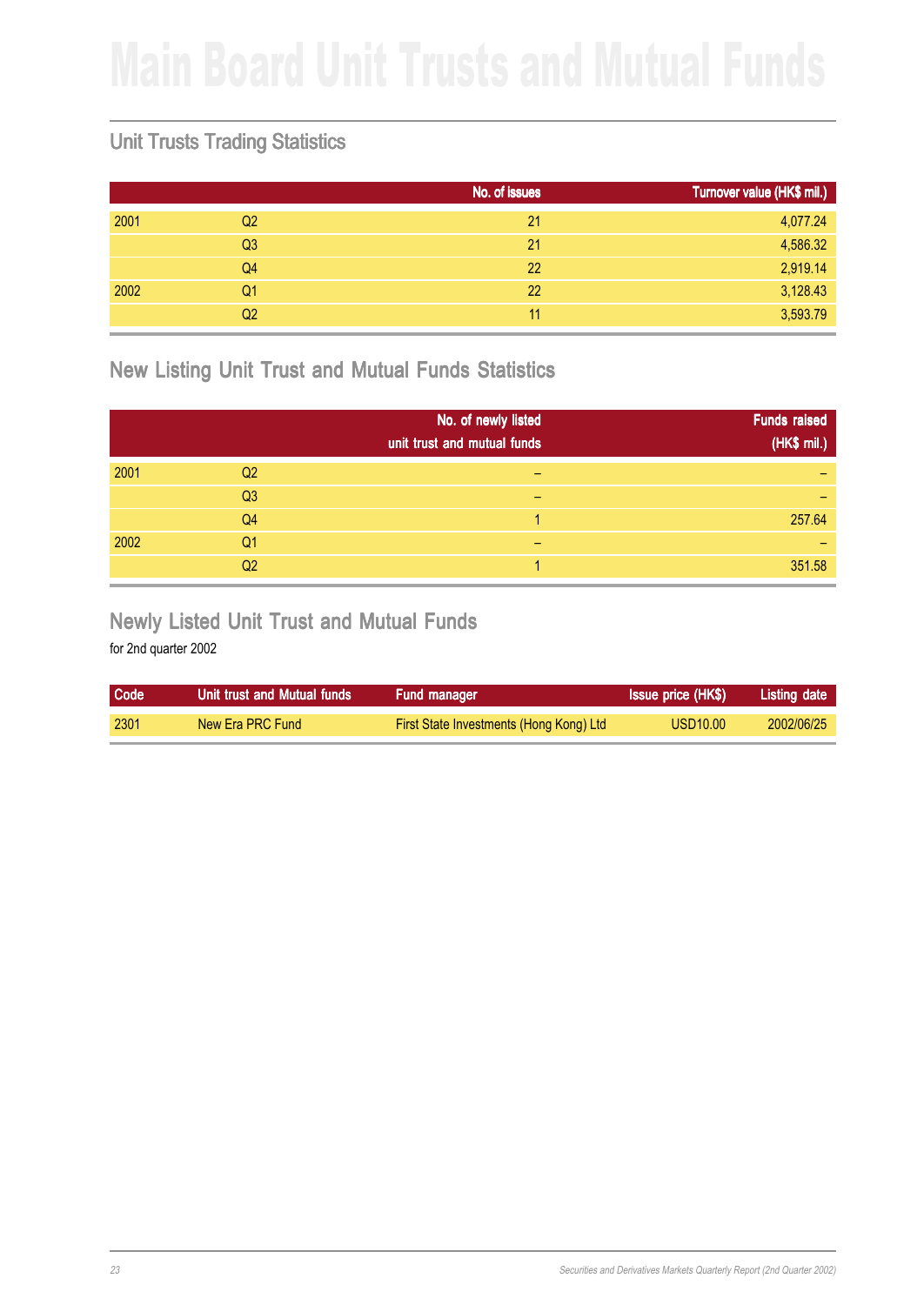## NASDAQ Stocks

|      |                | No. of issues | Turnover value (HK\$ mil.) |
|------|----------------|---------------|----------------------------|
| 2001 | Q <sub>2</sub> |               | 25.53                      |
|      | Q <sub>3</sub> |               | 12.08                      |
|      | Q <sub>4</sub> |               | 10.99                      |
| 2002 | Q <sub>1</sub> |               | 7.14                       |
|      | Q <sub>2</sub> |               | 17.85                      |

### iShares

|      |                | No. of issues | Turnover value (HK\$ mil.) |
|------|----------------|---------------|----------------------------|
| 2001 | $Q2*$          | 2             | 53.04                      |
|      | Q <sub>3</sub> | 2             | 24.10                      |
|      | Q <sub>4</sub> | 2             | 25.56                      |
| 2002 | Q1             | 2             | 45.03                      |
|      | Q2             | っ             | 19.07                      |

\* Trading of iShares commenced by 2 May 2001.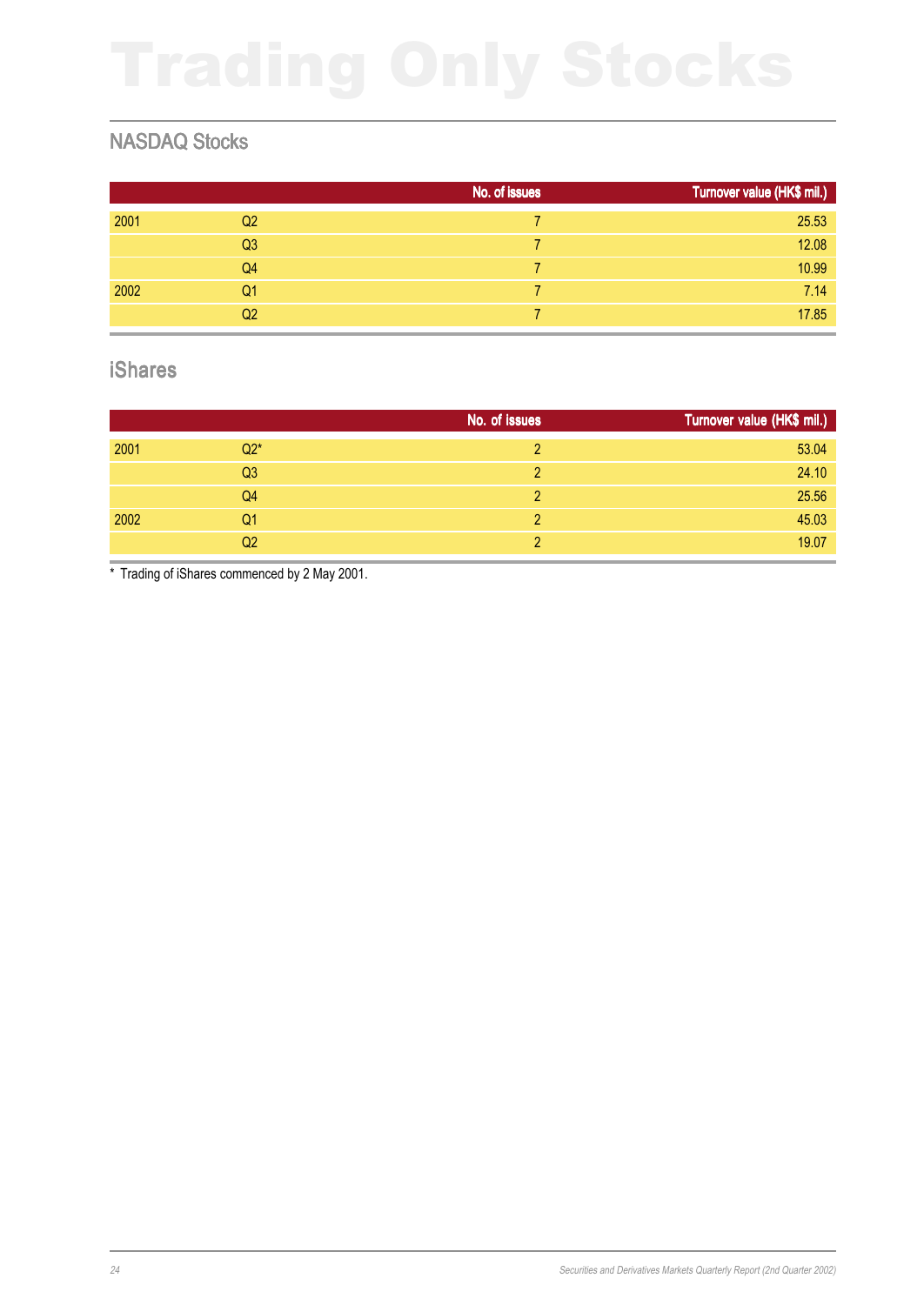## Hong Kong Stock Market Indices

|                                               | End of Jun 2002 | End of Mar 2002 |                    |
|-----------------------------------------------|-----------------|-----------------|--------------------|
| Index                                         | <b>Close</b>    | <b>Close</b>    | Change %           |
| <b>ALL ORDINARIES INDEX</b>                   | 4716.35         | 4831.65         | 2.39%              |
| <b>SECTORIAL INDICES</b>                      |                 |                 |                    |
| Finance                                       | 11313.26        | 11448.39        | 1.18%<br>$\equiv$  |
| <b>Utilities</b>                              | 10668.89        | 10749.16        | 0.75%<br>÷,        |
| Properties                                    | 3607.66         | 3646.22         | 1.06%<br>÷         |
| <b>Consolidated enterprises</b>               | 2805.08         | 2998.38         | 6.45%<br>$\equiv$  |
| <b>Industrials</b>                            | 1980.34         | 1921.74         | 3.05%<br>$\ddot{}$ |
| <b>Hotels</b>                                 | 2395.72         | 2332.47         | 2.71%<br>Ŧ.        |
| <b>Miscellaneous</b>                          | 2280.39         | 2161.58         | 5.50%<br>$\ddot{}$ |
|                                               |                 |                 |                    |
| <b>GROWTH ENTERPRISE INDEX</b>                | 177.70          | 204.49          | $-13.10%$          |
|                                               |                 |                 |                    |
| <b>HANG SENG INDEX</b>                        | 10598.55        | 11032.92        | 3.94%<br>÷,        |
|                                               |                 |                 |                    |
| <b>SECTORIAL INDICES</b>                      |                 |                 |                    |
| <b>Finance</b>                                | 19080.83        | 19298.93        | 1.13%<br>÷,        |
| <b>Utilities</b>                              | 21938.30        | 21981.71        | 0.20%<br>÷         |
| Properties                                    | 14006.68        | 14165.37        | 1.12%<br>÷         |
| Commerce & Industry                           | 4882.33         | 5278.08         | 7.50%<br>÷         |
|                                               |                 |                 |                    |
| <b>HANG SENG COMPOSITE INDEX</b>              | 1291.34         | 1326.22         | 2.63%<br>Ξ,        |
| HANG SENG CHINA-AFFILIATED CORPORATIONS INDEX | 1192.15         | 1252.44         | 4.81%<br>÷,        |
| HANG SENG CHINA ENTERPRISES INDEX             | 2167.39         | 2034.69         | 6.52%<br>÷.        |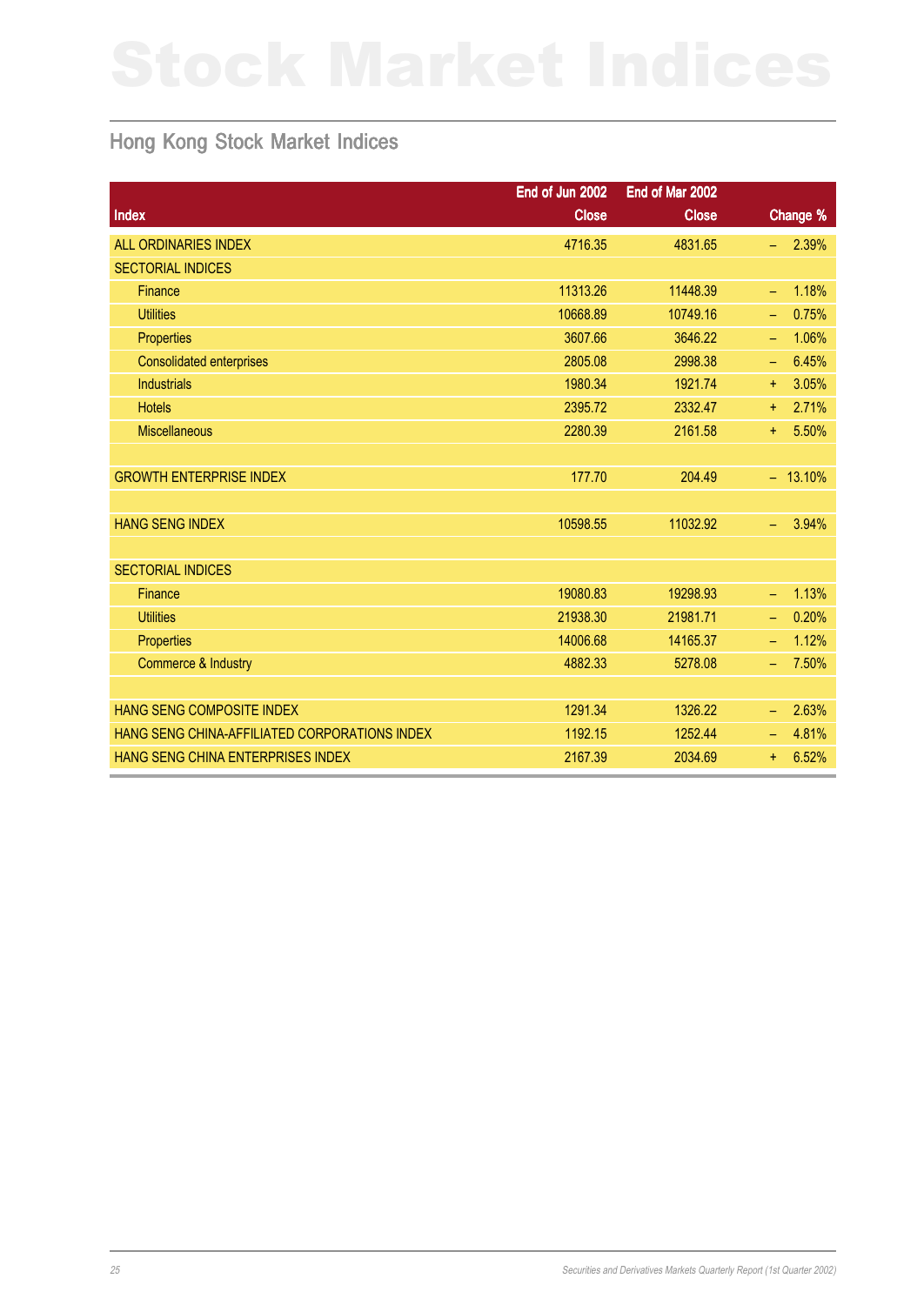## Heng Seng Index (2001/04/02 - 2002/06/28)



All Ordinaries Index (2001/04/02 - 2002/06/28)



### Growth Enterprise Index (2001/04/02 – 2002/06/28) – 2002/06/28)

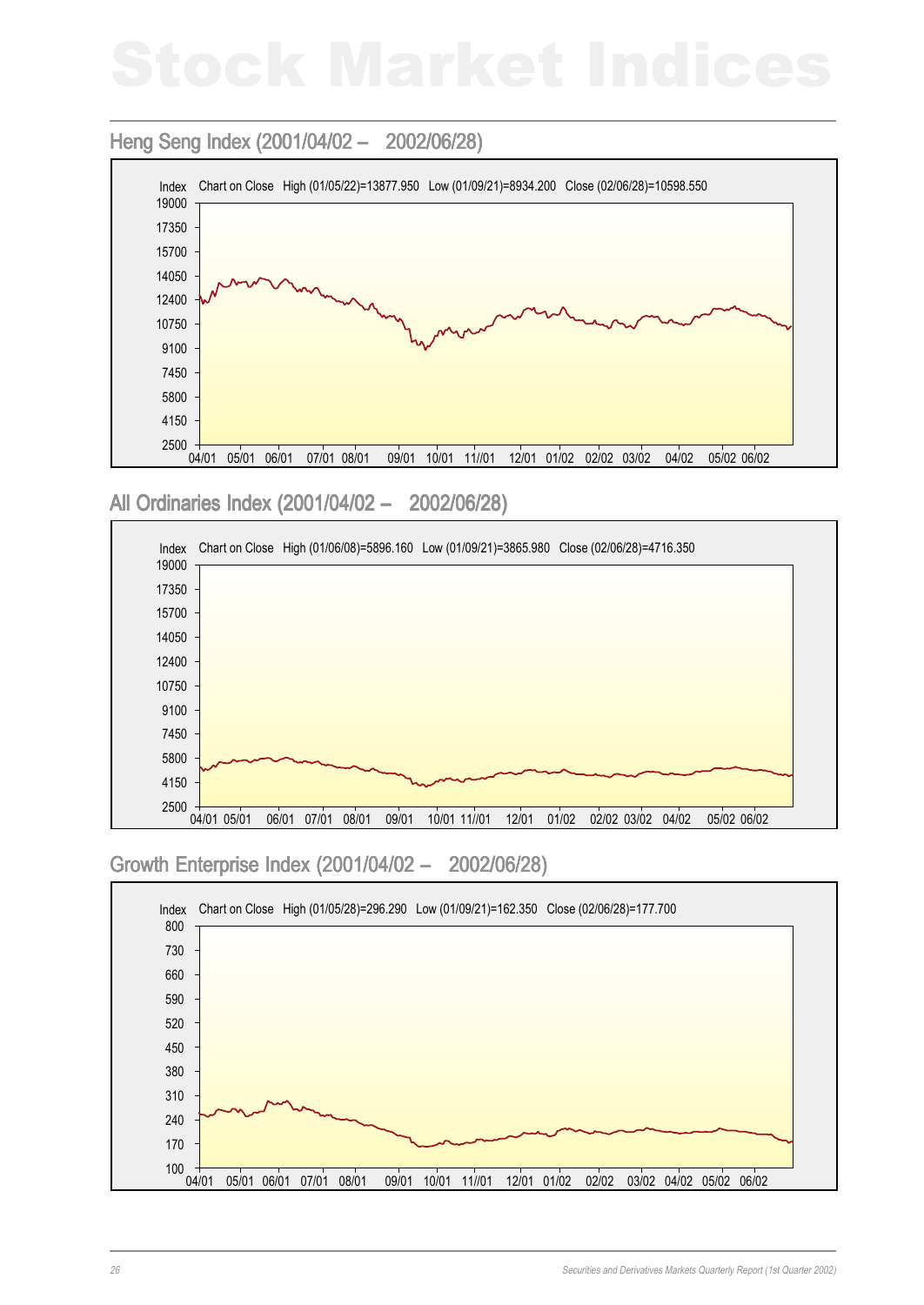## World Indices

|                                | End of Jun 2002 | End of Mar 2002 |                            |
|--------------------------------|-----------------|-----------------|----------------------------|
| Index                          | <b>Close</b>    | <b>Close</b>    | Change %                   |
| <b>HONG KONG</b>               |                 |                 |                            |
| All Ordinaries Index           | 4716.35         | 4831.65         | 2.39%<br>$\equiv$          |
| <b>Hang Seng Index</b>         | 10598.55        | 11032.92        | 3.94%<br>-                 |
| <b>AUSTRALIA</b>               |                 |                 |                            |
| All Ordinaries Index           | 3163.20         | 3363.30         | 5.95%<br>$\qquad \qquad -$ |
| <b>JAKARTA</b>                 |                 |                 |                            |
| <b>Composite Index</b>         | 505.01          | 481.78          | 4.82%<br>Ŧ.                |
| <b>JAPAN</b>                   |                 |                 |                            |
| Nikkei (225)                   | 10621.84        | 11024.94        | 3.66%<br>$\qquad \qquad -$ |
| <b>KOREA</b>                   |                 |                 |                            |
| <b>Composite Index</b>         | 742.72          | 895.58          | $-17.07%$                  |
| <b>KUALA LUMPUR</b>            |                 |                 |                            |
| <b>Composite Index</b>         | 725.44          | 756.10          | 4.06%<br>$\equiv$          |
| <b>MANILA</b>                  |                 |                 |                            |
| <b>Composite Index</b>         | 1156.35         | 1403.62         | $-17.62%$                  |
| <b>NEW ZEALAND</b>             |                 |                 |                            |
| <b>NZSE (40)</b>               | 2068.24         | 2078.48         | 0.49%<br>$\qquad \qquad -$ |
| <b>SHANGHAI</b>                |                 |                 |                            |
| A Shares Index                 | 1809.96         | 1672.64         | 8.21%<br>$\ddagger$        |
| <b>B Shares Index</b>          | 150.79          | 151.19          | 0.26%<br>÷,                |
| <b>SHENZHEN</b>                |                 |                 |                            |
| A Shares Index                 | 534.97          | 491.69          | 8.80%<br>$\ddagger$        |
| <b>B Shares Index</b>          | 238.46          | 228.75          | 4.24%<br>Ŧ.                |
| <b>SINGAPORE</b>               |                 |                 |                            |
| <b>Straits Times Index</b>     | 1552.98         | 1803.22         | $-13.88%$                  |
| <b>TAIWAN</b>                  |                 |                 |                            |
| Taipei Weighted Stock Index    | 5153.71         | 6167.47         | $-16.44%$                  |
| <b>THAILAND</b>                |                 |                 |                            |
| <b>SET Index</b>               | 389.10          | 373.95          | 4.05%<br>$+$               |
| <b>NEW YORK</b>                |                 |                 |                            |
| <b>DJIA</b>                    | 9243.26         | 10403.94        | $-11.16%$                  |
| Nasdaq Composite Index         | 1463.21         | 1845.35         | $-20.71%$                  |
| <b>TORONTO</b>                 |                 |                 |                            |
| S&P/TSX Composite Index        | 7145.61         | 7851.47         | 8.99%<br>÷,                |
| <b>GERMANY</b>                 |                 |                 |                            |
| <b>DAX Capital Value Index</b> | 3245.86         | 4059.42         | $-20.04\%$                 |
| <b>LONDON</b>                  |                 |                 |                            |
| Financial Times Index (100)    | 4656.40         | 5271.80         | $-11.67%$                  |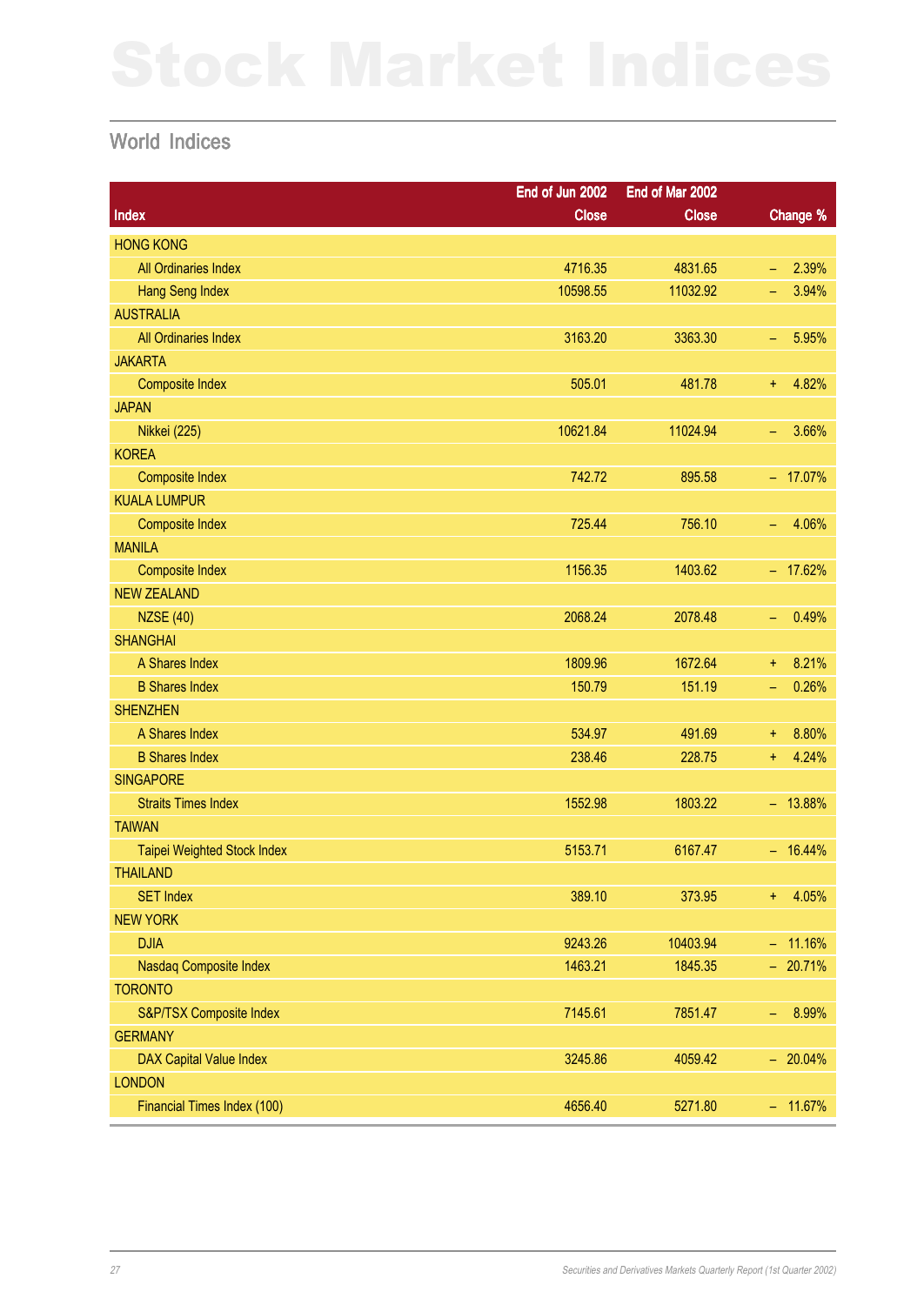## Equity Turnover – GEM

|      |                | Share (Mil. shs) | Value (HK\$ mil.) | No. of deals |
|------|----------------|------------------|-------------------|--------------|
| 2001 | Q2             | 16,054.78        | 17,945.81         | 328,653      |
|      | Q3             | 5.632.91         | 4,638.20          | 115,658      |
|      | Q4             | 11,927.91        | 9,413.78          | 214,656      |
| 2002 | Q1             | 18.649.52        | 14.952.45         | 342,475      |
|      | Q <sub>2</sub> | 21,593.52        | 13,196.07         | 291,251      |

## Equity Trading Statistics – GEM

|      |                | No. of<br>trading days | Average daily turnover<br>(HK\$ mil.) | Average value<br>per deal |
|------|----------------|------------------------|---------------------------------------|---------------------------|
| 2001 | Q <sub>2</sub> | 59                     | 304.17                                | 54,604                    |
|      | Q <sub>3</sub> | 62                     | 74.81                                 | 40,103                    |
|      | Q4             | 61                     | 154.32                                | 43,855                    |
| 2002 | Q1             | 59                     | 253.43                                | 43,660                    |
|      | Q <sub>2</sub> | 61                     | 216.33                                | 45,308                    |

## 20 Most Advanced GEM Stocks

### for 2nd quarter 2002

|                  |       |                          | <b>Closing price</b> |                         |       |
|------------------|-------|--------------------------|----------------------|-------------------------|-------|
| Rank             | Code  | <b>Stock</b>             | End of Jun 2002      | End of Mar 2002         | % Up  |
| 1                | 08085 | <b>NCM HOLDINGS</b>      | 1.150                | 0.620                   | 85.48 |
| $\overline{2}$   | 08040 | <b>FORTUNE TELECOM</b>   | 0.680                | 0.380                   | 78.95 |
| 3                | 08080 | <b>ISTEELASIA.COM</b>    | 0.150                | 0.090                   | 66.67 |
| 4                | 08071 | <b>E-SILKROAD HOLD</b>   | 0.043                | 0.027                   | 59.26 |
| 5                | 08069 | TONG REN TANG - H SHARES | 8.100                | 5.500                   | 47.27 |
| 6                | 08035 | <b>WAH SANG GAS</b>      | 1.250                | 0.860                   | 45.35 |
| $\overline{7}$   | 08077 | <b>INFOSERVE TECH</b>    | 1.800                | 1.280                   | 40.63 |
| 8                | 08132 | <b>PANVA GAS HOLD</b>    | 2.750                | 2.125<br>$\overline{A}$ | 29.41 |
| $\boldsymbol{9}$ | 08165 | <b>JIAN EPAYMENT</b>     | 2.250                | 1.750                   | 28.57 |
| 10               | 08089 | <b>PROACTIVE TECH</b>    | 0.128                | 0.101                   | 26.73 |
| 11               | 08109 | <b>CREATIVE ENERGY</b>   | 1.070                | 0.860                   | 24.42 |
| 12               | 08180 | <b>GOLDEN MEDITECH</b>   | 2.225                | 1.790                   | 24.30 |
| 13               | 08139 | <b>PROSPERITY INTL</b>   | 0.096                | 0.079                   | 21.52 |
| 14               | 08019 | <b>EVERPRIDE PHAR</b>    | 0.300                | 0.250                   | 20.00 |
| 15               | 08112 | <b>ANGELS TECH</b>       | 1.520                | 1.280                   | 18.75 |
| 16               | 08115 | <b>SINOTRONICS</b>       | 1.330                | 1.150                   | 15.65 |
| 17               | 08052 | <b>CRASIA</b>            | 2.900                | 2.525                   | 14.85 |
| 18               | 08073 | <b>PANDA-RECRUIT</b>     | 0.033                | 0.029                   | 13.79 |
| 19               | 08158 | <b>BM INTELLIGENCE</b>   | 0.250                | 0.220                   | 13.64 |
| 20               | 08005 | YUXING INFOTECH          | 0.730                | 0.650                   | 12.31 |
|                  |       |                          |                      |                         |       |

A Adjusted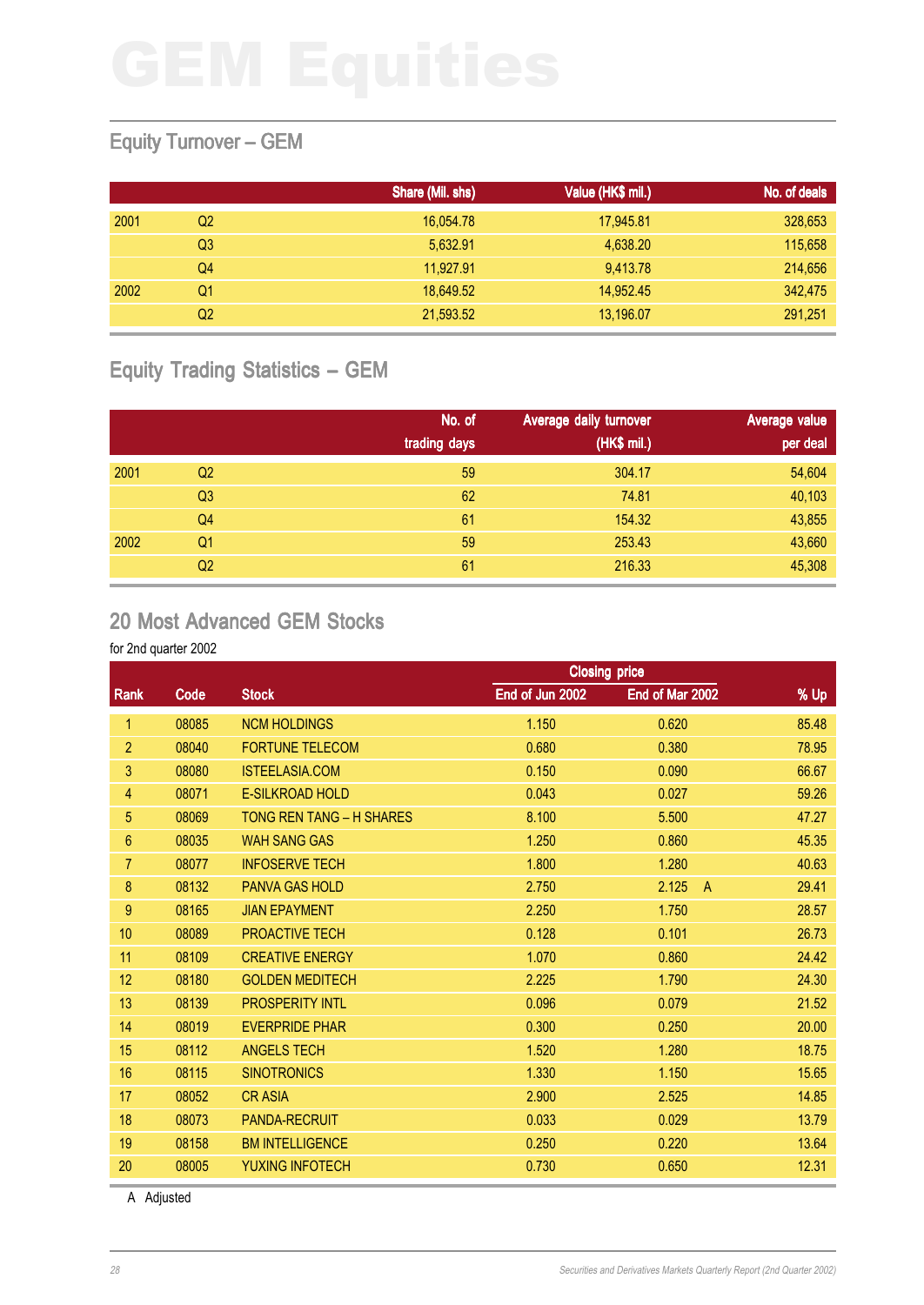## 20 Most Declined GEM Stocks

for 2nd quarter 2002

|       | <b>Closing price</b>   |                 |                         |          |
|-------|------------------------|-----------------|-------------------------|----------|
| Code  | <b>Stock</b>           | End of Jun 2002 | End of Mar 2002         | % Down   |
| 08131 | <b>ABC MULTIACTIVE</b> | 0.020           | 0.157                   | $-87.26$ |
| 08101 | <b>IASIA TECH</b>      | 0.095           | 0.600                   | $-84.17$ |
| 08091 | <b>UNIVERSAL TECH</b>  | 0.270           | 1.330                   | $-79.70$ |
| 08082 | <b>INFO COMM HOLD</b>  | 0.073           | 0.345                   | $-78.84$ |
| 08090 | <b>EVI EDUCATION</b>   | 0.076           | 0.227                   | $-66.52$ |
| 08036 | <b>M CHANNEL</b>       | 0.150           | 0.420<br>$\overline{A}$ | $-64.29$ |
| 08061 | <b>ACROSSASIA</b>      | 0.154           | 0.350                   | $-56.00$ |
| 08163 | <b>TRADEEASY</b>       | 0.245           | 0.510                   | $-51.96$ |
| 08176 | <b>BLU SPA</b>         | 0.080           | 0.165                   | $-51.52$ |
| 08160 | <b>MEDIANATION</b>     | 1.000           | 2.050                   | $-51.22$ |
| 08004 | <b>ICN HOLDINGS</b>    | 0.138           | 0.260                   | $-46.92$ |
| 08153 | M21 TECHNOLOGY         | 0.385           | 0.700                   | $-45.00$ |
| 08122 | <b>CASH FIN SER GP</b> | 0.420           | 0.760<br>$\overline{A}$ | $-44.74$ |
| 08178 | <b>XTEAM SOFTWARE</b>  | 0.590           | 1.040                   | $-43.27$ |
| 08083 | <b>SYSCAN TECH</b>     | 0.100           | 0.172                   | $-41.86$ |
| 08137 | <b>JESSICA</b>         | 0.375           | 0.640                   | $-41.41$ |
| 08110 | <b>FIRST MOBILE</b>    | 0.650           | 1.070                   | $-39.25$ |
| 08028 | <b>TIMELESS</b>        | 0.300           | 0.490                   | $-38.78$ |
| 08118 | <b>CYBER ON-AIR</b>    | 0.150           | 0.240<br>$\overline{A}$ | $-37.50$ |
| 08159 | <b>GLORY MARK</b>      | 0.255           | 0.395                   | $-35.44$ |
|       |                        |                 |                         |          |

A Adjusted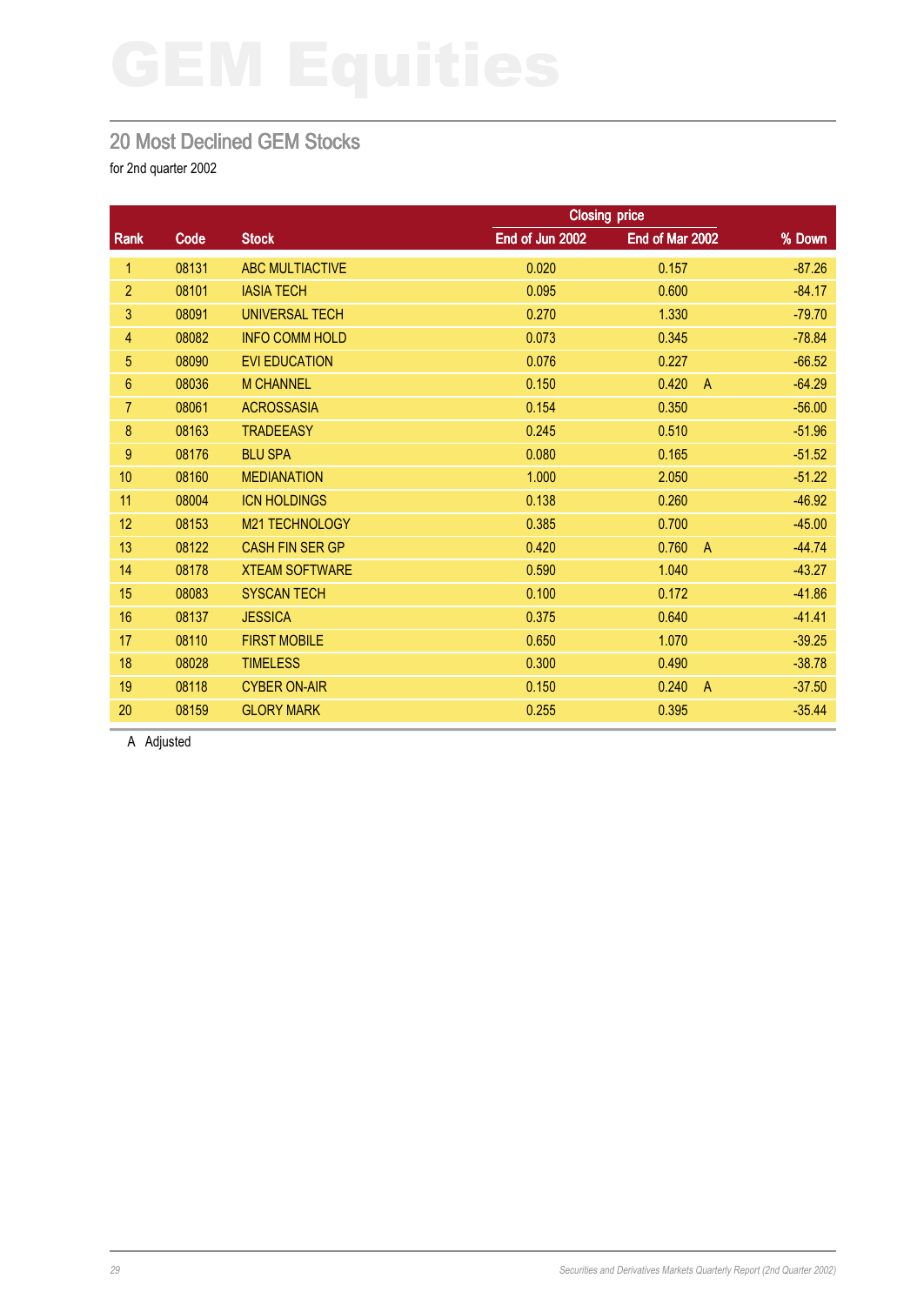## 20 Most Active GEM Stocks by Value

| Rank            | Code  | <b>Stock</b>             | Turnover (HK\$ mil.) | % of Total |
|-----------------|-------|--------------------------|----------------------|------------|
| $\mathbf{1}$    | 08001 | <b>TOM.COM</b>           | 1,743.81             | 13.21      |
| $\overline{2}$  | 08132 | <b>PANVA GAS HOLD</b>    | 808.69               | 6.13       |
| 3               | 08085 | <b>NCM HOLDINGS</b>      | 788.94               | 5.98       |
| $\overline{4}$  | 08035 | <b>WAH SANG GAS</b>      | 757.01               | 5.74       |
| 5               | 08097 | <b>ARCONTECH</b>         | 612.34               | 4.64       |
| 6               | 08160 | <b>MEDIANATION</b>       | 505.66               | 3.83       |
| $\overline{7}$  | 08165 | <b>JIAN EPAYMENT</b>     | 481.63               | 3.65       |
| 8               | 08138 | <b>TOWN HEALTH</b>       | 445.88               | 3.38       |
| 9               | 08069 | TONG REN TANG - H SHARES | 376.81               | 2.86       |
| 10 <sub>1</sub> | 08110 | <b>FIRST MOBILE</b>      | 354.42               | 2.69       |
| 11              | 08072 | <b>MEDIA PARTNERS</b>    | 306.89               | 2.33       |
| 12              | 08149 | <b>XINAO GAS HOLD</b>    | 300.83               | 2.28       |
| 13              | 08178 | <b>XTEAM SOFTWARE</b>    | 288.91               | 2.19       |
| 14              | 08115 | <b>SINOTRONICS</b>       | 277.51               | 2.10       |
| 15              | 08031 | <b>KINETANA INT'L</b>    | 263.58               | 2.00       |
| 16              | 08056 | <b>GREENCOOL TECH</b>    | 263.44               | 2.00       |
| 17              | 08180 | <b>GOLDEN MEDITECH</b>   | 248.41               | 1.88       |
| 18              | 08143 | <b>GRANDY ENVIRO</b>     | 197.23               | 1.49       |
| 19              | 08106 | ZHEDA LANDE - H SHS      | 196.95               | 1.49       |
| 20              | 08186 | <b>MEDICAL CHI</b>       | 194.29               | 1.47       |
| <b>Total</b>    |       |                          | 9,413.21             | 71.33      |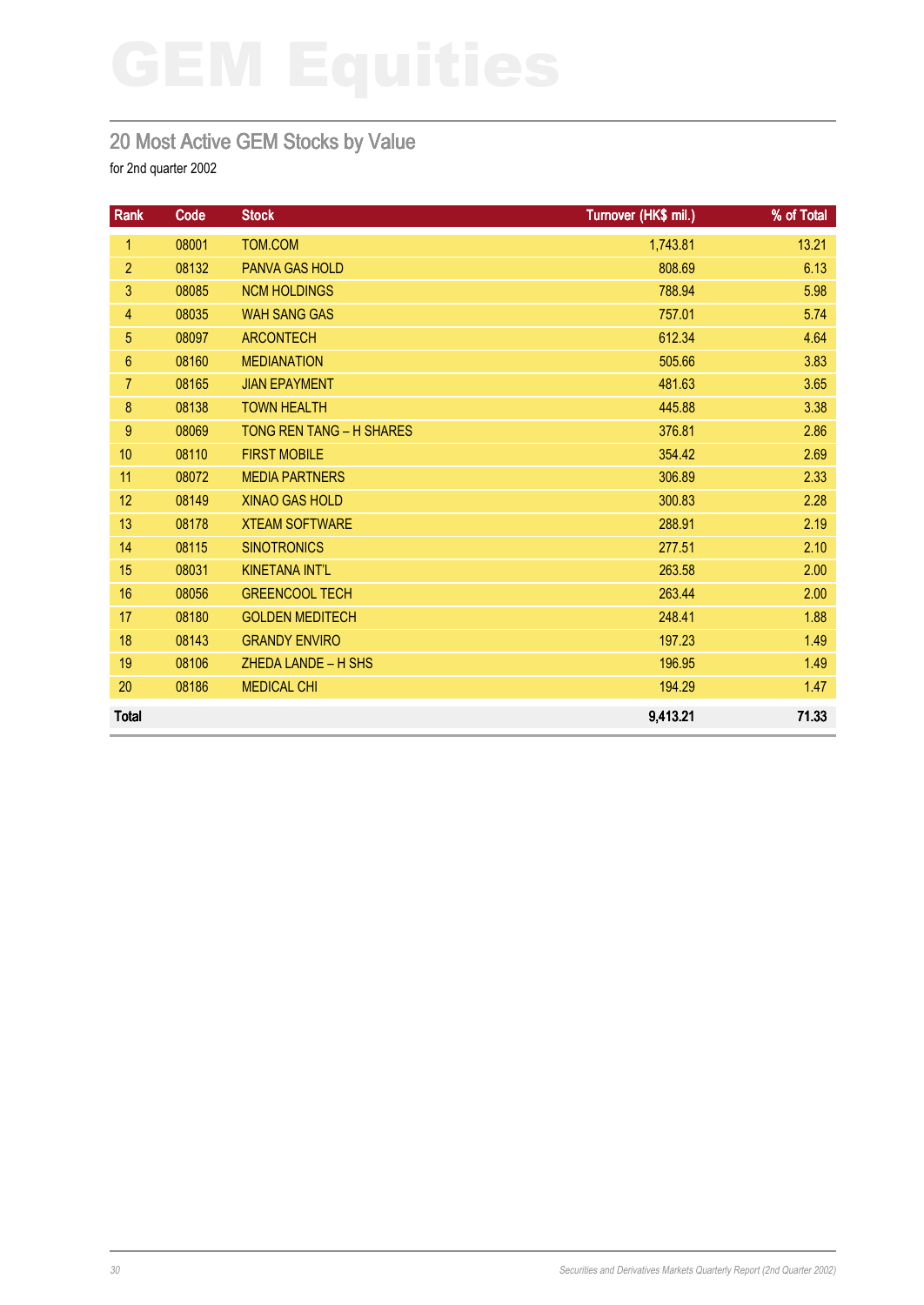## 20 Most Active GEM Stocks by Shares

for 2nd quarter 2002

| Rank            | Code  | <b>Stock</b>                      | Turnover (Mil. shs) | % of Total |
|-----------------|-------|-----------------------------------|---------------------|------------|
| 1               | 08036 | <b>M CHANNEL</b>                  | 2,822.16            | 13.07      |
| $\overline{2}$  | 08138 | <b>TOWN HEALTH</b>                | 1,850.80            | 8.57       |
| 3               | 08108 | <b>GRANDMASS</b>                  | 1,301.86            | 6.03       |
| 4               | 08068 | <b>SMARTECH</b>                   | 1,177.12            | 5.45       |
| 5               | 08085 | <b>NCM HOLDINGS</b>               | 818.54              | 3.79       |
| $6\phantom{.}6$ | 08030 | <b>DIGITEL</b>                    | 760.20              | 3.52       |
| $\overline{7}$  | 08035 | <b>WAH SANG GAS</b>               | 683.35              | 3.16       |
| 8               | 08143 | <b>GRANDY ENVIRO</b>              | 657.39              | 3.04       |
| $9\,$           | 08031 | <b>KINETANA INT'L</b>             | 534.57              | 2.48       |
| 10              | 08097 | <b>ARCONTECH</b>                  | 456.36              | 2.11       |
| 11              | 08110 | <b>FIRST MOBILE</b>               | 436.18              | 2.02       |
| 12              | 08001 | TOM.COM                           | 426.76              | 1.98       |
| 13              | 08119 | <b>THIZ TECHNOLOGY</b>            | 400.12              | 1.85       |
| 14              | 08021 | <b>WLS HOLDINGS</b>               | 343.23              | 1.59       |
| 15              | 08059 | <b>GOLDIGIT ATOM</b>              | 342.01              | 1.58       |
| 16              | 08178 | <b>XTEAM SOFTWARE</b>             | 336.12              | 1.56       |
| 17              | 08197 | <b>NORTHEAST TIGER - H SHARES</b> | 333.22              | 1.54       |
| 18              | 08193 | <b>VITAL BIOTECH</b>              | 333.02              | 1.54       |
| 19              | 08160 | <b>MEDIANATION</b>                | 330.65              | 1.53       |
| 20              | 08186 | <b>MEDICAL CHI</b>                | 299.65              | 1.39       |
| <b>Total</b>    |       |                                   | 14,643.30           | 67.81      |

# Market Capitalisation of Listed Companies for GEM

as at the quarter end

|      |                | HK\$ mil. |
|------|----------------|-----------|
| 2001 | Q2             | 69,939.65 |
|      | Q3             | 46,350.22 |
|      | Q4             | 60,964.09 |
| 2002 | Q <sub>1</sub> | 69,082.23 |
|      | Q <sub>2</sub> | 60,520.52 |
|      |                |           |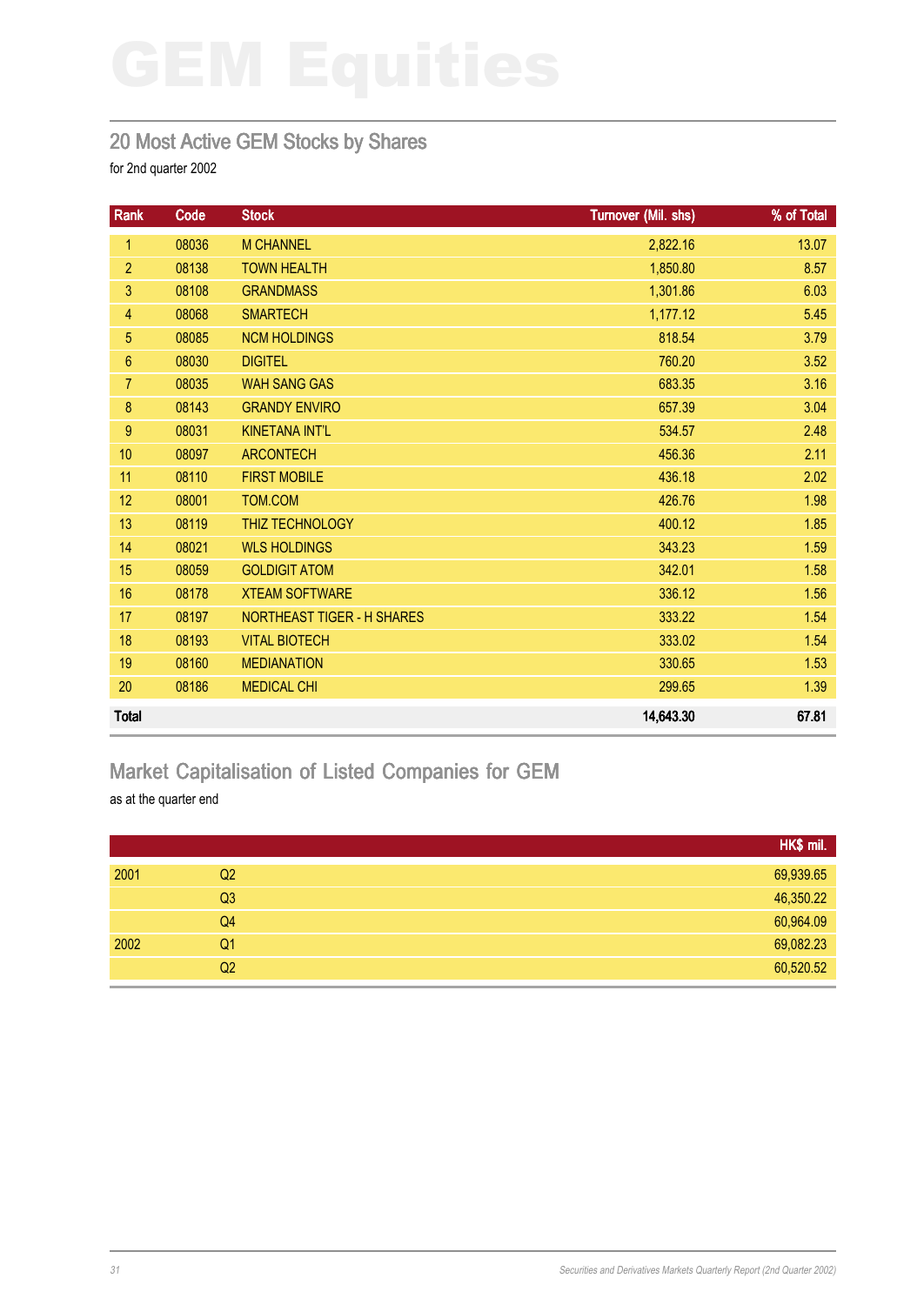## 50 Leading Companies in Market Capitalisation – GEM

### as at the 2nd quarter end 2002

| Rank             | Company                                                           | Market capitalisation (HK\$ mil.) | % of market total |
|------------------|-------------------------------------------------------------------|-----------------------------------|-------------------|
| 1.               | tom.com limited                                                   | 10,973.78                         | 18.13             |
| $\overline{c}$   | Phoenix Satellite TV HIdgs Ltd                                    | 4,191.97                          | 6.93              |
| 3                | <b>Sunevision Holdings Ltd</b>                                    | 2,960.68                          | 4.89              |
| 4                | Wah Sang Gas Holdings Ltd                                         | 2,665.25                          | 4.40              |
| 5                | <b>Henderson Cyber Ltd</b>                                        | 2,000.00                          | 3.30              |
| 6                | <b>Convenience Retail Asia Ltd</b>                                | 1,928.62                          | 3.19              |
| 7                | Panva Gas Holdings Ltd                                            | 1,663.96                          | 2.75              |
| $\bf 8$          | <b>Greencool Technology Hidgs Ltd</b>                             | 1,300.00                          | 2.15              |
| $\boldsymbol{9}$ | SIIC Med Sci&Tech (Group) Ltd                                     | 1,184.20                          | 1.96              |
| 10               | First Mobile Group HIdgs Ltd                                      | 1,137.50                          | 1.88              |
| 11               | hongkong.com Corporation                                          | 1,115.52                          | 1.84              |
| 12               | Far Eastern Polychem Ind Ltd                                      | 1,025.74                          | 1.69              |
| 13               | <b>Infoserve Technology Corp</b>                                  | 965.35                            | 1.60              |
| 14               | Golden Meditech Co Ltd                                            | 923.38                            | 1.53              |
| 15               | Jian ePayment Systems Ltd                                         | 900.00                            | 1.49              |
| 16               | AcrossAsia Multimedia Ltd                                         | 779.95                            | 1.29              |
| 17               | Kingdee Int'l Software Group                                      | 771.55                            | 1.27              |
| 18               | Media Partners Int'l HIdgs Inc                                    | 700.12                            | 1.16              |
| 19               | <b>Arcontech Corporation</b>                                      | 697.00                            | 1.15              |
| 20               | Thiz Technology Group Ltd                                         | 678.35                            | 1.12              |
| 21               | China Data Broadcasting H Ltd                                     | 667.80                            | 1.10              |
| 22               | Sino Biopharmaceutical Ltd                                        | 667.50                            | 1.10              |
| 23               | <b>MediaNation Inc</b>                                            | 605.06                            | 1.00              |
| 24               | Tong Ren Tang Tech Co Ltd-H Sh                                    | 589.68                            | 0.97              |
| 25               | <b>Goldigit Atom-tech HIdgs Ltd</b>                               | 586.45                            | 0.97              |
| 26               | New Chinese Medicine HIdgs Ltd                                    | 539.35                            | 0.89              |
| 27               | iLink Holdings Ltd                                                | 489.87                            | 0.81              |
| 28               | <b>Sinotronics Holdings Ltd</b>                                   | 488.94                            | 0.81              |
| 29               | <b>Vital BioTech Holdings Ltd</b>                                 | 474.00                            | 0.78              |
| 30               | <b>IIN International Ltd</b>                                      | 456.18                            | 0.75              |
| 31               | <b>Vodatel Networks Holdings Ltd</b>                              | 455.99                            | 0.75              |
| 32               | <b>Creative Energy Solutions HIdg</b>                             | 444.05                            | 0.73              |
| 33               | <b>Medical China Ltd</b>                                          | 408.00                            | 0.67              |
| 34               | Sing Lee Software (Group) Ltd                                     | 391.95                            | 0.65              |
| 35               | <b>Aptus Holdings Ltd</b>                                         | 352.41                            | 0.58              |
| 36               | Excel Tech Int'l Hidgs Ltd                                        | 344.77                            | 0.57              |
| 37               | ThinSoft (Holdings) Inc                                           | 335.00                            | 0.55              |
| 38               | Beijing Beida Jade Bird - H Sh<br><b>Xteam Software Int'l Ltd</b> | 332.64                            | 0.55              |
| 39               |                                                                   | 324.65                            | 0.54              |
| 40<br>41         | Capinfo Co Ltd - H Shares<br><b>EVI Education Asia Ltd</b>        | 309.80<br>304.00                  | 0.51              |
| 42               | <b>Yuxing InfoTech Holdings Ltd</b>                               | 292.00                            | 0.50<br>0.48      |
| 43               | <b>Angels Technology Co Ltd</b>                                   | 291.84                            |                   |
| 44               | <b>Timeless Software Ltd</b>                                      | 284.66                            | 0.48<br>0.47      |
| 45               |                                                                   | 256.07                            | 0.42              |
| 46               | Sing Pao Media Group Ltd<br><b>WorldMetal Holdings Ltd</b>        | 250.00                            | 0.41              |
| 47               | <b>Golding Soft Ltd</b>                                           | 250.00                            | 0.41              |
| 48               | Rainbow Int'l Holdings Ltd                                        | 248.50                            | 0.41              |
| 49               | <b>Techwayson Holdings Ltd</b>                                    | 245.00                            | 0.40              |
| 50               | <b>GP NanoTechnology Group Ltd</b>                                | 240.00                            | 0.40              |
|                  |                                                                   |                                   |                   |
| <b>Total</b>     |                                                                   | 50,489.05                         | 83.42             |
| Market total     |                                                                   | 60,520.52                         | 100.00            |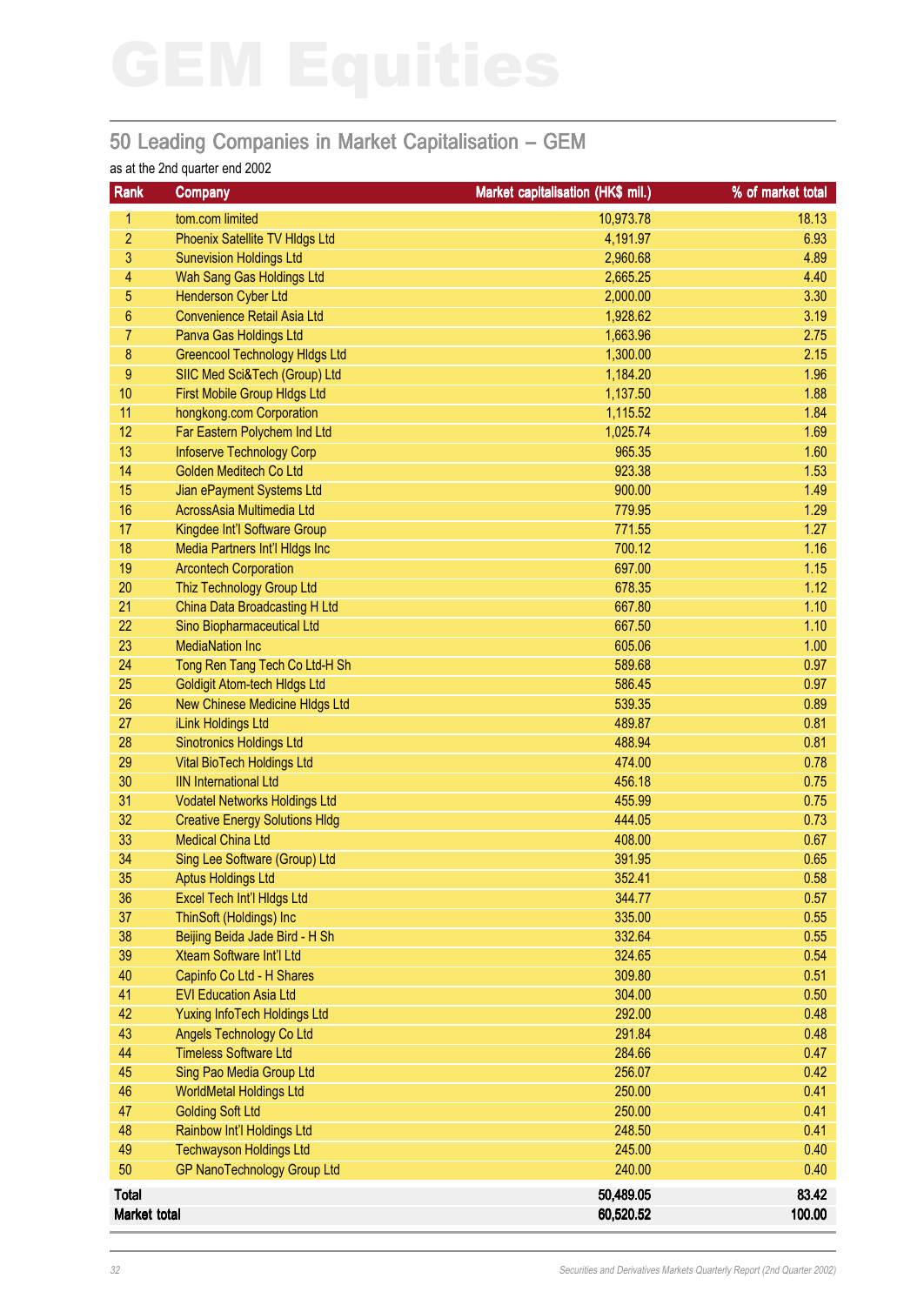## New Listing Companies Statistics for GEM

|      |                | No. of newly listed companies | Funds raised (HK\$ mil.) |
|------|----------------|-------------------------------|--------------------------|
| 2001 | Q2             | 14                            | 1,111.48                 |
|      | Q <sub>3</sub> | 10                            | 705.12                   |
|      | Q4             | 22                            | 1,455.65                 |
| 2002 | Q1             | 17                            | 1,594.49                 |
|      | Q <sub>2</sub> | 11                            | 704.55                   |

## Newly Listed Companies for GEM

| Code  | Company name                                             | <b>Listing date</b> |             | No. of issued shares Funds raised (HK\$ mil.) |
|-------|----------------------------------------------------------|---------------------|-------------|-----------------------------------------------|
| 08106 | Zheda Lande Scitech Ltd - H Shares                       | 2002/05/03          | 112,125,000 | 93.06                                         |
| 08173 | Panorama International Holdings Ltd                      | 2002/05/09          | 400,000,000 | 33.00                                         |
| 08143 | <b>Grandy Applied Environment Technology Corporation</b> | 2002/05/10          | 830,000,000 | 64.40                                         |
| 08212 | <b>Aptus Holdings Ltd</b>                                | 2002/05/14          | 600,000,000 | 70.01                                         |
| 08198 | <b>Wafer Systems Ltd</b>                                 | 2002/05/17          | 282,268,000 | 32.98                                         |
| 08136 | <b>FX Creations International Holdings Ltd</b>           | 2002/05/21          | 400,000,000 | 21.06                                         |
| 08031 | Kinetana International Biotech Pharma Ltd                | 2002/06/03          | 520,000,000 | 78.00                                         |
| 08126 | G. A. Holdings Ltd                                       | 2002/06/17          | 400,000,000 | 50.00                                         |
| 08189 | Tianjin TEDA Biomedical Engineering Co Ltd               | 2002/06/18          | 100,000,000 | 98.00                                         |
|       | – H Shares                                               |                     |             |                                               |
| 08067 | Changchun Da Xing Pharmaceutical Co Ltd                  | 2002/06/28          | 140,000,000 | 63.00                                         |
|       | $-$ H Shares                                             |                     |             |                                               |
| 08208 | Changmao Biochemical Engineering Co Ltd                  | 2002/06/28          | 183,700,000 | 101.04                                        |
|       | - H Shares                                               |                     |             |                                               |
| Total |                                                          |                     |             | 704.55                                        |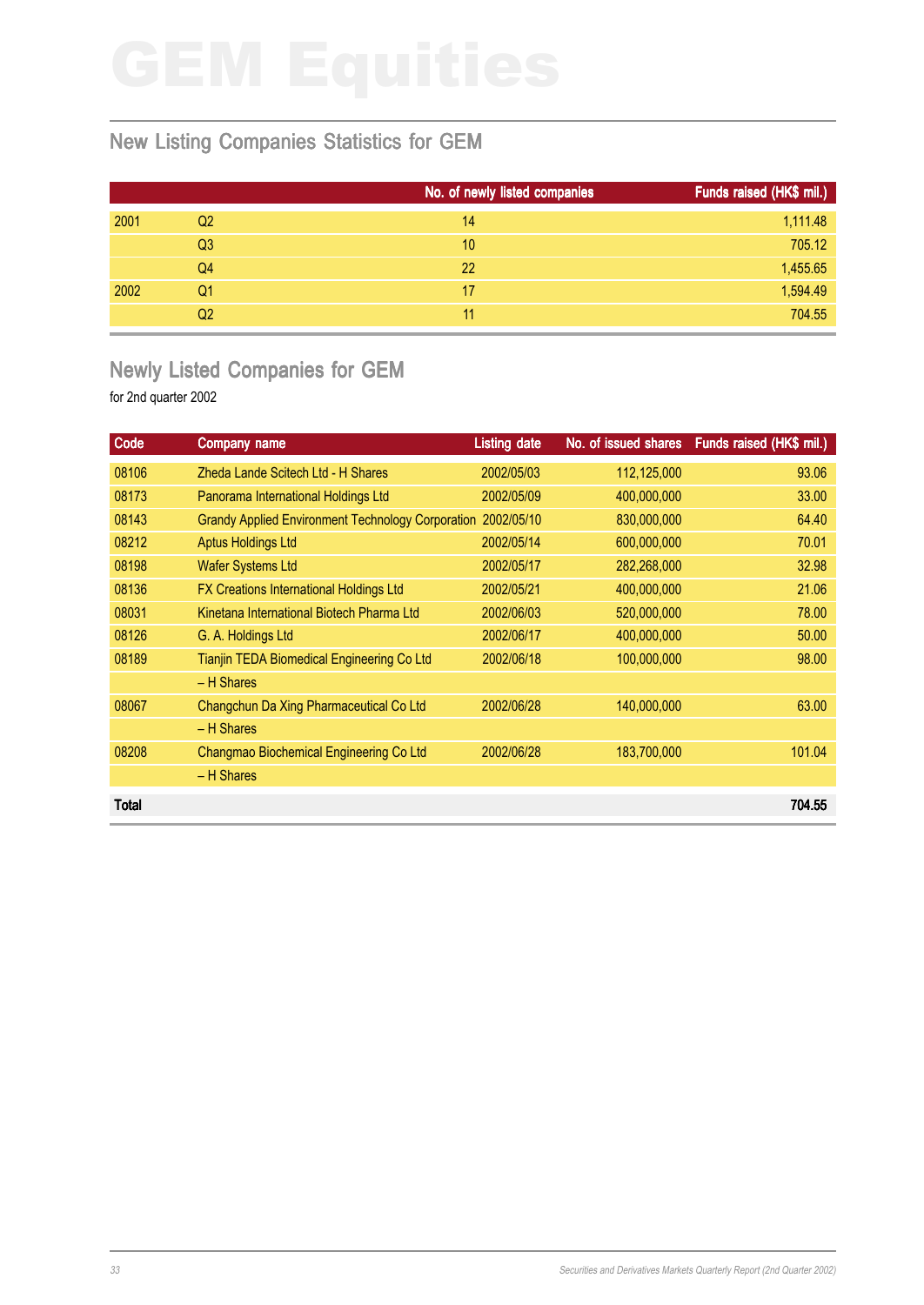## Warrant Trading and Market Value Statistics – GEM

|      |                | <b>Number</b> | Turnover value (HK\$ mil.) | Market value (HK\$ mil.) |
|------|----------------|---------------|----------------------------|--------------------------|
| 2001 | Q <sub>2</sub> |               | 2.17                       | 7.16                     |
|      | Q <sub>3</sub> |               | 0.09                       | 5.63                     |
|      | Q4             |               | 0.29                       | 42.03                    |
| 2002 | Q1             | 4             | 1.13                       | 35.44                    |
|      | Q2             | 5             | 0.41                       | 61.84                    |

## Newly Listed Equity GEM Warrants

|              |                                  | Initial issued |              |               | Amount raised |
|--------------|----------------------------------|----------------|--------------|---------------|---------------|
| <b>Code</b>  | <b>Equity warrants</b>           | amount (HK\$)  | Listing date | <b>Expiry</b> | (HK\$ mi.)    |
| 08356        | iSteelAsia.com Ltd Warrants 2005 | 31.290.000     | 2002/06/18   | 2005/06/17    |               |
| <b>Total</b> |                                  |                |              |               |               |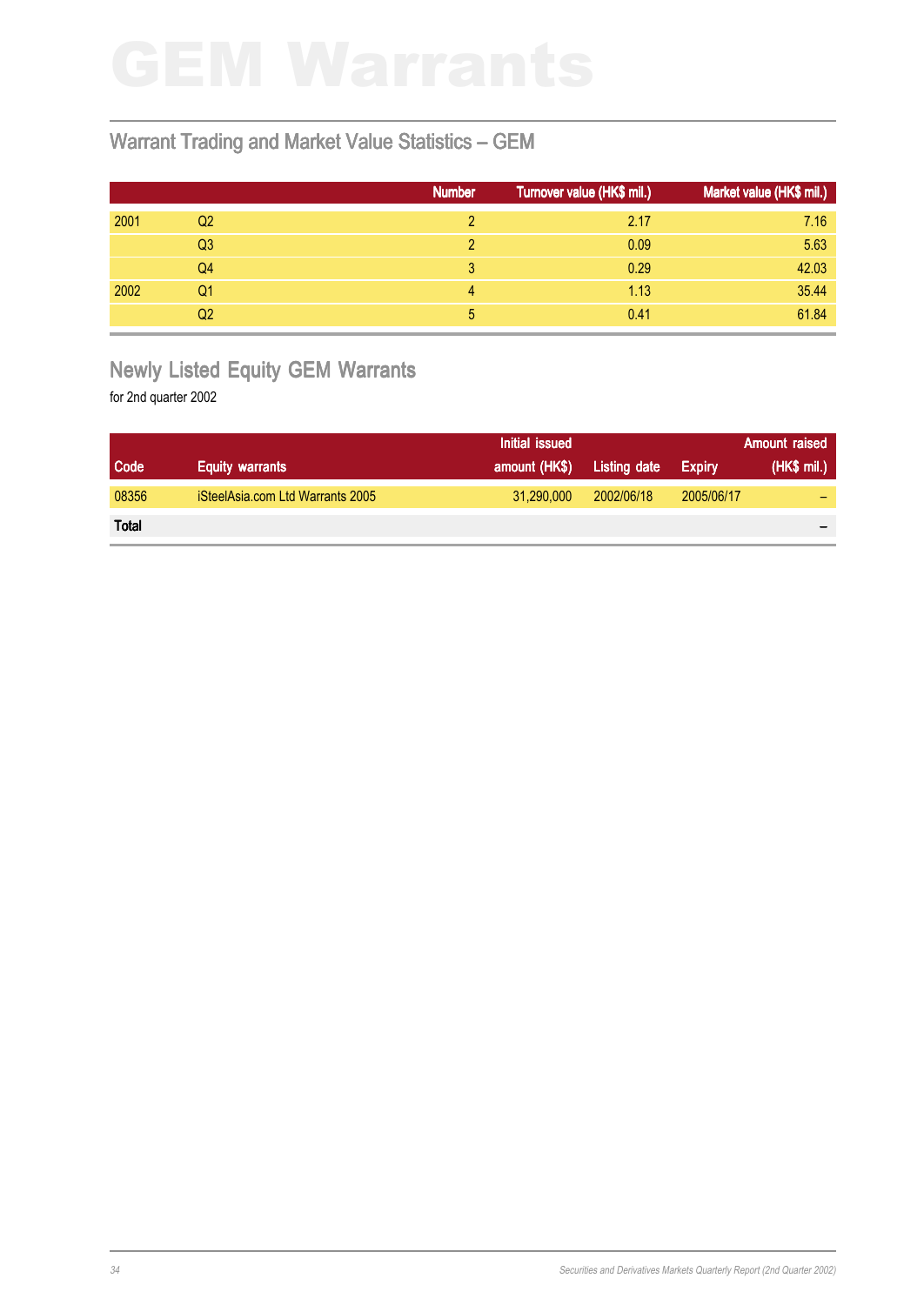## Contract Volume by Derivatives Products

|                                                   |                  | <b>Contracts</b> |
|---------------------------------------------------|------------------|------------------|
| <b>Derivatives product</b>                        | 2nd Quarter 2002 | 2nd Quarter 2001 |
| <b>Hang Seng Index futures</b>                    | 1,143,065        | 1,029,387        |
| Hang Seng Index options                           | 194,315          | 146,338          |
| Mini-Hang Seng Index futures                      | 235,732          | 169,534          |
| MSCI China Free Index futures <sup>1</sup>        | 206              | 1,013            |
| Dow Jones Industrial Average futures <sup>6</sup> | 1,644            |                  |
| Hang Seng 100 futures 4                           | -                | $\overline{4}$   |
| Hang Seng 100 options <sup>4</sup>                |                  | 30               |
| Red-chip futures <sup>5</sup>                     | -                | 174              |
| Red-chip options <sup>4</sup>                     |                  |                  |
| Hang Seng Properties Sub-index futures 4          | -                |                  |
| Hang Seng Properties Sub-index options 4          | -                |                  |
| <b>Stock futures</b>                              | 4,471            | 363              |
| <b>Stock options</b>                              | 951,927          | 1,042,102        |
| International Stock futures <sup>2</sup>          | -                |                  |
| International Stock options <sup>2</sup>          |                  |                  |
| Three-month HIBOR futures 8                       | 112,058          | 138,324          |
| One-month HIBOR futures 8                         | 155              | 3,150            |
| Three-year Exchange Fund Note futures 3           | 1,151            |                  |
| Rolling Forex <sup>7</sup>                        | 1,154            | 1,615            |
| <b>Total</b>                                      | 2,645,878        | 2,532,034        |

1 Trading in MSCI China Free Index futures commenced on 7 May 2001.

2 Trading in International Stock futures and International Stock options commenced on 4 October 2001.

3 Trading in Three-year Exchange Fund Note futures commenced on 19 November 2001.

4 Trading in Hang Seng 100 futures, Hang Seng 100 options, Red-chips options, Hang Seng Properties Sub-Index futures and Hang Seng Properties Sub-Index options suspended with effect from 31 July 2001.

5 Trading in Red-chips futures suspended with effect from 31 August 2001.

6 Trading in Dow Jones Industrial Average futures commenced on 6 May 2002.

7 Trading in Rolling Forex suspended with effect from 21 May 2002.

8 The size of HIBOR futures contracts was increased to 5 times the original size starting 27 May 2002.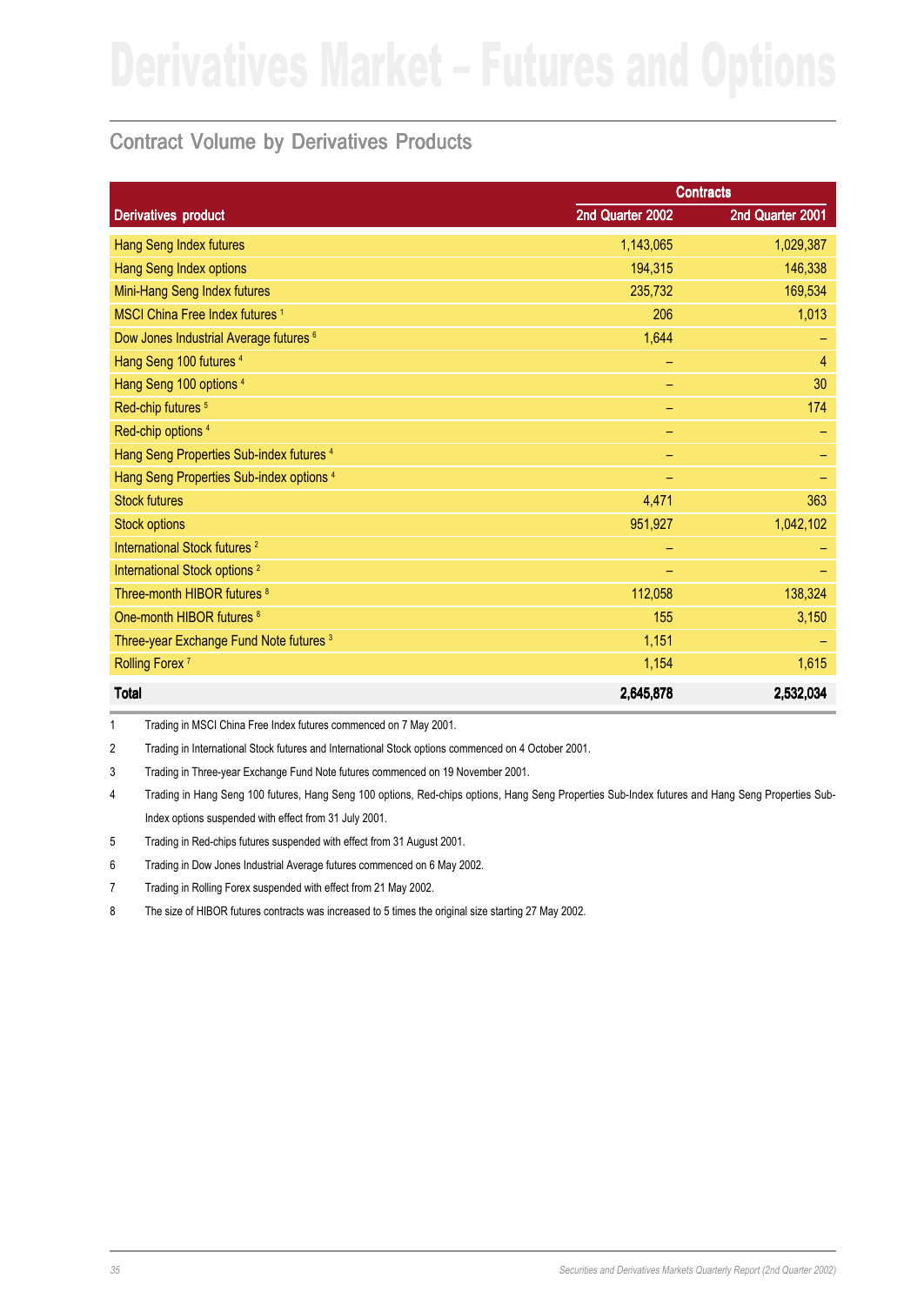## Open Interest by Derivatives Products

|                                                   |                  | <b>Contracts</b> |
|---------------------------------------------------|------------------|------------------|
| <b>Derivatives product</b>                        | 2nd Quarter 2002 | 2nd Quarter 2001 |
| Hang Seng Index futures                           | 48,691           | 33,495           |
| Hang Seng Index options                           | 39,637           | 12,944           |
| Mini-Hang Seng Index futures                      | 1,541            | 1,521            |
| MSCI China Free Index futures <sup>1</sup>        | 10               | 44               |
| Dow Jones Industrial Average futures <sup>6</sup> | 110              |                  |
| Hang Seng 100 futures 4                           | -                |                  |
| Hang Seng 100 options <sup>4</sup>                | -                |                  |
| Red-chip futures <sup>5</sup>                     |                  | 29               |
| Red-chip options <sup>4</sup>                     |                  |                  |
| Hang Seng Properties Sub-index futures 4          |                  |                  |
| Hang Seng Properties Sub-index options 4          |                  |                  |
| <b>Stock futures</b>                              | 436              | 58               |
| <b>Stock options</b>                              | 572,118          | 357,882          |
| International Stock futures <sup>2</sup>          | -                |                  |
| International Stock options <sup>2</sup>          |                  |                  |
| Three-month HIBOR futures 8                       | 8,929            | 35,000           |
| One-month HIBOR futures <sup>8</sup>              | 45               | 1,650            |
| Three-year Exchange Fund Note futures 3           | 450              |                  |
| Rolling Forex <sup>7</sup>                        |                  | 566              |
| <b>Total</b>                                      | 671,967          | 443,189          |

1 Trading in MSCI China Free Index futures commenced on 7 May 2001.

2 Trading in International Stock futures and International Stock options commenced on 4 October 2001.

3 Trading in Three-year Exchange Fund Note futures commenced on 19 November 2001.

4 Trading in Hang Seng 100 futures, Hang Seng 100 options, Red-chips options, Hang Seng Properties Sub-Index futures and Hang Seng Properties Sub-Index options suspended with effect from 31 July 2001.

5 Trading in Red-chips futures suspended with effect from 31 August 2001.

6 Trading in Dow Jones Industrial Average futures commenced on 6 May 2002.

7 Trading in Rolling Forex suspended with effect from 21 May 2002.

8 The size of HIBOR futures contracts was increased to 5 times the original size starting 27 May 2002.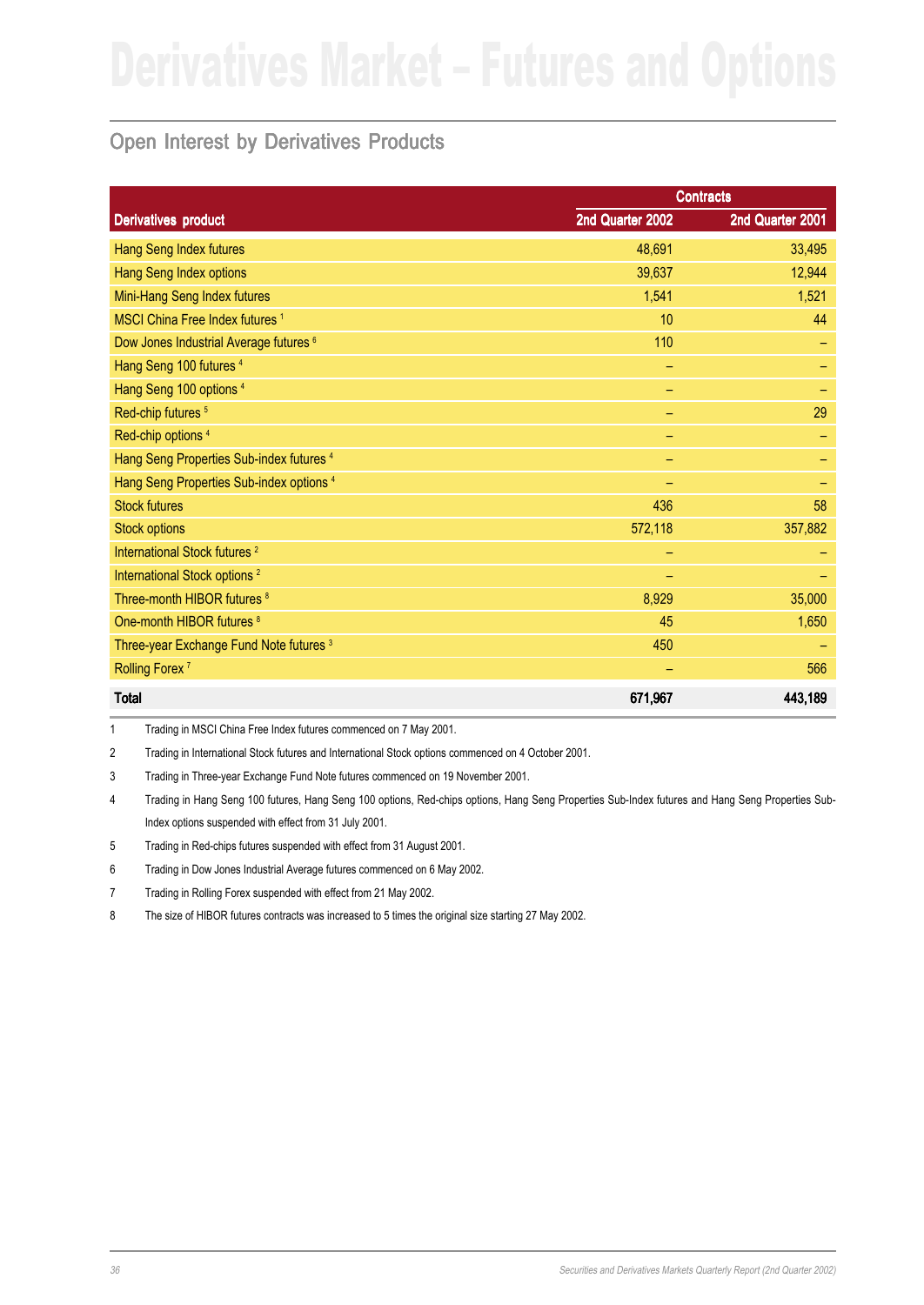## Hang Seng Index Futures – Contract Volume and Open Interest (contracts)

|      |                | <b>Total</b>    | <b>Quarter-end</b> |
|------|----------------|-----------------|--------------------|
|      |                | contract volume | open interest      |
| 2001 | Q <sub>2</sub> | 1,029,387       | 33,495             |
|      | Q <sub>3</sub> | 1,163,020       | 38,050             |
|      | Q4             | 1,152,353       | 33,138             |
| 2002 | Q1             | 1,050,449       | 38,552             |
|      | Q <sub>2</sub> | 1,143,065       | 48,691             |

Hang Seng Index Options – Contract Volume and Open Interest (contracts)

|      |                | <b>Total</b>    | Quarter-end   |
|------|----------------|-----------------|---------------|
|      |                | contract volume | open interest |
| 2001 | Q <sub>2</sub> | 146,338         | 12,944        |
|      | Q <sub>3</sub> | 185,487         | 29,026        |
|      | Q4             | 217,129         | 29,741        |
| 2002 | Q <sub>1</sub> | 195,265         | 31,765        |
|      | Q <sub>2</sub> | 194,315         | 39,637        |

Three-month HIBOR Futures – Contract Volume and Open Interest (contracts)

|      |                | <b>Total</b>    | Quarter-end   |
|------|----------------|-----------------|---------------|
|      |                | contract volume | open interest |
| 2001 | Q <sub>2</sub> | 138,324         | 35,000        |
|      | Q <sub>3</sub> | 189,472         | 65,930        |
|      | Q4             | 126,686         | 58,830        |
| 2002 | Q <sub>1</sub> | 124,068         | 46,013        |
|      | Q <sub>2</sub> | 112,058         | 8,929         |

Stock Options Market Turnover and Open Interest (contracts)

|      |                | <b>Total</b>        | <b>Total</b>    | Quarter-end   |
|------|----------------|---------------------|-----------------|---------------|
|      |                | Premium (HK\$ mil.) | contract volume | open interest |
| 2001 | Q <sub>2</sub> | 1,941.85            | 1,042,102       | 357,882       |
|      | Q <sub>3</sub> | 1,261.75            | 874,879         | 374,842       |
|      | Q4             | 1,045.09            | 778,042         | 231,657       |
| 2002 | Q1             | 958.46              | 794,898         | 338,142       |
|      | Q2             | 1,097.46            | 951,927         | 572,118       |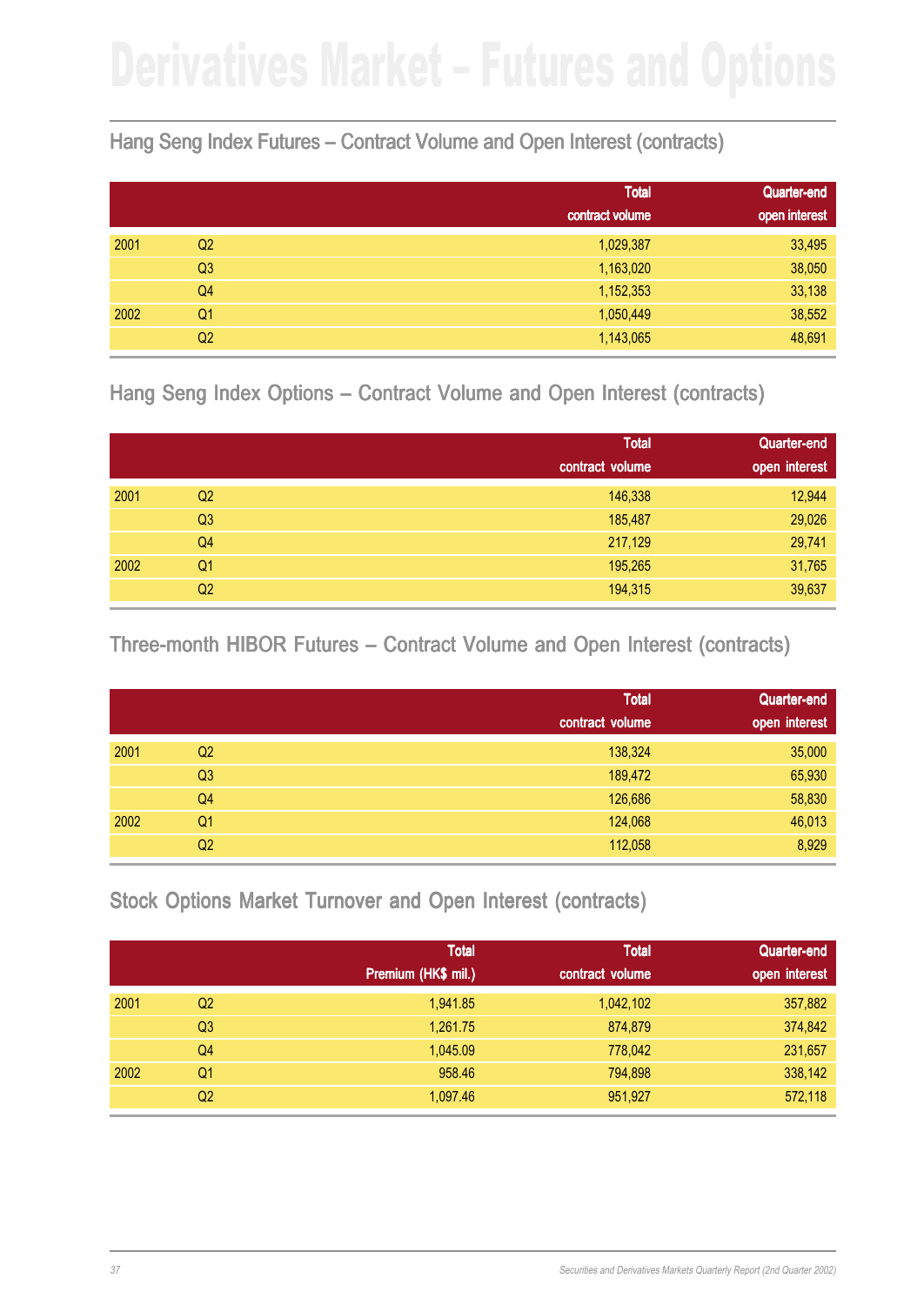## Stock Options Premium by Class

|                                   |            | Premium     |            |
|-----------------------------------|------------|-------------|------------|
| <b>Options class</b>              |            | (HK\$ mil.) | % of total |
| <b>Bank of East Asia</b>          | <b>BEA</b> | 7.38        | 0.67       |
| <b>China Mobile</b>               | <b>CHT</b> | 138.66      | 12.63      |
| <b>China Unicom</b>               | <b>CHU</b> | 64.16       | 5.85       |
| <b>CITIC Pacific</b>              | <b>CIP</b> | 11.78       | 1.07       |
| <b>Cheung Kong</b>                | <b>CKH</b> | 133.95      | 12.21      |
| <b>Cheung Kong Infrastructure</b> | <b>CKI</b> | 1.13        | 0.10       |
| <b>CLP Holdings</b>               | <b>CLP</b> | 4.78        | 0.44       |
| <b>China Merchants</b>            | <b>CMH</b> | 2.51        | 0.23       |
| <b>COSCO Pacific</b>              | <b>COS</b> | 0.31        | 0.03       |
| <b>Cathay Pacific</b>             | <b>CPA</b> | 2.41        | 0.22       |
| <b>China Resources</b>            | <b>CRL</b> | 7.79        | 0.71       |
| <b>Hang Seng Bank</b>             | <b>HAB</b> | 17.62       | 1.61       |
| <b>Hong Kong Exchanges</b>        | <b>HEX</b> | 0.62        | 0.06       |
| <b>HSBC Holdings</b>              | <b>HKB</b> | 267.26      | 24.35      |
| <b>HK Electric</b>                | <b>HKE</b> | 5.15        | 0.47       |
| <b>Hong Kong Gas</b>              | <b>HKG</b> | 2.14        | 0.19       |
| <b>Henderson Land</b>             | <b>HLD</b> | 16.29       | 1.48       |
| <b>Hutchison Whampoa</b>          | <b>HWL</b> | 233.40      | 21.27      |
| <b>Johnson Electric</b>           | <b>JSE</b> | 6.74        | 0.61       |
| <b>Legend Group</b>               | LEH        | 0.86        | 0.08       |
| Li & Fung                         | LIF        | 4.80        | 0.44       |
| <b>MTR Corporation</b>            | <b>MTR</b> | 0.63        | 0.06       |
| <b>New World Development</b>      | <b>NWD</b> | 2.30        | 0.21       |
| <b>Pacific Century CyberWorks</b> | <b>PCC</b> | 2.44        | 0.22       |
| PetroChina                        | <b>PEC</b> | 0.11        | 0.01       |
| <b>SHK Properties</b>             | <b>SHK</b> | 138.92      | 12.66      |
| Shanghai Industrial               | <b>SIH</b> | 4.39        | 0.40       |
| Swire Pacific 'A'                 | <b>SPA</b> | 9.98        | 0.91       |
| <b>Tracker Fund of HK</b>         | <b>TRF</b> | 2.44        | 0.22       |
| <b>Wharf (Holdings)</b>           | <b>WHL</b> | 6.50        | 0.59       |
| <b>Total</b>                      |            | 1,097.46    | 100.00     |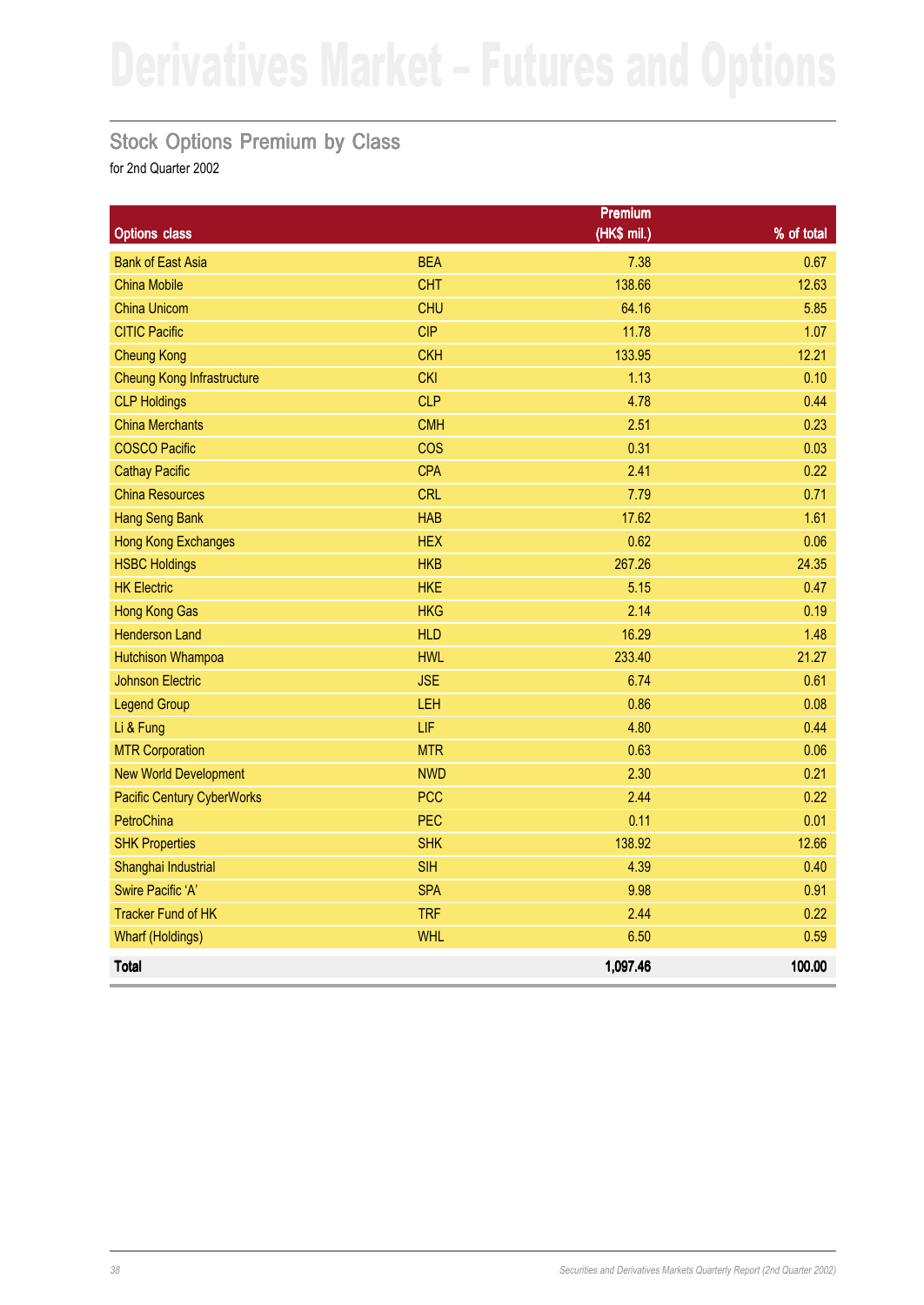## Stock Options Contract Volume by Class

|                                   |            | <b>Contract</b> |            |
|-----------------------------------|------------|-----------------|------------|
| <b>Options class</b>              |            | volume          | % of total |
| <b>Bank of East Asia</b>          | <b>BEA</b> | 29,676          | 3.12       |
| <b>China Mobile</b>               | <b>CHT</b> | 185,035         | 19.44      |
| <b>China Unicom</b>               | <b>CHU</b> | 70,334          | 7.39       |
| <b>CITIC Pacific</b>              | <b>CIP</b> | 12,074          | 1.27       |
| <b>Cheung Kong</b>                | <b>CKH</b> | 51,368          | 5.40       |
| <b>Cheung Kong Infrastructure</b> | <b>CKI</b> | 2,717           | 0.29       |
| <b>CLP Holdings</b>               | <b>CLP</b> | 11,922          | 1.25       |
| <b>China Merchants</b>            | <b>CMH</b> | 4,623           | 0.49       |
| <b>COSCO Pacific</b>              | <b>COS</b> | 645             | 0.07       |
| <b>Cathay Pacific</b>             | <b>CPA</b> | 3,087           | 0.32       |
| <b>China Resources</b>            | <b>CRL</b> | 7,310           | 0.77       |
| <b>Hang Seng Bank</b>             | <b>HAB</b> | 83,627          | 8.79       |
| <b>Hong Kong Exchanges</b>        | <b>HEX</b> | 483             | 0.05       |
| <b>HSBC Holdings</b>              | <b>HKB</b> | 225,834         | 23.72      |
| <b>HK Electric</b>                | <b>HKE</b> | 13,804          | 1.45       |
| <b>Hong Kong Gas</b>              | <b>HKG</b> | 5,744           | 0.60       |
| <b>Henderson Land</b>             | <b>HLD</b> | 10,003          | 1.05       |
| <b>Hutchison Whampoa</b>          | <b>HWL</b> | 88,591          | 9.31       |
| <b>Johnson Electric</b>           | <b>JSE</b> | 25,775          | 2.71       |
| <b>Legend Group</b>               | LEH        | 2,182           | 0.23       |
| Li & Fung                         | LIF        | 3,347           | 0.35       |
| <b>MTR Corporation</b>            | <b>MTR</b> | 4,316           | 0.45       |
| <b>New World Development</b>      | <b>NWD</b> | 6,033           | 0.63       |
| <b>Pacific Century CyberWorks</b> | <b>PCC</b> | 17,572          | 1.85       |
| PetroChina                        | <b>PEC</b> | 1,059           | 0.11       |
| <b>SHK Properties</b>             | <b>SHK</b> | 47,127          | 4.95       |
| Shanghai Industrial               | <b>SIH</b> | 8,358           | 0.88       |
| <b>Swire Pacific 'A'</b>          | <b>SPA</b> | 13,171          | 1.38       |
| <b>Tracker Fund of HK</b>         | <b>TRF</b> | 11,160          | 1.17       |
| <b>Wharf (Holdings)</b>           | <b>WHL</b> | 4,950           | 0.52       |
| <b>Total</b>                      |            | 951,927         | 100.00     |